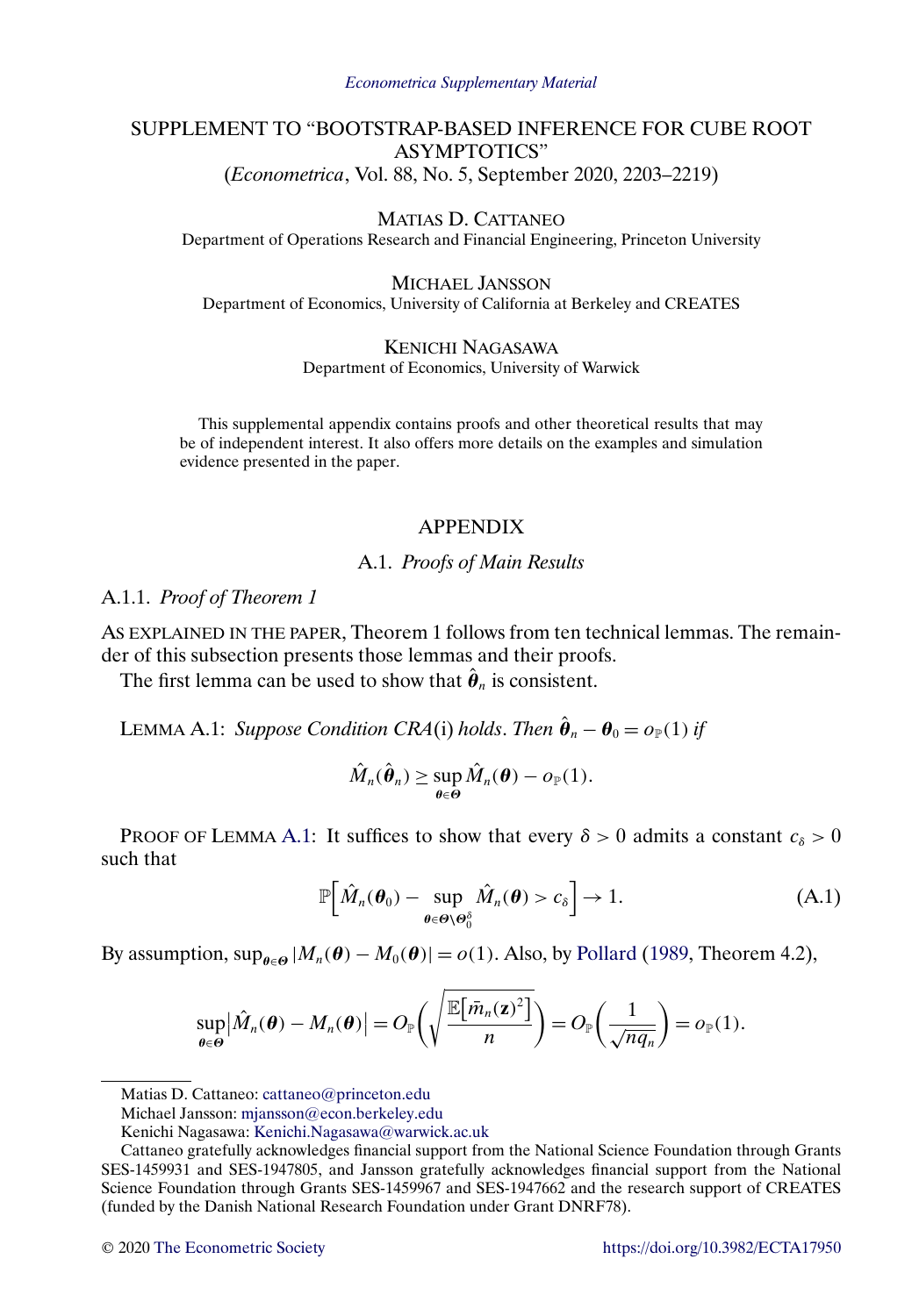<span id="page-1-0"></span>As a consequence, for any  $\delta > 0$ ,

$$
\hat{M}_n(\boldsymbol{\theta}_0) - \sup_{\boldsymbol{\theta} \in \boldsymbol{\Theta} \setminus \boldsymbol{\Theta}_0^{\delta}} \hat{M}_n(\boldsymbol{\theta}) = M_0(\boldsymbol{\theta}_0) - \sup_{\boldsymbol{\theta} \in \boldsymbol{\Theta} \setminus \boldsymbol{\Theta}_0^{\delta}} M_0(\boldsymbol{\theta}) + o_\mathbb{P}(1),
$$

so [\(A.1\)](#page-0-0) is satisfied with  $c_{\delta} = [M_0(\boldsymbol{\theta}_0) - \sup_{\boldsymbol{\theta} \in \Theta \setminus \Theta_0^{\delta}} M_0(\boldsymbol{\theta})]/2 > 0.$  *Q.E.D.* 

Assuming the derivatives exist, let  $\dot{M}_n(\theta) = \partial M_n(\theta) / \partial \theta$  and  $\ddot{M}_n(\theta) = \partial^2 M_n(\theta) / \partial \theta \partial \theta'$ . If  $M_n$  is twice continuously differentiable on a neighborhood  $\Theta_n$  of  $\theta_0$ , then it follows from Taylor's theorem that

$$
\left|M_n(\boldsymbol{\theta})-M_n(\boldsymbol{\theta}_0)+\frac{1}{2}(\boldsymbol{\theta}-\boldsymbol{\theta}_0)^{\prime}\mathbf{H}_n(\boldsymbol{\theta}-\boldsymbol{\theta}_0)\right|\leq \dot{C}_n\|\boldsymbol{\theta}-\boldsymbol{\theta}_0\|+\frac{1}{2}\ddot{C}_n\|\boldsymbol{\theta}-\boldsymbol{\theta}_0\|^2,\qquad\text{(A.2)}
$$

for every  $\theta \in \Theta_n$ , where  $\mathbf{H}_n = -\ddot{M}_n(\theta_0)$ ,  $\dot{C}_n = ||\dot{M}_n(\theta_0)||$ , and  $\ddot{C}_n = \sup_{\theta \in \Theta_n} ||\ddot{M}_n(\theta) \mathcal{M}_n(\boldsymbol{\theta}_0)$ .

As an immediate consequence of (A.2), we have the following convergence result about  $Q_n$ .

LEMMA A.2: *Suppose Condition CRA*(ii) *holds*. *Then*  $Q_n$  *converges compactly to*  $Q_0$ *; that is*,

$$
\sup_{\|\mathbf{s}\| \leq K} \big| Q_n(\mathbf{s}) - Q_0(\mathbf{s}) \big| \to 0
$$

*for any*  $K > 0$ .

PROOF OF LEMMA A.2: Let  $K > 0$  be given and suppose *n* is large enough that  $Kr_n^{-1} \leq$ δ, where  $\delta > 0$  is as in Condition CRA(ii). Using (A.2) with  $\Theta_n = \Theta_0^{Kr_n^{-1}}$ , we have

$$
|Q_n(\mathbf{s}) - Q_0(\mathbf{s})| = \left| r_n^2 \left[ M_n(\boldsymbol{\theta}_0 + \mathbf{s}r_n^{-1}) - M_n(\boldsymbol{\theta}_0) \right] + \frac{1}{2} \mathbf{s}' \mathbf{H}_0 \mathbf{s} \right|
$$
  

$$
\leq \frac{1}{2} \left| \mathbf{s}'(\mathbf{H}_n - \mathbf{H}_0) \mathbf{s} \right| + r_n \dot{C}_n \|\mathbf{s}\| + \frac{1}{2} \ddot{C}_n \|\mathbf{s}\|^2 = (K + K^2) o(1)
$$

uniformly in **s** with  $\|\mathbf{s}\| \leq K$ , where the last equality uses  $r_n\dot{C}_n = r_n \|\dot{M}_n(\theta_0)\| \to 0$  along with the facts that

$$
\mathbf{H}_n - \mathbf{H}_0 = -\big[\ddot{M}_n(\boldsymbol{\theta}_0) - \ddot{M}_0(\boldsymbol{\theta}_0)\big] \to 0, \qquad \ddot{M}_0(\boldsymbol{\theta}_0) = \frac{\partial^2}{\partial \boldsymbol{\theta} \partial \boldsymbol{\theta}'} M_0(\boldsymbol{\theta}),
$$

and

$$
\ddot{C}_n = \sup_{\boldsymbol{\theta} \in \boldsymbol{\Theta}_0^{K r_n^{-1}}} \|\ddot{M}_n(\boldsymbol{\theta}) - \ddot{M}_n(\boldsymbol{\theta}_0)\|
$$
  
\n
$$
\leq 2 \sup_{\boldsymbol{\theta} \in \boldsymbol{\Theta}_0^{K r_n^{-1}}} \|\ddot{M}_n(\boldsymbol{\theta}) - \ddot{M}_0(\boldsymbol{\theta})\| + \sup_{\boldsymbol{\theta} \in \boldsymbol{\Theta}_0^{K r_n^{-1}}} \|\ddot{M}_0(\boldsymbol{\theta}) - \ddot{M}_0(\boldsymbol{\theta}_0)\| \to 0.
$$
  
\nQ.E.D.

The next lemma can be used to obtain the rate of convergence of  $\hat{\theta}_n$ .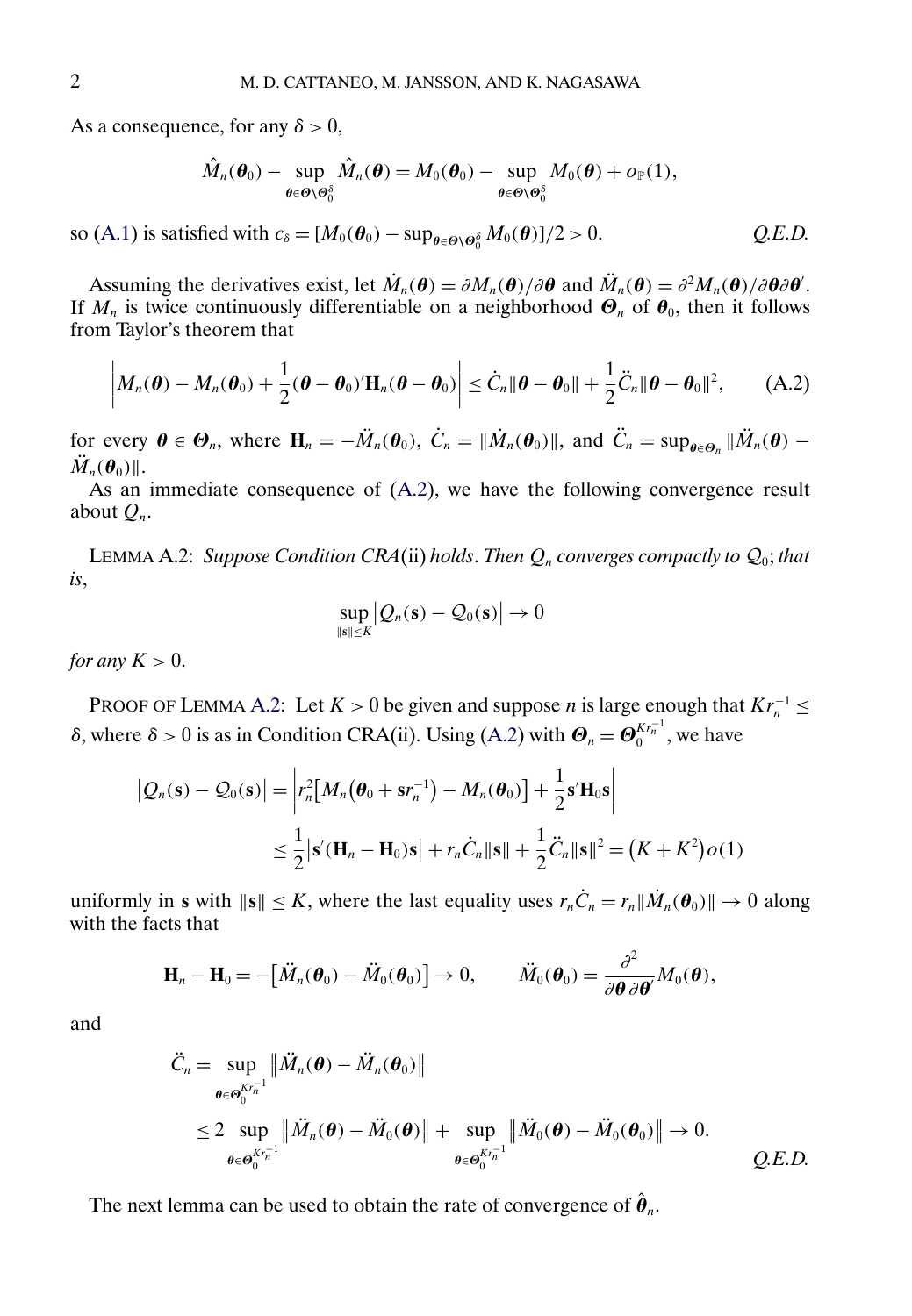LEMMA A.3: *Suppose Conditions CRA*(ii)–(iii) *hold. Then*  $r_n(\hat{\theta}_n - \theta_0) = O_{\mathbb{P}}(1)$  *if*  $\hat{\theta}_n$  –  $\theta_0 = o_{\mathbb{P}}(1)$  *and if* 

$$
\hat{M}_n(\hat{\boldsymbol{\theta}}_n) \geq \sup_{\boldsymbol{\theta} \in \Theta} \hat{M}_n(\boldsymbol{\theta}) - o_{\mathbb{P}}(r_n^{-2}).
$$

PROOF OF LEMMA A.3: For any  $\delta > 0$  and any  $K \in \mathbb{N}$ ,  $\mathbb{P}[r_n || \hat{\theta}_n - \theta_0 \| > 2^K]$  is no greater than

$$
\mathbb{P}\Big[\sup_{\theta\in\Theta}\hat{M}_n(\theta)-\hat{M}_n(\hat{\theta}_n)\geq \delta r_n^{-2}\Big]+\mathbb{P}\big[\|\hat{\theta}_n-\theta_0\|>\delta/2\big]
$$
  
+ 
$$
\sum_{j\geq K,2^j\leq \delta r_n}\mathbb{P}\Big[\sup_{2^{j-1}
$$

By assumption, the probabilities on the first line go to zero for any  $\delta > 0$ . As a consequence, it suffices to show that the sum on the last line can be made arbitrarily small (for large *n*) by making  $\delta > 0$  small and K large.

To do so, let  $\delta > 0$  be small enough so that Conditions CRA(ii)–(iii) are satisfied and

$$
c(\delta) = \liminf_{n \to \infty} \frac{1}{16} \big[ \lambda_{\min}(\mathbf{H}_n) - \ddot{C}_n^{\delta} \big] > 0,
$$

where  $\ddot{C}_n^{\delta} = \sup_{\theta \in \Theta_0^{\delta}} \|\ddot{M}_n(\theta) - \ddot{M}_n(\theta_0)\|$  and where  $\lambda_{\min}(\cdot)$  denotes the minimal eigenvalue of the argument. Then, for all *n* large enough and for any pair  $(j, K)' \in \mathbb{N}^2$  with  $j > K$ , we have

$$
M_n(\boldsymbol{\theta}_0) - \sup_{2^{j-1} < r_n \|\boldsymbol{\theta} - \boldsymbol{\theta}_0\| \leq 2^j} M_n(\boldsymbol{\theta}) - \delta r_n^{-2} \geq 2^{2j} c_{n,K}(\delta) r_n^{-2},
$$

where  $c_{n,K}(\delta) = [\lambda_{\min}(\mathbf{H}_n) - \ddot{C}_n^{\delta}]/8 - 2^{-K}r_n\dot{C}_n - 2^{-2K}\delta$  and where the inequality uses the following implication of [\(A.2\)](#page-1-0): If  $\lambda_{min}(\mathbf{H}_n) - \ddot{C}_n^{\delta} \ge 0$  and if  $\mathbf{\Theta}_n'$  is a subset of  $\mathbf{\Theta}_n$ , then

$$
M_n(\boldsymbol{\theta}_0) - \sup_{\boldsymbol{\theta} \in \boldsymbol{\Theta}_n'} M_n(\boldsymbol{\theta}) \geq \frac{1}{2} \big[ \lambda_{\min}(\mathbf{H}_n) - \ddot{C}_n^{\delta} \big] \inf_{\boldsymbol{\theta} \in \boldsymbol{\Theta}_n'} \|\boldsymbol{\theta} - \boldsymbol{\theta}_0\|^2 - \dot{C}_n \sup_{\boldsymbol{\theta} \in \boldsymbol{\Theta}_n'} \|\boldsymbol{\theta} - \boldsymbol{\theta}_0\|.
$$

Choosing *n* and *K* large enough, we may assume that  $c_{n,K}(\delta) \ge c(\delta)$ , in which case

$$
\sum_{j\geq K,2^{j}\leq\delta r_{n}}\mathbb{P}\Big[\sup_{2^{j-1}\leq r_{n}\|\theta-\theta_{0}\|\leq2^{j}}\hat{M}_{n}(\theta)-\hat{M}_{n}(\theta_{0})\geq-\delta r_{n}^{-2}\Big]
$$
\n
$$
\leq \sum_{j\geq K,2^{j}\leq\delta r_{n}}\mathbb{P}\Big[\sup_{2^{j-1}\leq r_{n}\|\theta-\theta_{0}\|\leq2^{j}}\left\{\hat{M}_{n}(\theta)-\hat{M}_{n}(\theta_{0})-M_{n}(\theta)+M_{n}(\theta_{0})\right\}\geq2^{2j}c_{n,K}(\delta)r_{n}^{-2}\Big]
$$
\n
$$
\leq \sum_{j\geq K,2^{j}\leq\delta r_{n}}\mathbb{P}\Big[\sup_{r_{n}\|\theta-\theta_{0}\|\leq2^{j}}\|\hat{M}_{n}(\theta)-\hat{M}_{n}(\theta_{0})-M_{n}(\theta)+M_{n}(\theta_{0})\|\geq2^{2j}c(\delta)r_{n}^{-2}\Big]
$$
\n
$$
\leq\frac{r_{n}^{2}}{c(\delta)}\sum_{j\geq K,2^{j}\leq\delta r_{n}}2^{-2j}\mathbb{E}\Big[\sup_{r_{n}\|\theta-\theta_{0}\|\leq2^{j}}\|\hat{M}_{n}(\theta)-\hat{M}_{n}(\theta_{0})-M_{n}(\theta)+M_{n}(\theta_{0})\|\Big],
$$

where the last inequality uses the Markov inequality.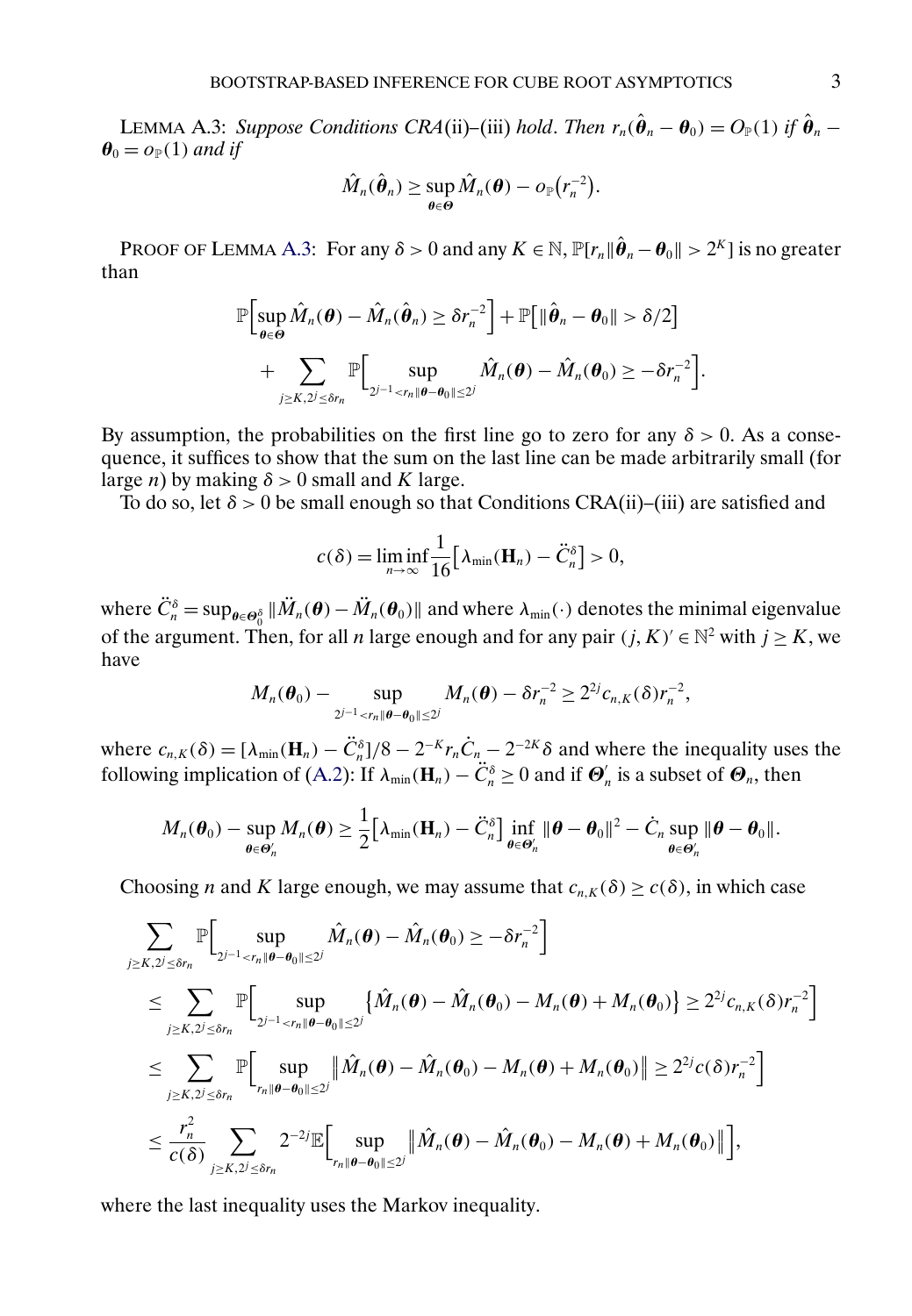<span id="page-3-0"></span>Under Condition CRA(iii),  $q_n \sup_{0 \le \delta' \le \delta} \mathbb{E}[\bar{d}_n^{\delta'}(\mathbf{z})^2/\delta'] = O(1)$  and it follows from [Pollard](#page-25-0) [\(1989,](#page-25-0) Theorem 4.2) that the sum on the last line is bounded by a constant multiple of

$$
r_n^2 \sum_{j \geq K, 2^j \leq \delta r_n} 2^{-2j} \sqrt{\frac{\mathbb{E}\big[\bar{d}_n^{2^j/r_n}(\mathbf{z})^2\big]}{n}} \leq \sqrt{q_n \sup_{0 \leq \delta' \leq \delta} \mathbb{E}\big[\bar{d}_n^{\delta'}(\mathbf{z})^2/\delta'\big]} \sum_{j \geq K} 2^{-3j/2},
$$

which can be made arbitrarily small by making K large.  $Q.E.D.$ 

In combination, the next two lemmas can be used to show that  $\hat{G}_n \rightsquigarrow \mathcal{G}_0$  in the topology of uniform convergence on compacta.

LEMMA A.4: *Suppose Conditions CRA*(iii)–(iv) *hold and suppose*  $Q_n(s) = o(\sqrt{n})$  *for every*  $\mathbf{s} \in \mathbb{R}^d$ . *Then*  $\hat{G}_n$  *converges to*  $\mathcal{G}_0$  *in the sense of weak convergence of finite-dimensional projections*.

PROOF OF LEMMA A.4: Because  $\hat{G}_n(\mathbf{s}) = n^{-1/2} \sum_{i=1}^n \psi_n(\mathbf{z}_i; \mathbf{s})$ , where

$$
\psi_n(\mathbf{z};\mathbf{s}) = \sqrt{r_n q_n} \big[ m_n(\mathbf{z},\boldsymbol{\theta}_0 + \mathbf{s}r_n^{-1}) - m_n(\mathbf{z},\boldsymbol{\theta}_0) - M_n(\boldsymbol{\theta}_0 + \mathbf{s}r_n^{-1}) + M_n(\boldsymbol{\theta}_0) \big] \mathbb{1} \big( \boldsymbol{\theta}_0 + \mathbf{s}r_n^{-1} \in \boldsymbol{\Theta} \big)
$$

the result follows from the Cramér–Wold device if

$$
\mathbb{E}[\psi_n(\mathbf{z};\mathbf{s})\psi_n(\mathbf{z};\mathbf{t})] \to \mathcal{C}_0(\mathbf{s},\mathbf{t}) \quad \forall \mathbf{s}, \mathbf{t} \in \mathbb{R}^d,
$$

and if the following Lyapunov condition is satisfied:

$$
\frac{1}{n}\mathbb{E}[\psi_n(\mathbf{z};\mathbf{s})^4]\to 0 \quad \forall \mathbf{s}\in \mathbb{R}^d.
$$

Let **s**,  $\mathbf{t} \in \mathbb{R}^d$  be given and suppose without loss of generality that  $\theta_0 + s r_n^{-1}$ ,  $\theta_0 + t r_n^{-1} \in \Theta$ . Then, using  $Q_n(s) = o(\sqrt{n})$  and the representation

$$
\psi_n(\mathbf{z};\mathbf{s}) = \sqrt{r_n q_n} \big[ m_n(\mathbf{z},\boldsymbol{\theta}_0 + \mathbf{s}r_n^{-1}) - m_n(\mathbf{z},\boldsymbol{\theta}_0) \big] - \frac{1}{\sqrt{n}} Q_n(\mathbf{s}),
$$

we have

$$
\mathbb{E}[\psi_n(\mathbf{z}; \mathbf{s})\psi_n(\mathbf{z}; \mathbf{t})]
$$
\n
$$
= r_n q_n \mathbb{E}[\{m_n(\mathbf{z}, \boldsymbol{\theta}_0 + \mathbf{s}r_n^{-1}) - m_n(\mathbf{z}, \boldsymbol{\theta}_0)\}\{m_n(\mathbf{z}, \boldsymbol{\theta}_0 + \mathbf{t}r_n^{-1}) - m_n(\mathbf{z}, \boldsymbol{\theta}_0)\}]
$$
\n
$$
- \frac{1}{n}Q_n(\mathbf{s})Q_n(\mathbf{t})
$$
\n
$$
\rightarrow C_0(\mathbf{s}, \mathbf{t})
$$

and, using  $\mathbb{E}[\bar{d}_n^{\delta_n}(\mathbf{z})^4] = o(q_n^{-3}r_n)$  (for  $\delta_n = O(r_n^{-1})$ ),

$$
\frac{1}{16n} \mathbb{E} \big[ \psi(\mathbf{z}; \mathbf{s})^4 \big] \le \frac{r_n^2 q_n^2}{n} \mathbb{E} \big[ \big| m_n(\mathbf{z}, \boldsymbol{\theta}_0 + \mathbf{s} r_n^{-1}) - m_n(\mathbf{z}, \boldsymbol{\theta}_0) \big|^4 \big] + \frac{1}{n^3} Q_n(\mathbf{s})^4
$$
  
=  $o \bigg( \frac{r_n^3}{n q_n} + \frac{1}{n} \bigg) = o(1),$ 

as was to be shown. *Q.E.D.*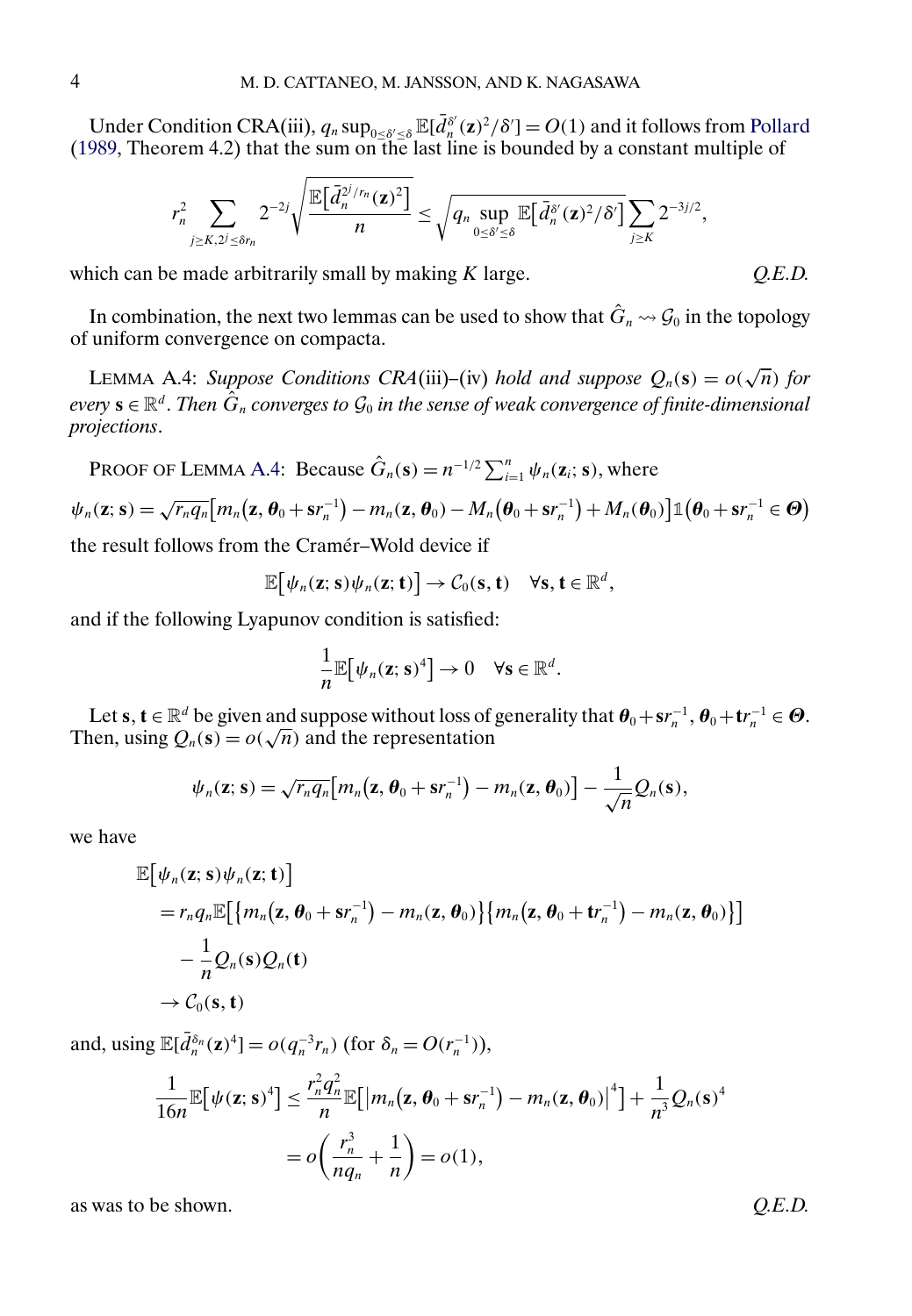<span id="page-4-0"></span>LEMMA A.5: *Suppose Conditions CRA*(iii) *and CRA*(v) *hold. Then*  $\{\hat{G}_n(\mathbf{s}) : \|\mathbf{s}\| \leq K\}$  *is stochastically equicontinuous for every*  $K > 0$ ; *that is*,

$$
\sup_{\substack{\|\mathbf{s}-\mathbf{t}\| \leq \Delta_n \\ \|\mathbf{s}\|,\|\mathbf{t}\| \leq K}} \bigl| \hat{G}_n(\mathbf{s}) - \hat{G}_n(\mathbf{t}) \bigr| \mathop{\rightarrow}_\mathbb{P} 0
$$

*for any*  $K > 0$  *and for any*  $\Delta_n > 0$  *with*  $\Delta_n = o(1)$ .

PROOF OF LEMMA A.5: Let  $K > 0$  be given. As in the proof of [Kim and Pollard](#page-25-0) [\(1990,](#page-25-0) Lemma 4.6) and using the fact that  $q_n \delta_n^{-1} \mathbb{E}[\bar{d}_n^{\delta_n}(\mathbf{z})^2] = O(1)$  (for  $\delta_n = O(r_n^{-1})$ ), it suffices to show that

$$
r_n \sup_{\substack{\|\mathbf{s}-\mathbf{t}\| \leq \Delta_n \\ \|\mathbf{s}\|, \|\mathbf{t}\| \leq K}} \frac{q_n}{n} \sum_{i=1}^n d_n(\mathbf{z}_i; \mathbf{s}, \mathbf{t})^2 \to_{\mathbb{P}} 0,
$$

where  $d_n(z; s, t) = |m_n(z, \theta_0 + s r_n^{-1}) - m_n(z, \theta_0 + t r_n^{-1})|/2$ . For any  $C > 0$  and any  $s, t \in \mathbb{R}^d$  with  $\|s\|, \|t\| \le K$ ,

$$
\frac{q_n}{n}\sum_{i=1}^n d_n(\mathbf{z}_i; \mathbf{s}, \mathbf{t})^2 \leq \frac{q_n}{n}\sum_{i=1}^n \bar{d}_n^{Kr_n^{-1}}(\mathbf{z}_i)^2 \mathbb{1}(q_n \bar{d}_n^{Kr_n^{-1}}(\mathbf{z}_i) > C) \n+ C\mathbb{E}\big[d_n(\mathbf{z}; \mathbf{s}, \mathbf{t})\big] \n+ C\frac{1}{n}\sum_{i=1}^n \{d_n(\mathbf{z}_i; \mathbf{s}, \mathbf{t}) - \mathbb{E}\big[d_n(\mathbf{z}; \mathbf{s}, \mathbf{t})\big]\},
$$

and therefore

$$
r_{n}\mathbb{E}\Bigg[\sup_{\substack{\|\mathbf{s}-\mathbf{t}\|\leq \Delta_{n} \\ \|\mathbf{s}\|,\|\mathbf{t}\|\leq K}}\frac{q_{n}}{n}\sum_{i=1}^{n}d_{n}(\mathbf{z};\mathbf{s},\mathbf{t})^{2}\Bigg] \leq q_{n}r_{n}\mathbb{E}\Big[\bar{d}_{n}^{Kr_{n}^{-1}}(\mathbf{z})^{2}\mathbb{1}\big(q_{n}\bar{d}_{n}^{Kr_{n}^{-1}}(\mathbf{z})>C\big)\Big] + Cr_{n}\sup_{\substack{\|\mathbf{s}-\mathbf{t}\|\leq \Delta_{n} \\ \|\mathbf{s}\|,\|\mathbf{t}\|\leq K}}\mathbb{E}\big[d_{n}(\mathbf{z};\mathbf{s},\mathbf{t})\big] + Cr_{n}\mathbb{E}\Bigg[\sup_{\substack{\|\mathbf{s}-\mathbf{t}\|\leq \Delta_{n} \\ \|\mathbf{s}\|,\|\mathbf{t}\|\leq K}}\Big|\frac{1}{n}\sum_{i=1}^{n}\big\{d_{n}(\mathbf{z};\mathbf{s},\mathbf{t})-\mathbb{E}\big[d_{n}(\mathbf{z};\mathbf{s},\mathbf{t})\big]\Big|\Bigg].
$$

For large  $n$ , the first term on the majorant side can be made arbitrarily small by making C large. Also, for any fixed C, the second term tends to zero because  $\Delta_n \to 0$ . Finally, [Pollard](#page-25-0) [\(1989,](#page-25-0) Theorem 4.2) can be used to show that for fixed C and for large  $n$ , the last term is bounded by a constant multiple of

$$
r_n\sqrt{\frac{\mathbb{E}\big[\bar{d}_n^{Kr_n^{-1}}(\mathbf{z})^2\big]}{n}}=\frac{\sqrt{K}}{r_n}\sqrt{q_n\mathbb{E}\big[\bar{d}_n^{Kr_n^{-1}}(\mathbf{z})^2/(Kr_n^{-1})\big]}=O\bigg(\frac{1}{r_n}\bigg)=o(1).
$$
 Q.E.D.

The analysis of  $\tilde{\bm{\theta}}_n^*$  also relies on five lemmas, each of which is a natural bootstrap analog of a lemma used to analyze  $\hat{\theta}_n$ . The following lemma can be used to show that  $\tilde{\theta}_n^*$  is consistent in the sense that  $\tilde{\theta}_n^* - \hat{\theta}_n = o_{\mathbb{P}}(1)$ .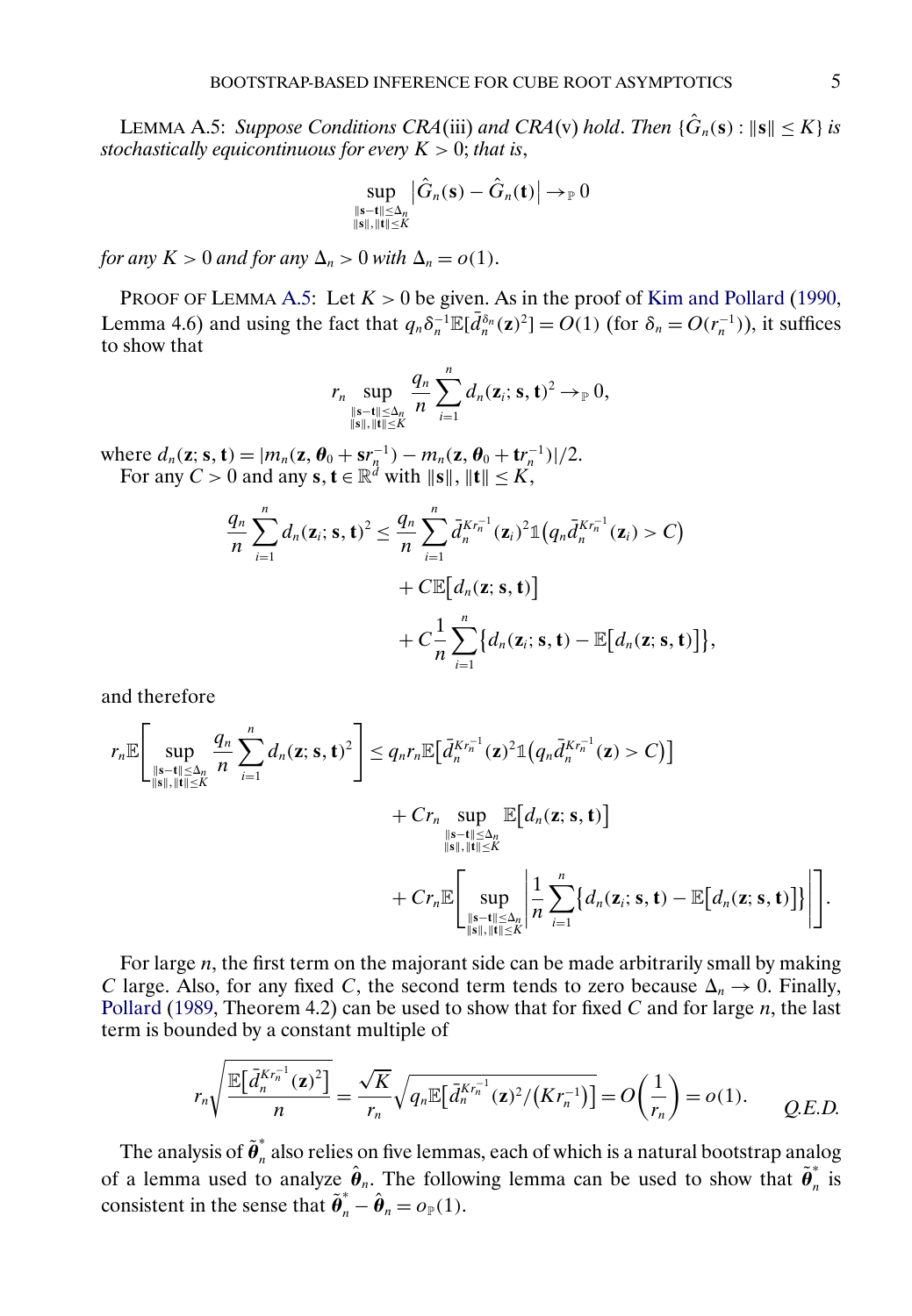<span id="page-5-0"></span>**LEMMA A.6:** *Suppose Condition CRA*(i) *holds and suppose*  $\tilde{\mathbf{H}}_n \to_{\mathbb{P}} \mathbf{H}$ *, where* **H** *is symmetric and positive definite. Then,*  $\tilde{\boldsymbol{\theta}}_n^* - \hat{\boldsymbol{\theta}}_n = o_{\mathbb{P}}(1)$  *if* 

$$
\tilde{M}_n^*(\tilde{\boldsymbol{\theta}}_n^*) \geq \sup_{\boldsymbol{\theta} \in \boldsymbol{\Theta}} \tilde{M}_n^*(\boldsymbol{\theta}) - o_{\mathbb{P}}(1).
$$

PROOF OF LEMMA A.6: It suffices to show that every  $\delta > 0$  admits a constant  $c^*_{\delta} > 0$ such that

$$
\mathbb{P}\Big[\tilde{M}_n^*(\hat{\boldsymbol{\theta}}_n) - \sup_{\boldsymbol{\theta} \in \Theta \setminus \hat{\boldsymbol{\Theta}}_n^{\delta}} \tilde{M}_n^*(\boldsymbol{\theta}) > c_{\delta}^*\Big] \to 1, \tag{A.3}
$$

where  $\hat{\bm{\Theta}}_n^{\delta} = \{\bm{\theta} \in \bm{\Theta}: \|\bm{\theta} - \hat{\bm{\theta}}_n\| \leq \delta\}.$  The process  $\tilde{M}_n^*$  satisfies

$$
\tilde{M}_n^*(\boldsymbol{\theta}) = \hat{M}_n^*(\boldsymbol{\theta}) - \hat{M}_n(\boldsymbol{\theta}) - \frac{1}{2}(\boldsymbol{\theta} - \hat{\boldsymbol{\theta}}_n)^{\prime} \tilde{\mathbf{H}}_n(\boldsymbol{\theta} - \hat{\boldsymbol{\theta}}_n), \qquad \hat{M}_n^*(\boldsymbol{\theta}) = \frac{1}{n} \sum_{i=1}^n m_n(\mathbf{z}_{i,n}^*, \boldsymbol{\theta}),
$$

where it follows from [Pollard](#page-25-0) [\(1989,](#page-25-0) Theorem 4.2) that

$$
\sup_{\theta \in \Theta} \left| \hat{M}_n^*(\theta) - \hat{M}_n(\theta) \right| = O_{\mathbb{P}} \left( \sqrt{\frac{\mathbb{E} \left[ \bar{m}_n(\mathbf{z})^2 \right]}{n}} \right) = O_{\mathbb{P}} \left( \frac{1}{\sqrt{nq_n}} \right) = o_{\mathbb{P}}(1).
$$

As a consequence, for any  $\delta > 0$ ,

$$
\tilde{M}_{n}^{*}(\hat{\boldsymbol{\theta}}_{n}) - \sup_{\boldsymbol{\theta} \in \Theta \setminus \hat{\boldsymbol{\theta}}_{n}^{\delta}} \tilde{M}_{n}^{*}(\boldsymbol{\theta}) = \frac{1}{2} \inf_{\boldsymbol{\theta} \in \Theta \setminus \hat{\boldsymbol{\theta}}_{n}^{\delta}} (\boldsymbol{\theta} - \hat{\boldsymbol{\theta}}_{n})' \tilde{\mathbf{H}}_{n}(\boldsymbol{\theta} - \hat{\boldsymbol{\theta}}_{n}) + o_{\mathbb{P}}(1),
$$

so (A.3) is satisfied with  $c^*_{\delta} = \delta^2 \lambda_{\min}(\mathbf{H})/4 > 0$ . *Q.E.D.* 

Next, because

$$
\tilde{M}_n(\boldsymbol{\theta}) = \mathbb{E}_n^* [\tilde{M}_n^*(\boldsymbol{\theta})] = \frac{1}{n} \sum_{i=1}^n \tilde{m}_n(\mathbf{z}_i, \boldsymbol{\theta}) = -\frac{1}{2} (\boldsymbol{\theta} - \hat{\boldsymbol{\theta}}_n)^{\prime} \tilde{\mathbf{H}}_n (\boldsymbol{\theta} - \hat{\boldsymbol{\theta}}_n),
$$

we have the following convergence result about  $\tilde{Q}_n$ .

LEMMA A.7: *Suppose*  $r_n \to \infty$ ,  $\tilde{H}_n \to_{\mathbb{P}} H$ , *and suppose*  $\hat{\theta}_n \to_{\mathbb{P}} \theta_0$ *, where*  $\theta_0$  *is an interior point of*  $\Theta$ . *Then*,  $\tilde{Q}_n \rightarrow_{\mathbb{P}} Q$  *in the topology of uniform convergence on compacta, where*  $Q(s) = -s'$ **Hs** $/2$ ; *that is*,

$$
\sup_{\|\mathbf{s}\| \leq K} \left| \tilde{Q}_n(\mathbf{s}) - \left( -\frac{1}{2} \mathbf{s}' \mathbf{H} \mathbf{s} \right) \right| \to_{\mathbb{P}} 0
$$

*for any*  $K > 0$ .

PROOF OF LEMMA A.7: Uniformly in **s** with  $||\mathbf{s}|| \leq K$ , we have

$$
\left|\tilde{Q}_n(\mathbf{s}) - \left(-\frac{1}{2}\mathbf{s}'\mathbf{H}\mathbf{s}\right)\right| \leq \frac{1}{2}\left|\mathbf{s}'(\tilde{\mathbf{H}}_n - \mathbf{H})\mathbf{s}\right| + \frac{1}{2}\left|\mathbf{s}'\mathbf{H}\mathbf{s}\right| \mathbb{1}(\hat{\boldsymbol{\theta}}_n + \mathbf{s}r_n^{-1} \notin \boldsymbol{\Theta}) \leq K^2 o_{\mathbb{P}}(1),
$$

where the last inequality uses  $\tilde{\mathbf{H}}_n \to_{\mathbb{P}} \mathbf{H}$  and  $\mathbb{P}(\hat{\boldsymbol{\theta}}_n + s r_n^{-1} \notin \Theta) \to 0$ .  $Q.E.D.$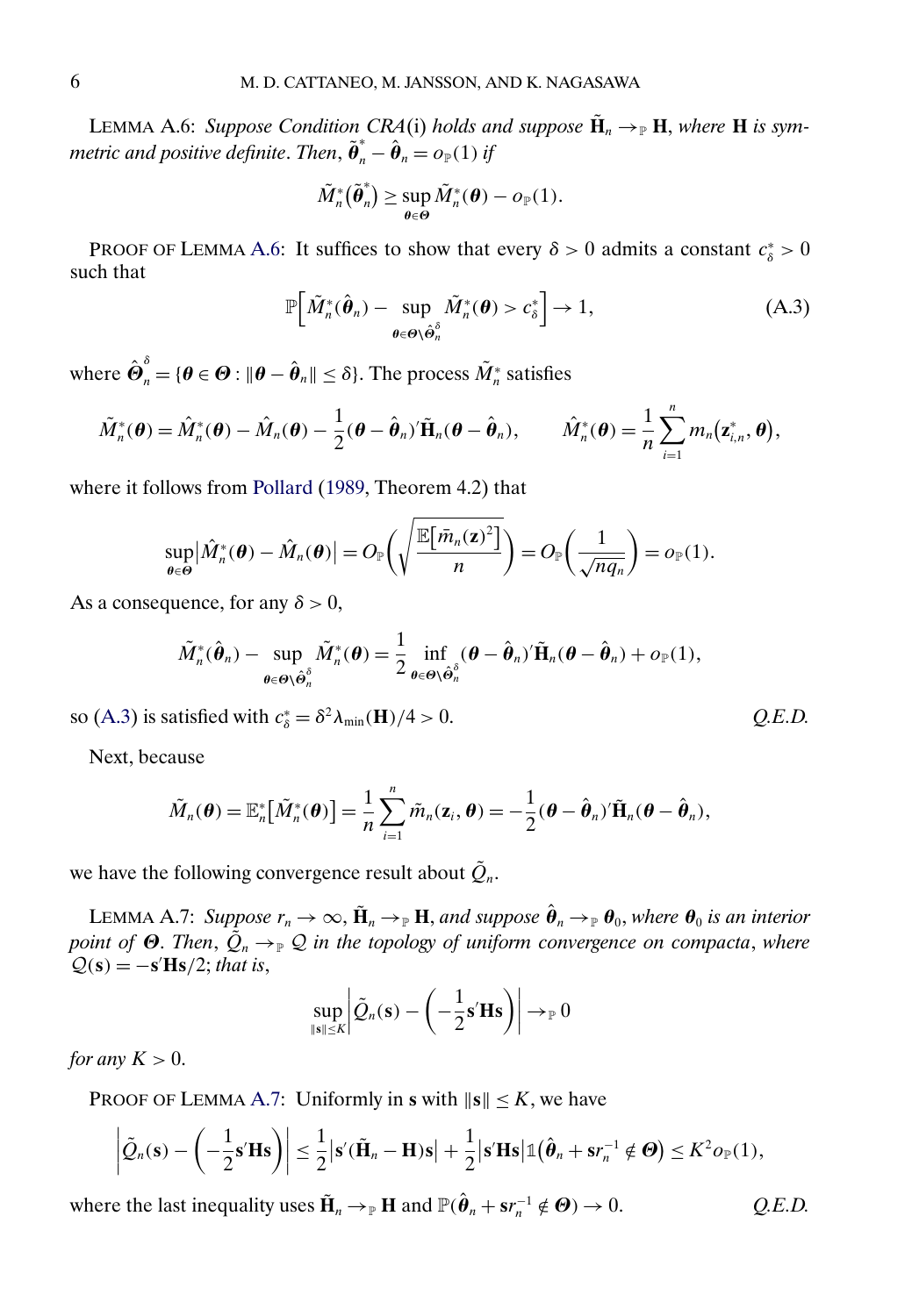The next lemma can be used to obtain the rate of convergence of  $\tilde{\theta}_n^*$ .

LEMMA A.8: Suppose Condition CRA(iii) holds and suppose  $\tilde{\mathbf{H}}_n \to_{\mathbb{P}} \mathbf{H}$ , where **H** is sym*metric and positive definite. Then,*  $r_n(\tilde{\theta}_n^* - \hat{\theta}_n) = O_\mathbb{P}(1)$  *if*  $r_n(\hat{\theta}_n - \theta_0) = O_\mathbb{P}(1)$ ,  $\tilde{\theta}_n^* - \hat{\theta}_n =$  $o_{\mathbb{P}}(1)$ , and if

$$
\tilde M_n^*(\tilde{\boldsymbol \theta}_n^*) \geq \sup_{\boldsymbol \theta \in \boldsymbol \Theta} \tilde M_n^*(\boldsymbol \theta) - o_\mathbb{P}\big(r_n^{-2}\big).
$$

PROOF OF LEMMA A.8: For any  $\delta > 0$  and any  $K \in \mathbb{N}$ ,  $\mathbb{P}[r_n || \tilde{\theta}_n^* - \hat{\theta}_n || > 2^{K+1}]$  is no greater than

$$
\mathbb{P}\Big[\sup_{\theta \in \Theta} \tilde{M}_{n}^{*}(\theta) - \tilde{M}_{n}^{*}(\tilde{\theta}_{n}^{*}) \geq \delta r_{n}^{-2}\Big] + \mathbb{P}\big[\|\tilde{\mathbf{H}}_{n} - \mathbf{H}\| > \delta\big] + \mathbb{P}\big[\|\tilde{\theta}_{n}^{*} - \hat{\theta}_{n}\| > \delta/4\big] + \mathbb{P}\big[r_{n}\|\hat{\theta}_{n} - \theta_{0}\| > 2^{K}\big] + \sum_{j \geq K, 2^{j+1} \leq \delta r_{n}} \mathbb{P}\Big[\sup_{2^{j-1} \leq r_{n}\|\theta - \hat{\theta}_{n}\| \leq 2^{j}, r_{n}\|\hat{\theta}_{n} - \theta_{0}\| \leq 2^{K}, \|\tilde{\mathbf{H}}_{n} - \mathbf{H}\| \leq \delta} \tilde{M}_{n}^{*}(\theta) - \tilde{M}_{n}^{*}(\hat{\theta}_{n}) \geq -\delta r_{n}^{-2}\big].
$$

By assumption, the probabilities on the first line go to zero for any  $\delta > 0$  and the probability on the second line can be made arbitrarily small by making  $K$  large. As a consequence, it suffices to show that the sum on the last line can be made arbitrarily small (for large  $n$ ) by making  $\delta > 0$  small and K large.

To do so, let  $\delta > 0$  be small enough so that Condition CRA(iii) holds and

$$
\frac{1}{2}\inf_{\|\bar{\mathbf{H}}-\mathbf{H}\|\leq \delta} \lambda_{\min}(\bar{\mathbf{H}}+\bar{\mathbf{H}}') > \lambda_{\min}(\mathbf{H}).
$$

Then, if  $\|\tilde{\mathbf{H}}_n - \mathbf{H}\| \leq \delta$ , we have

$$
\tilde{M}_n(\hat{\boldsymbol{\theta}}_n) - \sup_{2^{j-1} < r_n \|\boldsymbol{\theta} - \hat{\boldsymbol{\theta}}_n\| \le 2^j} \tilde{M}_n(\boldsymbol{\theta}) - \delta r_n^{-2} \ge 2^{2j} c_K^*(\delta) r_n^{-2}
$$

for any pair  $(j, K)' \in \mathbb{N}^2$  with  $j \ge K$ , where  $c_K^*(\delta) = \lambda_{\min}(\mathbf{H})/16 - 2^{-2K}\delta$ . Choosing K large enough that  $c_K^*(\delta) \ge c^* = \lambda_{\min}(\mathbf{H})/32$  and using the fact that

$$
\tilde{M}_n^*(\boldsymbol{\theta}) - \tilde{M}_n^*(\hat{\boldsymbol{\theta}}_n) - \tilde{M}_n(\boldsymbol{\theta}) + \tilde{M}_n(\hat{\boldsymbol{\theta}}_n) = \hat{M}_n^*(\boldsymbol{\theta}) - \hat{M}_n^*(\hat{\boldsymbol{\theta}}_n) - \hat{M}_n(\boldsymbol{\theta}) + \hat{M}_n(\hat{\boldsymbol{\theta}}_n),
$$

we therefore have

$$
\begin{aligned} &\sum_{j\geq K,2^{j+1}\leq\delta r_n}{\mathbb{P}}\Bigl[\sup_{2^{j-1}
$$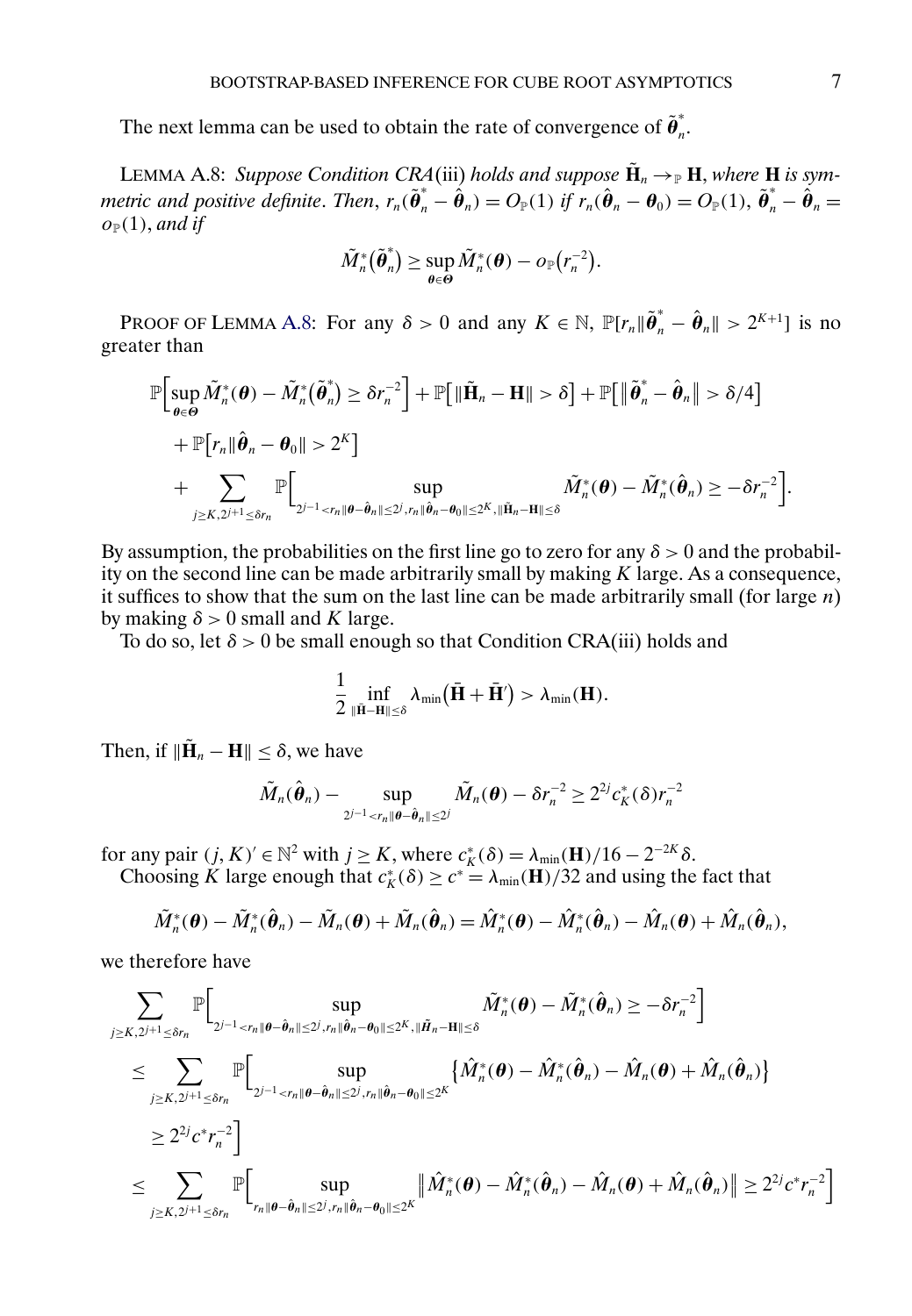$$
\leq \frac{r_n^2}{c^*}\sum_{j\geq K, 2^{j+1}\leq \delta r_n} 2^{-2j}\mathbb{E}\Big[\sup_{r_n\|\boldsymbol{\theta}-\boldsymbol{\theta}_0\|\leq 2^{j+1}, r_n\|\boldsymbol{\theta}'-\boldsymbol{\theta}_0\|\leq 2^K}\big\|\hat{M}_n^*(\boldsymbol{\theta})-\hat{M}_n^*(\boldsymbol{\theta}')-\hat{M}_n(\boldsymbol{\theta})+\hat{M}_n(\boldsymbol{\theta}')\big\|\Big],
$$

where the last inequality uses the Markov inequality.

Under Condition CRA(iii),  $q_n \sup_{0 \le \delta' \le \delta} \mathbb{E}[\bar{d}_n^{\delta'}(\mathbf{z})^2/\delta'] = O(1)$  and [Pollard](#page-25-0) [\(1989,](#page-25-0) Theorem 4.2) can be used to show that the sum on the last line is bounded by a constant multiple of

$$
r_n^2 \sum_{j \geq K, 2^{j+1} \leq \delta r_n} 2^{-2j} \sqrt{\frac{\mathbb{E}\big[\bar{d}_n^{2^{j+1}/r_n}(\mathbf{z})^2\big]}{n}} \leq \sqrt{2q_n \sup_{0 \leq \delta' \leq \delta} \mathbb{E}\big[\bar{d}_n^{\delta'}(\mathbf{z})^2/\delta'\big]} \sum_{j \geq K} 2^{-3j/2},
$$

which can be made arbitrarily small by making K large.  $Q.E.D.$ 

Finally, the next two lemmas can be combined to show that  $\tilde{G}_n^* \leadsto_{\mathbb{P}} \mathcal{G}_0$  in the topology of uniform convergence on compacta.

LEMMA A.9: *Suppose Conditions CRA*(iii)–(iv) *hold*,  $r_n(\hat{\theta}_n - \theta_0) = O_{\mathbb{P}}(1)$ , and that, for *every*  $K > 0$ ,  $\sup_{\|s\| \le K} |\hat{G}_n(s) + Q_n(s)| = o_P(\sqrt{n})$ . *Then*  $\tilde{G}_n^*$  *converges to*  $\mathcal{G}_0$  *in the sense of conditional weak convergence in probability of finite-dimensional projections*.

PROOF OF LEMMA A.9: Because  $\tilde{G}_n^*(\mathbf{s}) = n^{-1/2} \sum_{i=1}^n \hat{\psi}_n(\mathbf{z}_{i,n}^*; \mathbf{s})$ , where

$$
\hat{\psi}_n(\mathbf{z};\mathbf{s}) = \sqrt{r_n q_n} \big[ m_n(\mathbf{z},\hat{\boldsymbol{\theta}}_n + \mathbf{s}r_n^{-1}) - m_n(\mathbf{z},\hat{\boldsymbol{\theta}}_n) - \hat{M}_n(\hat{\boldsymbol{\theta}}_n + \mathbf{s}r_n^{-1}) + \hat{M}_n(\hat{\boldsymbol{\theta}}_n) \big] \mathbb{1} \big(\hat{\boldsymbol{\theta}}_n + \mathbf{s}r_n^{-1} \in \boldsymbol{\Theta}\big),
$$

the result follows from the Cramér–Wold device if

$$
\mathbb{E}_n^*[\hat{\psi}_n(\mathbf{z}^*; \mathbf{s})\hat{\psi}_n(\mathbf{z}^*; \mathbf{t})] = \frac{1}{n} \sum_{i=1}^n \hat{\psi}_n(\mathbf{z}_i; \mathbf{s})\hat{\psi}_n(\mathbf{z}_i; \mathbf{t}) \rightarrow_{\mathbb{P}} \mathcal{C}_0(\mathbf{s}, \mathbf{t}) \quad \forall \mathbf{s}, \mathbf{t} \in \mathbb{R}^d,
$$

and if the following Lyapunov condition is satisfied:

$$
\frac{1}{n}\mathbb{E}_n^*[\hat{\psi}_n(\mathbf{z}^*; \mathbf{s})^4] = \frac{1}{n^2}\sum_{i=1}^n \hat{\psi}_n(\mathbf{z}_i; \mathbf{s})^4 \to \mathbb{P}^0 \quad \forall \mathbf{s} \in \mathbb{R}^d.
$$

Let  $s, t \in \mathbb{R}^d$  be given and suppose without loss of generality that  $\hat{\theta}_n + s r_n^{-1}, \hat{\theta}_n + t r_n^{-1} \in$ **Θ**. Because  $r_n(\hat{\theta}_n - \theta_0) = O_p(1)$ , we have

$$
\hat{Q}_n(\mathbf{s}) = r_n^2 [\hat{M}_n(\hat{\boldsymbol{\theta}}_n + \mathbf{s}r_n^{-1}) - \hat{M}_n(\hat{\boldsymbol{\theta}}_n)] \mathbb{1}(\hat{\boldsymbol{\theta}}_n + \mathbf{s}r_n^{-1} \in \boldsymbol{\Theta})
$$
\n
$$
= \{ \hat{G}_n [r_n(\hat{\boldsymbol{\theta}}_n - \boldsymbol{\theta}_0) + \mathbf{s}] + Q_n [r_n(\hat{\boldsymbol{\theta}}_n - \boldsymbol{\theta}_0) + \mathbf{s}] \}
$$
\n
$$
- \{ \hat{G}_n [r_n(\hat{\boldsymbol{\theta}}_n - \boldsymbol{\theta}_0)] + Q_n [r_n(\hat{\boldsymbol{\theta}}_n - \boldsymbol{\theta}_0)] \}
$$
\n
$$
= o_{\mathbb{P}}(\sqrt{n})
$$

and, using  $\mathbb{E}[\bar{d}_n^{\delta_n}(\mathbf{z})^4] = o(q_n^{-3}r_n)$  (for  $\delta_n = O(r_n^{-1})$ ) and [Pollard](#page-25-0) [\(1989,](#page-25-0) Theorem 4.2),  $\{m_n({\bf z}^*, \hat{\bm \theta}_n + {\bf s} r_n^{-1}) - m_n\big({\bf z}^*, \hat{\bm \theta}_n\big)\} \big\{ m_n\big({\bf z}^*, \hat{\bm \theta}_n + {\bf t} r_n^{-1}\big) - m_n\big({\bf z}^*, \hat{\bm \theta}_n\big)\big\}\big] - \hat{\mathcal{C}}_n({\bf s}, {\bf t})$ 

<span id="page-7-0"></span>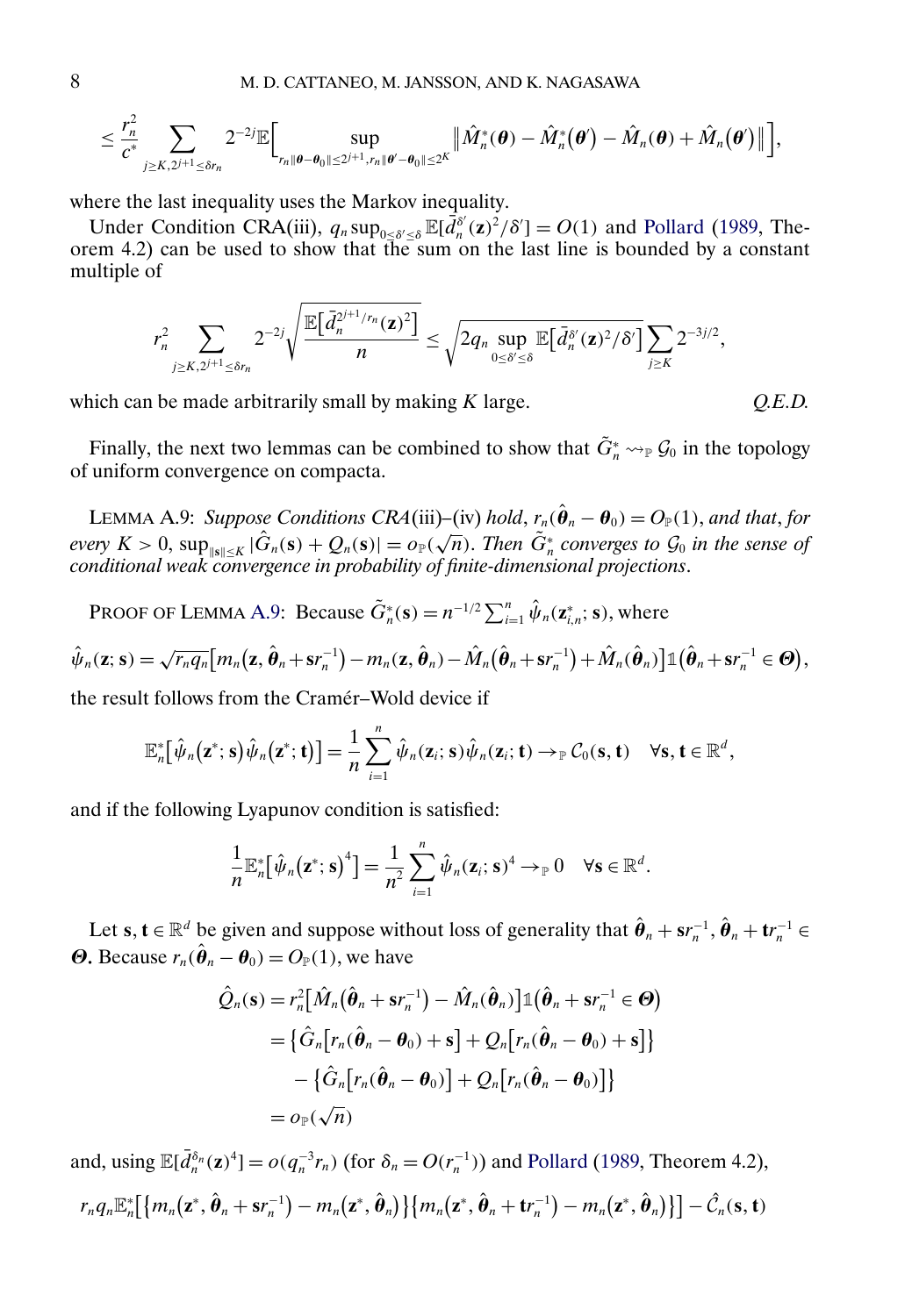<span id="page-8-0"></span>
$$
= \frac{r_n q_n}{n} \sum_{i=1}^n \{m_n(\mathbf{z}_i, \hat{\boldsymbol{\theta}}_n + \mathbf{s}r_n^{-1}) - m_n(\mathbf{z}_i, \hat{\boldsymbol{\theta}}_n)\} \{m_n(\mathbf{z}_i, \hat{\boldsymbol{\theta}}_n + \mathbf{t}r_n^{-1}) - m_n(\mathbf{z}_i, \hat{\boldsymbol{\theta}}_n)\} - \hat{C}_n(\mathbf{s}, \mathbf{t})
$$
  
=  $o_{\mathbb{P}}\left(r_n q_n \sqrt{\frac{r_n}{n q_n^3}}\right) = o_{\mathbb{P}}(1),$ 

where

$$
\hat{\mathcal{C}}_n(\mathbf{s}, \mathbf{t}) = r_n q_n \mathbb{E}\big[\big\{m_n(\mathbf{z}, \boldsymbol{\theta} + \mathbf{s}r_n^{-1}) - m_n(\mathbf{z}, \boldsymbol{\theta})\big\}\big\{m_n(\mathbf{z}, \boldsymbol{\theta} + \mathbf{t}r_n^{-1}) - m_n(\mathbf{z}, \boldsymbol{\theta})\big\}\big]\big|_{\boldsymbol{\theta} = \hat{\boldsymbol{\theta}}_n} = \mathcal{C}_0(\mathbf{s}, \mathbf{t}) + o_{\mathbb{P}}(1).
$$

Using these facts and the representation

$$
\hat{\psi}_n(\mathbf{z};\mathbf{s}) = \sqrt{r_n q_n} \big[ m_n(\mathbf{z},\hat{\boldsymbol{\theta}}_n + \mathbf{s}r_n^{-1}) - m_n(\mathbf{z},\hat{\boldsymbol{\theta}}_n) \big] - \frac{1}{\sqrt{n}} \hat{Q}_n(\mathbf{s}),
$$

we have

$$
\mathbb{E}_{n}^{*}[\hat{\psi}_{n}(\mathbf{z}^{*};\mathbf{s})\hat{\psi}_{n}(\mathbf{z}^{*};\mathbf{t})]
$$
\n
$$
= r_{n}q_{n}\mathbb{E}_{n}^{*}[\{m_{n}(\mathbf{z}^{*},\hat{\boldsymbol{\theta}}_{n} + \mathbf{s}r_{n}^{-1}) - m_{n}(\mathbf{z}^{*},\hat{\boldsymbol{\theta}}_{n})\}\{m_{n}(\mathbf{z}^{*},\hat{\boldsymbol{\theta}}_{n} + \mathbf{t}r_{n}^{-1}) - m_{n}(\mathbf{z}^{*},\hat{\boldsymbol{\theta}}_{n})\}]
$$
\n
$$
-\frac{1}{n}\hat{Q}_{n}(\mathbf{s})\hat{Q}_{n}(\mathbf{t})
$$
\n
$$
= C_{0}(\mathbf{s},\mathbf{t}) + o_{\mathbb{P}}(1)
$$

and, using  $\mathbb{E}[\bar{d}_n^{\delta_n}(\mathbf{z})^4] = o(q_n^{-3}r_n)$  (for  $\delta_n = O(r_n^{-1})$ ),

$$
\frac{1}{16n} \mathbb{E}_{n}^{*} [\hat{\psi}_{n}(\mathbf{z}^{*}; \mathbf{s})^{4}] \n= \frac{1}{16n^{2}} \sum_{i=1}^{n} \hat{\psi}_{n}(\mathbf{z}_{i}; \mathbf{s})^{4} \leq \frac{r_{n}^{2} q_{n}^{2}}{n^{2}} \sum_{i=1}^{n} |m_{n}(\mathbf{z}_{i}, \hat{\boldsymbol{\theta}}_{n} + \mathbf{s} r_{n}^{-1}) - m_{n}(\mathbf{z}_{i}, \hat{\boldsymbol{\theta}}_{n})|^{4} + \frac{1}{n^{3}} \hat{Q}_{n}(\mathbf{s})^{4} \n= o_{\mathbb{P}}\left(\frac{r_{n}^{3}}{n q_{n}} + \frac{1}{n}\right) = o_{\mathbb{P}}(1).
$$
\nQ.E.D.

LEMMA A.10: *Suppose Conditions CRA*(iii) and CRA(v) hold and suppose  $r_n(\hat{\theta}_n - \theta_0) =$  $O_{\mathbb{P}}(1)$ . *Then*  $\{\tilde{G}_n^*(\mathbf{s}) : \|\mathbf{s}\| \leq K\}$  is stochastically equicontinuous for every  $K > 0$ ; that is,

$$
\sup_{\substack{\|\mathbf{s}-\mathbf{t}\| \leq \Delta_n \\ \|\mathbf{s}\|,\|\mathbf{t}\| \leq K}} \bigl| \tilde{G}^*_n(\mathbf{s}) - \tilde{G}^*_n(\mathbf{t}) \bigr| \to_{\mathbb{P}} 0
$$

*for any*  $K > 0$  *and for any*  $\Delta_n > 0$  *with*  $\Delta_n = o(1)$ .

PROOF OF LEMMA A.10: Let  $K > 0$  be given. Proceeding as in the proof of [Kim and](#page-25-0) [Pollard](#page-25-0) [\(1990,](#page-25-0) Lemma 4.6) and using  $q_n \delta_n^{-1} \mathbb{E}[\bar{d}_n^{\delta_n}(\mathbf{z})^2] = O(1)$  (for  $\delta_n = O(r_n^{-1})$ ) along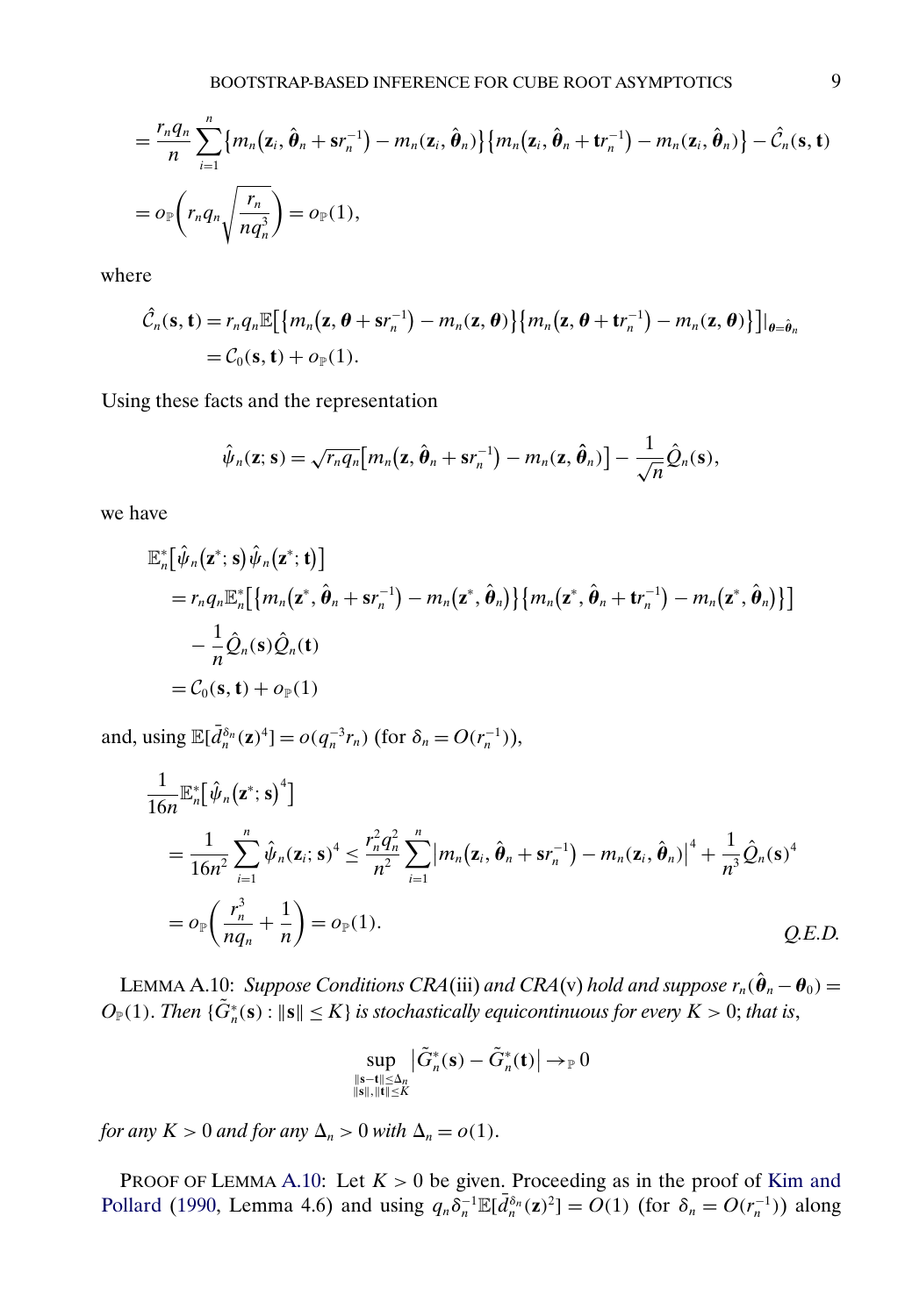with the fact that  $r_n(\hat{\theta}_n - \theta_0) = O_{\mathbb{P}}(1)$ , it suffices to show that, for every finite  $k > 0$ ,

$$
r_n \mathbb{1}(r_n \|\hat{\boldsymbol{\theta}}_n - \boldsymbol{\theta}_0\| \leq k) \sup_{\substack{\|\mathbf{s}-\mathbf{t}\| \leq \Delta_n \\ \|\mathbf{s}\|, \|\mathbf{t}\| \leq K}} \frac{q_n}{n} \sum_{i=1}^n \hat{d}_n(\mathbf{z}_{i,n}^*; \mathbf{s}, \mathbf{t})^2
$$
  

$$
\leq r_n \sup_{\substack{\|\mathbf{s}-\mathbf{t}\| \leq \Delta_n \\ \|\mathbf{s}\|, \|\mathbf{t}\| \leq K+k}} \frac{q_n}{n} \sum_{i=1}^n d_n(\mathbf{z}_{i,n}^*; \mathbf{s}, \mathbf{t})^2 \to_{\mathbb{P}} 0,
$$

where

$$
\hat{d}_n(\mathbf{z};\mathbf{s},\mathbf{t})=\frac{1}{2}\big|m_n(\mathbf{z},\hat{\boldsymbol{\theta}}_n+\mathbf{s}r_n^{-1})-m_n(\mathbf{z},\hat{\boldsymbol{\theta}}_n+\mathbf{t}r_n^{-1})\big|=d_n(\mathbf{z};r_n(\hat{\boldsymbol{\theta}}_n-\boldsymbol{\theta}_0)+\mathbf{s},r_n(\hat{\boldsymbol{\theta}}_n-\boldsymbol{\theta}_0)+\mathbf{t}).
$$

Let  $k > 0$  be given. For any  $C > 0$  and any  $s, t \in \mathbb{R}^d$  with  $\|s\|, \|t\| \le K + k$ ,

$$
\frac{q_n}{n}\sum_{i=1}^n d_n(\mathbf{z}_{i,n}^*; \mathbf{s}, \mathbf{t})^2 \leq \frac{q_n}{n}\sum_{i=1}^n \bar{d}_n^{(K+k)r_n^{-1}}(\mathbf{z}_{i,n}^*)^2 \mathbb{1}(q_n \bar{d}_n^{(K+k)r_n^{-1}}(\mathbf{z}_{i,n}^*) > C) \n+ C \mathbb{E}[d_n(\mathbf{z}; \mathbf{s}, \mathbf{t})] \n+ C \frac{1}{n}\sum_{i=1}^n \{d_n(\mathbf{z}_{i,n}; \mathbf{s}, \mathbf{t}) - \mathbb{E}[d_n(\mathbf{z}; \mathbf{s}, \mathbf{t})]\} \n+ C \frac{1}{n}\sum_{i=1}^n \{d_n(\mathbf{z}_{i,n}^*; \mathbf{s}, \mathbf{t}) - \mathbb{E}_n^*[d_n(\mathbf{z}^*; \mathbf{s}, \mathbf{t})] \},
$$

and therefore,

$$
r_{n}\mathbb{E}\left[\sup_{\substack{\|\mathbf{s}-\mathbf{t}\|\leq \Delta_{n} \\ \|\mathbf{s}\|_{\text{in}}\|\mathbf{t}\|\leq K+k}}\frac{q_{n}}{n}\sum_{i=1}^{n}d_{n}(\mathbf{z}_{i,n}^{*};\mathbf{s},\mathbf{t})^{2}\right] \n\leq r_{n}\mathbb{E}\left[\frac{q_{n}}{n}\sum_{i=1}^{n}\bar{d}_{n}^{(K+k)r_{n}^{-1}}(\mathbf{z}_{i,n}^{*})^{2}\mathbb{1}(q_{n}\bar{d}_{n}^{(K+k)r_{n}^{-1}}(\mathbf{z}_{i,n}^{*})>C)\right] \n+ Cr_{n} \sup_{\substack{\|\mathbf{s}-\mathbf{t}\|\leq \Delta_{n} \\ \|\mathbf{s}\|_{\text{in}}\|\mathbf{t}\|\leq K+k}}\mathbb{E}[d_{n}(\mathbf{z};\mathbf{s},\mathbf{t})] \n+ Cr_{n}\mathbb{E}\left[\sup_{\substack{\|\mathbf{s}-\mathbf{t}\|\leq \Delta_{n} \\ \|\mathbf{s}\|_{\text{in}}\|\mathbf{t}\|\leq K+k}}\left|\frac{1}{n}\sum_{i=1}^{n}\left\{d_{n}(\mathbf{z}_{i,n};\mathbf{s},\mathbf{t})-\mathbb{E}[d_{n}(\mathbf{z};\mathbf{s},\mathbf{t})]\right\}\right|\right] \n+ Cr_{n}\mathbb{E}\left[\sup_{\substack{\|\mathbf{s}-\mathbf{t}\|\leq \Delta_{n} \\ \|\mathbf{s}\|_{\text{in}}\|\mathbf{t}\|\leq K+k}}\left|\frac{1}{n}\sum_{i=1}^{n}\left\{d_{n}(\mathbf{z}_{i,n}^{*};\mathbf{s},\mathbf{t})-\mathbb{E}^{*}[d_{n}(\mathbf{z}^{*};\mathbf{s},\mathbf{t})]\right\}\right|\right]
$$

For large  $n$ , the first term on the majorant side can be made arbitrarily small by making C large. Also, for any fixed C, the second term tends to zero because  $\Delta_n \to 0$ . Finally,

-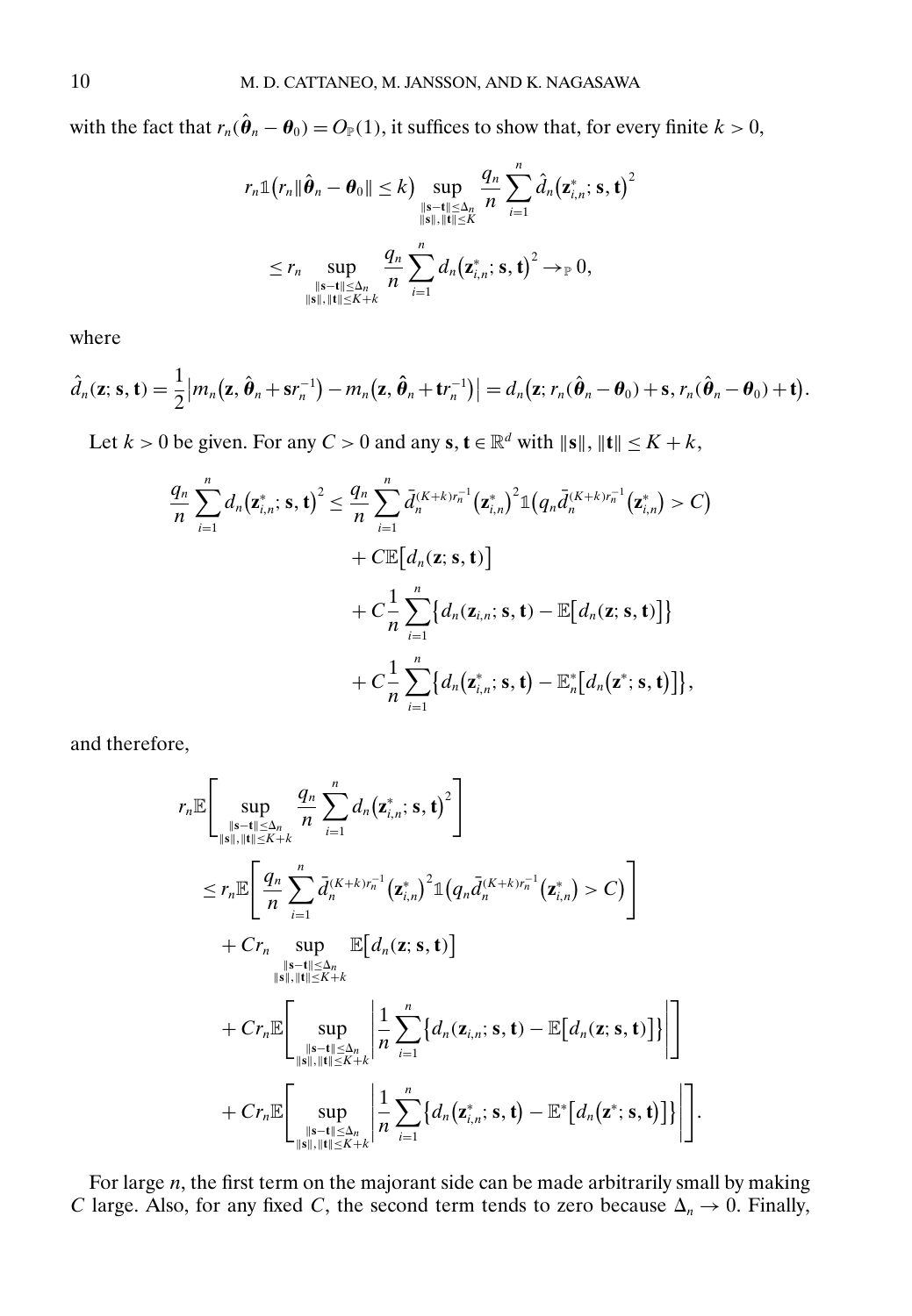<span id="page-10-0"></span>[Pollard](#page-25-0) [\(1989,](#page-25-0) Theorem 4.2) can be used to show that for fixed  $C$  and for large  $n$ , each of the last two terms is bounded by a constant multiple of

$$
r_n \sqrt{\frac{\mathbb{E}\big[\bar{d}_n^{(K+k)r_n^{-1}}(\mathbf{z})^2\big]}{n}} = \frac{\sqrt{K+k}}{r_n} \sqrt{q_n \mathbb{E}\big[\bar{d}_n^{(K+k)r_n^{-1}}(\mathbf{z})^2 / \{(K+k)r_n^{-1}\}\big]}
$$
  
=  $O\bigg(\frac{1}{r_n}\bigg) = o(1).$  Q.E.D.

A.1.2. *Proof of Lemma 1*

Without loss of generality, suppose  $r_n \|\hat{\boldsymbol{\theta}} - \boldsymbol{\theta}_0\| \leq K$  for some fixed constant K. Defining

$$
\check{H}_{n,kl}^{\text{ND}} = -\frac{1}{4\epsilon_n^2} \Big[ \hat{M}_n(\boldsymbol{\theta}_0 + \boldsymbol{\epsilon}_n \mathbf{e}_k + \boldsymbol{\epsilon}_n \mathbf{e}_l) - \hat{M}_n(\boldsymbol{\theta}_0 - \boldsymbol{\epsilon}_n \mathbf{e}_k + \boldsymbol{\epsilon}_n \mathbf{e}_l) - \hat{M}_n(\boldsymbol{\theta}_0 + \boldsymbol{\epsilon}_n \mathbf{e}_k - \boldsymbol{\epsilon}_n \mathbf{e}_l) + \hat{M}_n(\boldsymbol{\theta}_0 - \boldsymbol{\epsilon}_n \mathbf{e}_k - \boldsymbol{\epsilon}_n \mathbf{e}_l) \Big]
$$

and

$$
\bar{H}_{n,kl}^{\text{ND}}(\boldsymbol{\theta}) = -\frac{1}{4\epsilon_n^2} \Big[ M_n(\boldsymbol{\theta} + \boldsymbol{\epsilon}_n \mathbf{e}_k + \boldsymbol{\epsilon}_n \mathbf{e}_l) - M_n(\boldsymbol{\theta} - \boldsymbol{\epsilon}_n \mathbf{e}_k + \boldsymbol{\epsilon}_n \mathbf{e}_l) - M_n(\boldsymbol{\theta} + \boldsymbol{\epsilon}_n \mathbf{e}_k - \boldsymbol{\epsilon}_n \mathbf{e}_l) + M_n(\boldsymbol{\theta} - \boldsymbol{\epsilon}_n \mathbf{e}_k - \boldsymbol{\epsilon}_n \mathbf{e}_l) \Big],
$$

we obtain the decomposition

$$
\tilde{H}_{n,kl}^{\text{ND}} = \check{H}_{n,kl}^{\text{ND}} + R_{n,kl}^{\text{ND}} + S_{n,kl}^{\text{ND}},
$$

where

$$
R_{n,kl}^{\text{ND}} = \tilde{H}_{n,kl}^{\text{ND}} - \check{H}_{n,kl}^{\text{ND}} - \bar{H}_{n,kl}^{\text{ND}}(\hat{\boldsymbol{\theta}}_n) + \bar{H}_{n,kl}^{\text{ND}}(\boldsymbol{\theta}_0),
$$
  

$$
S_{n,kl}^{\text{ND}} = \bar{H}_{n,kl}^{\text{ND}}(\hat{\boldsymbol{\theta}}_n) - \bar{H}_{n,kl}^{\text{ND}}(\boldsymbol{\theta}_0).
$$

The proof will be completed by showing that  $\check{H}_{n,kl}^{\text{ND}} \to_{\mathbb{P}} H_{0,kl}, R_{n,kl}^{\text{ND}} = o_{\mathbb{P}}(1)$ , and  $S_{n,kl}^{\text{ND}} =$  $o_{\mathbb{P}}(1)$ .

First, using [\(A.2\)](#page-1-0) and the fact that  $\dot{C}_n = o(r_n^{-1})$  and  $\ddot{C}_n = o(1)$  under Condition CRA(ii), we have

$$
M_n(\boldsymbol{\theta}_0+\boldsymbol{\epsilon}_n\mathbf{e}_k+\boldsymbol{\epsilon}_n\mathbf{e}_l)-M_n(\boldsymbol{\theta}_0)=-\boldsymbol{\epsilon}_n^2\frac{1}{2}(\mathbf{e}_k+\mathbf{e}_l)^{\prime}\mathbf{H}_n(\mathbf{e}_k+\mathbf{e}_l)+o\bigg(\frac{\boldsymbol{\epsilon}_n}{r_n}+\boldsymbol{\epsilon}_n^2\bigg),
$$

implying in particular that

$$
\bar{H}_{n,kl}^{\text{ND}}(\boldsymbol{\theta}_0) = H_{n,kl} + o\bigg(\frac{1}{r_n \epsilon_n} + 1\bigg),\,
$$

where, using  $H_n \to H_0$ ,

$$
H_{n,kl} = \mathbf{e}'_k \mathbf{H}_n \mathbf{e}_l \rightarrow \mathbf{e}'_k \mathbf{H}_0 \mathbf{e}_l = H_{0,kl}.
$$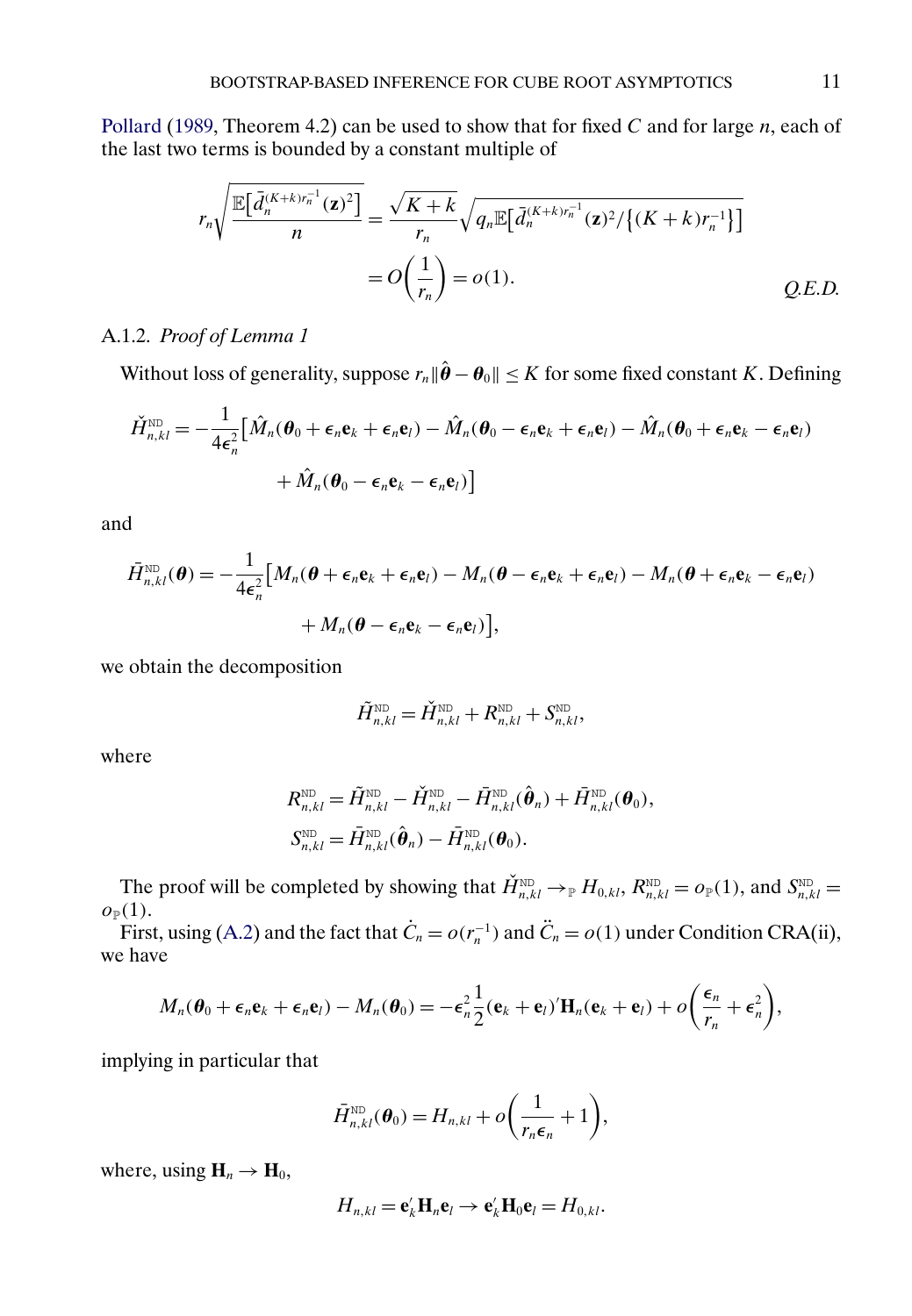<span id="page-11-0"></span>Moreover,  $\check{H}_{n,kl}^{\text{ND}} - \bar{H}_{n,kl}^{\text{ND}}(\theta_0)$  is  $o_\mathbb{P}(1)$  because it has mean zero and its variance is bounded by a constant multiple of

$$
\frac{\mathbb{E}\big[\bar{d}_n^{2\epsilon_n}(\mathbf{z})^2\big]}{n\epsilon_n^4} = O\bigg(\frac{1}{nq_n\epsilon_n^3}\bigg) = O\bigg(\frac{1}{r_n^3\epsilon_n^3}\bigg) = o(1).
$$

As a consequence,  $\check{H}_{n,kl}^{\text{\tiny{ND}}} \to_{\mathbb{P}} H_{0,kl}.$ Next, to show that  $\mathcal{R}_{n,kl}^{\text{ND}} = o_{\mathbb{P}}(1)$ , it suffices to show that

 $|\boldsymbol{\theta}-\boldsymbol{\theta}_0|\leq Kr_n^{-1}+2\epsilon_n$ 

$$
\frac{1}{\epsilon_n^2}\sup_{\substack{|\boldsymbol{\theta}-\boldsymbol{\theta}_0|\leq K r_n^{-1}+2\epsilon_n}}\big|\hat{M}_n(\boldsymbol{\theta})-\hat{M}_n(\boldsymbol{\theta}_0)-M_n(\boldsymbol{\theta})+M_n(\boldsymbol{\theta}_0)\big|=o_\mathbb{P}(1).
$$

The displayed result holds because it follows from [Pollard](#page-25-0) [\(1989,](#page-25-0) Theorem 4.2) that

$$
\mathbb{E}\bigg[\frac{1}{\epsilon_n^2}\sup_{|\boldsymbol{\theta}-\boldsymbol{\theta}_0|\leq Kr_n^{-1}+2\epsilon_n}\big|\hat{M}_n(\boldsymbol{\theta})-\hat{M}_n(\boldsymbol{\theta}_0)-M_n(\boldsymbol{\theta})+M_n(\boldsymbol{\theta}_0)\big|\bigg]=O\bigg(\sqrt{\frac{\mathbb{E}\big[\tilde{d}_n^{Cr_n^{-1}+2\epsilon_n}(\mathbf{z})^2\big]}{n\epsilon_n^4}}\bigg)
$$

$$
=O\bigg(\frac{1}{\sqrt{r_n^3\epsilon_n^3}}\bigg)=o(1).
$$

Finally, making repeated use of [\(A.2\)](#page-1-0) and the fact that  $r_n \|\hat{\boldsymbol{\theta}} - \boldsymbol{\theta}_0\| \le K$ , we have

$$
S_{n,kl}^{\text{ND}} = o_{\mathbb{P}}\left(\frac{1}{r_n^2 \epsilon_n^2} + 1\right) = o_{\mathbb{P}}(1).
$$

## A.1.3. *Proof of Lemma 2*

Letting  $\check{H}_{n,k}^{\text{ND}}, R_{n,kl}^{\text{ND}}$ , and  $S_{n,kl}^{\text{ND}}$  be defined as in the proof of Lemma 1, we have  $R_{n,kl}^{\text{ND}} =$  $o_{\mathbb{P}}(1/\sqrt{r_n^3 \epsilon_n^3})$  because [Pollard](#page-25-0) [\(1989,](#page-25-0) Theorem 4.2) can be used to show that for any  $K > 0$ and for any  $\Delta_n > 0$  with  $\Delta_n = o(1)$ ,

$$
\frac{1}{\epsilon_n^2} \sup_{\substack{\|\mathbf{s}-\mathbf{t}\| \leq \Delta_n \\ \|\mathbf{s}\|, \|\mathbf{t}\| \leq K}} \left| \hat{M}_n(\boldsymbol{\theta}_0 + \boldsymbol{\epsilon}_n \mathbf{s}) - \hat{M}_n(\boldsymbol{\theta}_0 + \boldsymbol{\epsilon}_n \mathbf{t}) - M_n(\boldsymbol{\theta}_0 + \boldsymbol{\epsilon}_n \mathbf{s}) + M_n(\boldsymbol{\theta}_0 + \boldsymbol{\epsilon}_n \mathbf{t}) \right| \n= \frac{1}{\epsilon_n^2} o_\mathbb{P}\left( \frac{\sqrt{r_n \epsilon_n}}{r_n^2} \right) = o_\mathbb{P}\left( \frac{1}{\sqrt{r_n^3 \epsilon_n^3}} \right).
$$

Also, Taylor's theorem can be used to show that

$$
S_{n,kl}^{\text{ND}} = -\bigg\{\frac{\partial}{\partial \boldsymbol{\theta}} \ddot{M}_{n,kl}(\boldsymbol{\theta}_0)\bigg\}^{\prime} (\hat{\boldsymbol{\theta}}_n - \boldsymbol{\theta}_0) + o_{\mathbb{P}}(\boldsymbol{\epsilon}_n^2).
$$

As a consequence,  $\tilde{H}_{n,kl}^{\text{\tiny{ND}}} - \check{H}_{n,kl}^{\text{\tiny{ND}}} = o_\mathbb{P}(\epsilon_n^2 + 1/\sqrt{r_n^3 \epsilon_n^3}) + O_\mathbb{P}(1/r_n),$  where the  $O_\mathbb{P}(1/r_n)$  term

$$
-\left\{\frac{\partial}{\partial \boldsymbol{\theta}}\ddot{M}_{n,kl}(\boldsymbol{\theta}_0)\right\}^{\prime}(\hat{\boldsymbol{\theta}}_n-\boldsymbol{\theta}_0)
$$

does not depend on  $\epsilon_n$ .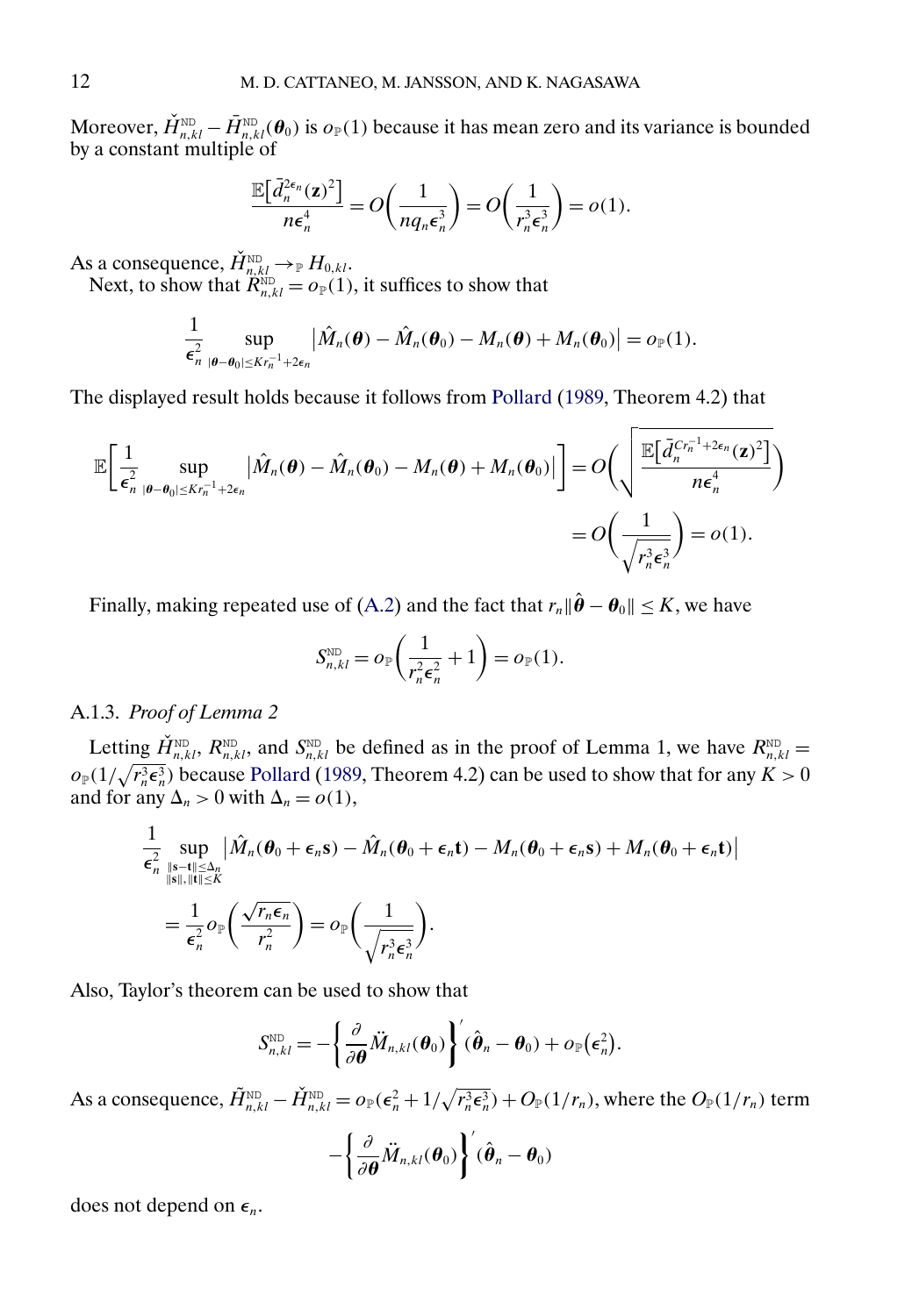Next, we approximate the moments of  $\check{H}_{n,kl}^{\text{ND}}$ . First, using Taylor's theorem, it can be shown that

$$
\mathbb{E}\big[\check{H}_{n,kl}^{\text{ND}}\big] - H_{n,kl} = -\epsilon_n^2 \mathsf{B}_{n,kl} + o\big(\epsilon_n^2\big),
$$

where

$$
\mathbf{B}_{n,kl}=-\frac{1}{6}\left[\frac{\partial^2}{\partial\theta_k^2}\ddot{M}_{n,kl}(\boldsymbol{\theta}_0)+\frac{\partial^2}{\partial\theta_l^2}\ddot{M}_{n,kl}(\boldsymbol{\theta}_0)\right]\rightarrow-\frac{1}{6}\left[\frac{\partial^2}{\partial\theta_k^2}\ddot{M}_{0,kl}(\boldsymbol{\theta}_0)+\frac{\partial^2}{\partial\theta_l^2}\ddot{M}_{0,kl}(\boldsymbol{\theta}_0)\right]=\mathbf{B}_{kl}.
$$

Finally, to obtain an expression for the variance of  $\check{H}_{n,kl}^{\text{ND}}$ , let  $m_{n,kl}^{\Delta}(\mathbf{z})$  denote

$$
m_n(\mathbf{z},\boldsymbol{\theta}_0+\boldsymbol{\epsilon}_n\mathbf{e}_k+\boldsymbol{\epsilon}_n\mathbf{e}_l)-m_n(\mathbf{z},\boldsymbol{\theta}_0+\boldsymbol{\epsilon}_n\mathbf{e}_k-\boldsymbol{\epsilon}_n\mathbf{e}_l)\\-m_n(\mathbf{z},\boldsymbol{\theta}_0-\boldsymbol{\epsilon}_n\mathbf{e}_k+\boldsymbol{\epsilon}_n\mathbf{e}_l)+m_n(\mathbf{z},\boldsymbol{\theta}_0-\boldsymbol{\epsilon}_n\mathbf{e}_k-\boldsymbol{\epsilon}_n\mathbf{e}_l).
$$

Because

$$
\check{H}_{n,kl}^{\text{ND}} = -\frac{1}{4n\epsilon_n^2} \sum_{i=1}^n m_{n,kl}^{\Delta}(\mathbf{z}_i),
$$

we have

$$
\mathbb{V}\big[\check{H}_{n,kl}^{\text{ND}}\big] = \frac{1}{16n\epsilon_n^4} \mathbb{V}\big[m_{n,kl}^{\Delta}(\mathbf{z})\big] = \frac{1}{16n\epsilon_n^4} \mathbb{E}\big[m_{n,kl}^{\Delta}(\mathbf{z})^2\big] + O\bigg(\frac{1}{n}\bigg).
$$

Also, by condition CRA(iv),

$$
\frac{q_n}{\epsilon_n} \mathbb{E}\big[\big\{m_n(\mathbf{z},\boldsymbol{\theta}_0+\mathbf{s}\epsilon_n)-m_n(\mathbf{z},\boldsymbol{\theta}_0)\big\}\big\{m_n(\mathbf{z},\boldsymbol{\theta}_0+\mathbf{t}\epsilon_n)-m_n(\mathbf{z},\boldsymbol{\theta}_0)\big\}\big]\rightarrow \mathcal{C}_0(\mathbf{s},\mathbf{t}).
$$

Therefore,

$$
\mathbb{V}\big[\check{H}_{n,kl}^{\text{ND}}\big] = \frac{1}{r_n^3 \epsilon_n^3} \big[\mathsf{V}_{n,kl} + o(1)\big] + O\bigg(\frac{1}{n}\bigg) = \frac{1}{r_n^3 \epsilon_n^3} \mathsf{V}_{kl} + o\bigg(\frac{1}{r_n^3 \epsilon_n^3}\bigg),
$$

where, using  $C_0$ (**s**,  $-\mathbf{s}$ ) = 0 and  $C_0$ (**s**, **t**) =  $C_0$ ( $-\mathbf{s}$ ,  $-\mathbf{t}$ ),

$$
V_{n,kl} = \frac{q_n}{16\epsilon_n} \mathbb{E}[m_{n,kl}^{\Delta}(\mathbf{z})^2]
$$
  
\n
$$
\rightarrow \frac{1}{8} [C_0(\mathbf{e}_k + \mathbf{e}_l, \mathbf{e}_k + \mathbf{e}_l) + C_0(\mathbf{e}_k - \mathbf{e}_l, \mathbf{e}_k - \mathbf{e}_l) - 2C_0(\mathbf{e}_k + \mathbf{e}_l, \mathbf{e}_k - \mathbf{e}_l)
$$
  
\n
$$
-2C_0(\mathbf{e}_k + \mathbf{e}_l, -\mathbf{e}_k + \mathbf{e}_l)]
$$
  
\n
$$
= V_{kl}.
$$

#### A.1.4. *The Benchmark Case*

The remainder of the Supplemental Material verifies Condition CRA for the four examples in the paper. In three of those examples (namely, maximum score, panel maximum score, and empirical risk minimization), the function  $m_n$  does not depend on n. To state a simplified version of Condition CRA applicable in such cases, let the function  $m<sub>n</sub>$  be denoted by  $m_0$  and for any  $\delta > 0$ , define

$$
\bar{m}_0(\mathbf{z}) = \sup_{m \in \mathcal{M}_0} \big| m(\mathbf{z}) \big|, \qquad \mathcal{M}_0 = \big\{ m_0(\cdot, \boldsymbol{\theta}) : \boldsymbol{\theta} \in \boldsymbol{\Theta} \big\},
$$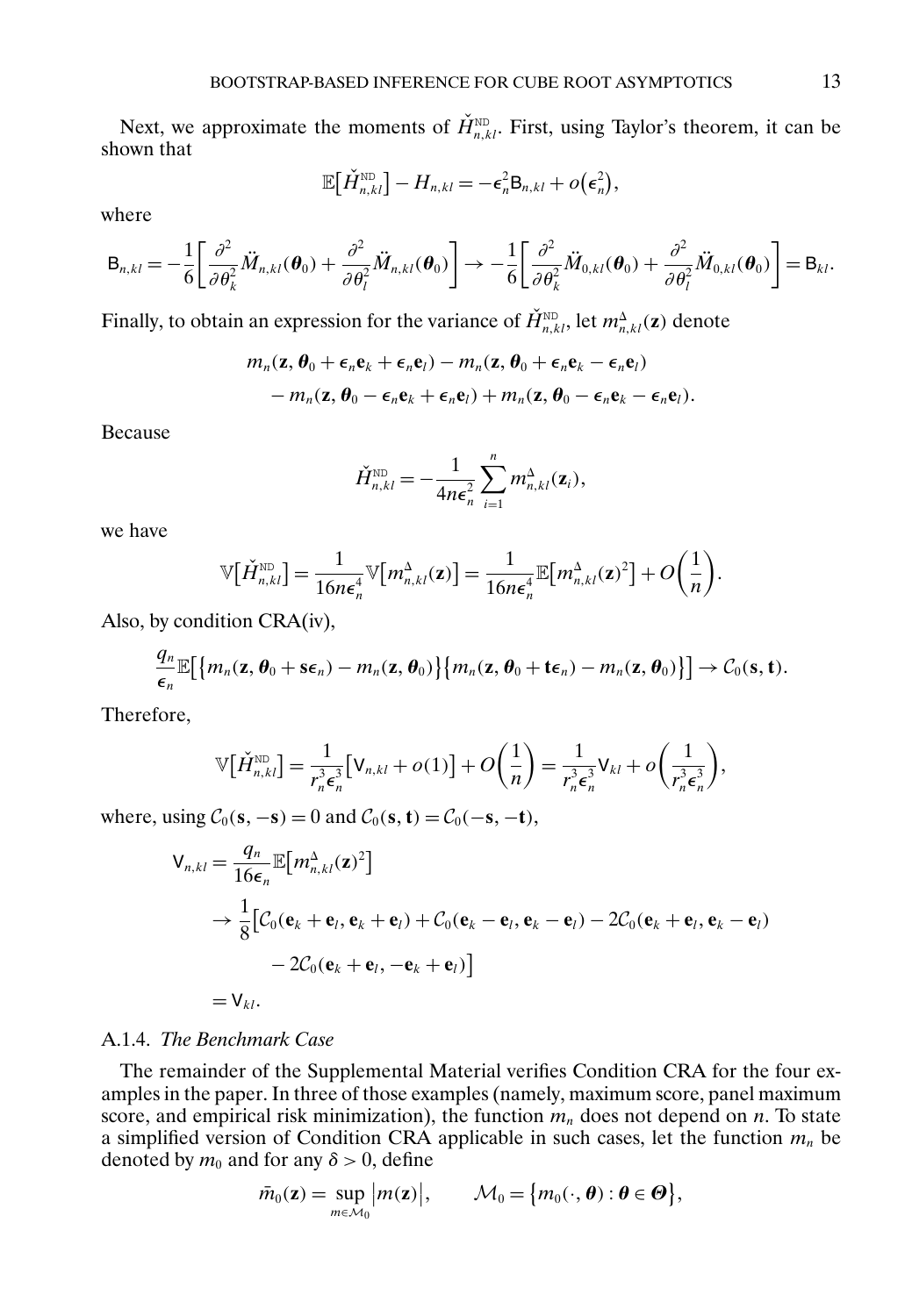<span id="page-13-0"></span>and

$$
\bar{d}_{0}^{\delta}(\mathbf{z}) = \sup_{d \in \mathcal{D}_{0}^{\delta}} |d(\mathbf{z})|, \qquad \mathcal{D}_{0}^{\delta} = \{m_{0}(\cdot,\boldsymbol{\theta}) - m_{0}(\cdot,\boldsymbol{\theta}_{0}) : \boldsymbol{\theta} \in \boldsymbol{\Theta}_{0}^{\delta}\}.
$$

**Condition CRA**<sup>0</sup> **(Cube Root Asymptotics, Benchmark Case)** The following are satisfied:

- (i) The class  $\mathcal{M}_0$  is manageable for the envelope  $\bar{m}_0$  and  $\mathbb{E}[\bar{m}_0(\mathbf{z})^2] < \infty$ . Also, for every  $\delta > 0$ , sup $_{\boldsymbol{\theta} \in \boldsymbol{\Theta} \setminus \boldsymbol{\Theta}_0^{\delta}} M_0(\boldsymbol{\theta}) < M_0(\boldsymbol{\theta}_0)$ .
- (ii)  $\theta_0$  is an interior point of  $\Theta$  and, for some  $\delta > 0$ ,  $M_0$  is twice continuously differentiable on  $\mathbf{\Theta}_0^{\delta}$ . Also,  $\mathbf{H}_0 = -\partial^2 M_0(\mathbf{\theta}_0)/\partial\mathbf{\theta}\partial\mathbf{\theta}'$  is positive definite.
- (iii) For some  $\delta > 0$ , the class  $\{D_{\rho}^{\delta'} : 0 < \delta' \leq \delta\}$  is uniformly manageable for the envelopes  $\bar{d}_0^{\delta'}$  and  $\sup_{0<\delta'\leq \delta} \mathbb{E}[\bar{d}_0^{\delta'}(\mathbf{z})^2/\delta'] < \infty$ .
- (iv) For every  $\delta_n > 0$  with  $\delta_n = O(n^{-1/3})$ ,  $n^{-1/3} \mathbb{E}[\bar{d}_0^{\delta_n}(\mathbf{z})^4] = o(1)$  and, for all  $\mathbf{s}, \mathbf{t} \in \mathbb{R}^d$ and for some  $C_0$  with  $C_0$ (**s**, **s**) +  $C_0$ (**t**, **t**) –  $2C_0$ (**s**, **t**) > 0 for **s**  $\neq$  **t**,

$$
\sup_{\boldsymbol{\theta}\in\boldsymbol{\Theta}_0^{\delta_n}}\bigg|\frac{1}{\delta_n}\mathbb{E}\big[\big\{m_0(\mathbf{z},\boldsymbol{\theta}+\delta_n\mathbf{s})-m_0(\mathbf{z},\boldsymbol{\theta})\big\}\big\{m_0(\mathbf{z},\boldsymbol{\theta}+\delta_n\mathbf{t})-m_0(\mathbf{z},\boldsymbol{\theta})\big\}\big]-\mathcal{C}_0(\mathbf{s},\mathbf{t})\bigg|
$$

$$
=o(1).
$$

(v) For every  $\delta_n > 0$  with  $\delta_n = O(n^{-1/3})$ ,

$$
\lim_{C\to\infty}\limsup_{n\to\infty}\sup_{0<\delta\leq\delta_n}\mathbb{E}\big[\mathbb{1}\big(\bar{d}_0^{\delta}(\mathbf{z})>C\big)\bar{d}_0^{\delta}(\mathbf{z})^2/\delta\big]=0
$$

and  $\sup_{\theta, \theta' \in \Theta_0^{\delta_n}} \mathbb{E}[|m_0(\mathbf{z}, \theta) - m_0(\mathbf{z}, \theta')|]/\|\theta - \theta'\| = O(1).$ 

LEMMA A.11: *If Condition CRA*<sup>0</sup> *is satisfied, then Condition CRA is satisfied with*  $q_n = 1$ .

#### A.2. *Example: Maximum Score*

To state sufficient conditions for Condition CRA<sub>0</sub> in this example, let  $F_{a/b}$  denote the conditional distribution function of a given **b**.

**Condition MS** For some  $\delta > 0$ ,  $S_F \ge 1$ , and  $S_M \ge 2$ , the following are satisfied:

- (i)  $0 < \mathbb{P}(y = 1|\mathbf{x}) < 1$  almost surely and  $F_{u|x_1, x_2}(u|x_1, \mathbf{x}_2)$  is  $S_F$  times continuously differentiable in  $u$  and  $x_1$  with bounded derivatives.
- (ii) The support of **x** is not contained in any proper linear subspace of  $\mathbb{R}^{d+1}$ ,  $\mathbb{E}[\|\mathbf{x}_2\|^2] < \infty$ , and conditional on  $\mathbf{x}_2$ ,  $x_1$  has everywhere positive Lebesgue density. Also,  $F_{x_1|x_2}(x_1|x_2)$  is  $S_F$  times continuously differentiable in  $x_1$  with bounded derivatives.
- (iii)  $\Theta$  is compact and  $\theta_0$  is an interior point of  $\Theta$ .
- (iv)  $M^{\text{\tiny MS}}(\boldsymbol{\theta}) = \mathbb{E}[m^{\text{\tiny MS}}(\mathbf{z}, \boldsymbol{\theta})]$  is  $S_M$  times continuously differentiable in  $\boldsymbol{\theta}$  on  $\boldsymbol{\Theta}_0^{\delta}$  and

$$
\mathbf{H}^{\text{MS}} = 2\mathbb{E}\big[f_{u|x_1,\mathbf{x}_2}(0|-\mathbf{x}_2'\boldsymbol{\theta}_0,\mathbf{x}_2)f_{x_1|x_2}(-\mathbf{x}_2'\boldsymbol{\theta}_0|\mathbf{x}_2)\mathbf{x}_2\mathbf{x}_2'\big]
$$

is positive definite.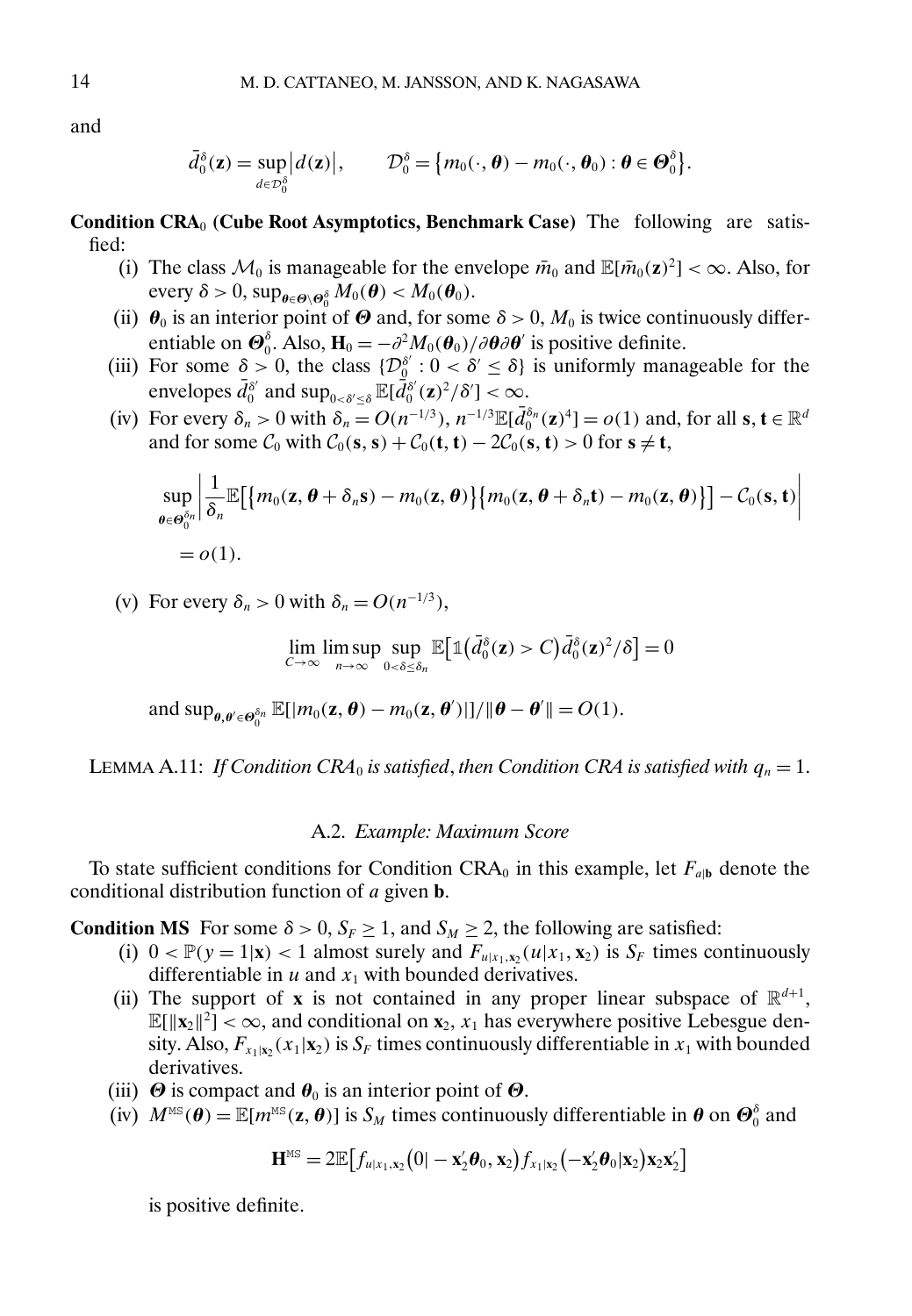<span id="page-14-0"></span>COROLLARY MS: *Suppose Condition MS is satisfied*. *Then Condition CRA is satisfied with*  $q_n = 1$ ,  $\mathbf{H}_0 = \mathbf{H}^{\text{MS}}$ , *and*  $C_0 = C^{\text{MS}}$ , *where* 

$$
C^{\text{MS}}(\mathbf{s}, \mathbf{t}) = \mathbb{E}\big[f_{x_1|x_2}\big(-\mathbf{x}_2'\boldsymbol{\theta}_0|\mathbf{x}_2\big) \min\big\{\big|\mathbf{x}_2'\mathbf{s}\big|,\big|\mathbf{x}_2'\mathbf{t}\big|\big\} \mathbb{1}\big(\text{sgn}(\mathbf{x}_2'\mathbf{s}) = \text{sgn}(\mathbf{x}_2'\mathbf{t})\big)\big].
$$

Alternative representations of  $\mathbf{H}^{\text{MS}}$  and  $C^{\text{MS}}$  are available. In particular, defining

$$
\eta^{\text{MS}}(\mathbf{x}_2) = \left\{ \frac{\partial}{\partial x_1} \mathbb{E}(2y - 1 | x_1, \mathbf{x}_2) \right\} f_{x_1 | \mathbf{x}_2} (x_1 | \mathbf{x}_2) |_{x_1 = -\mathbf{x}_2' \boldsymbol{\theta}_0}
$$
  
=  $2 f_{u | x_1, \mathbf{x}_2} (0 | -\mathbf{x}_2' \boldsymbol{\theta}_0, \mathbf{x}_2) f_{x_1 | \mathbf{x}_2} (-\mathbf{x}_2' \boldsymbol{\theta}_0 | \mathbf{x}_2)$ 

and

$$
\psi^{\text{MS}}(\mathbf{x}_2) = \mathbb{E}\big[(2y-1)^2 | x_1, \mathbf{x}_2\big] f_{x_1|x_2}(x_1|\mathbf{x}_2)|_{x_1 = -\mathbf{x}_2'\theta_0}
$$
  
=  $f_{x_1|x_2}(-\mathbf{x}_2'\theta_0|\mathbf{x}_2),$ 

we have

$$
\bm{H}^{\text{\tiny{MS}}} = \mathbb{E}\big[\, \eta^{\text{\tiny{MS}}}(\bm{x}_2) \bm{x}_2 \bm{x}_2'\big]
$$

and

$$
C^{MS}(\mathbf{s}, \mathbf{t}) = \mathbb{E}\big[\psi^{MS}(\mathbf{x}_2) \min\{|\mathbf{x}_2' \mathbf{s}|, |\mathbf{x}_2' \mathbf{t}|\} \mathbb{1}(\text{sgn}(\mathbf{x}_2' \mathbf{s}) = \text{sgn}(\mathbf{x}_2' \mathbf{t}))\big].
$$

Similar representations will be obtained for the other two maximum score examples.

As an estimator of  $\mathbf{H}^{\text{MS}}$ , the generic numerical derivative estimator can be used directly. Another option is to employ a "plug-in" estimator, where the conditional densities are replaced by nonparametric estimators thereof. As a third alternative, consider the examplespecific construction  $\tilde{\mathbf{H}}_n^{\text{MS}}$  discussed in the paper. To obtain results for that estimator, we impose some standard conditions on the  $(\overrightarrow{derivative}$  of the) kernel function.

**Condition K** The following are satisfied:

- (i)  $\int_{\mathbb{R}} \dot{K}(u)^2 du + \int_{\mathbb{R}} (1+|u|^3)|\dot{K}(u)| du < \infty.$ (ii)  $\int_{\mathbb{R}} \dot{K}(u) du = 0$ ,  $\int_{\mathbb{R}} u \dot{K}(u) du = -1$ , and  $\int_{\mathbb{R}} u^2 \dot{K}(u) du = 0$ .
- (iii)  $\int_{\mathbb{R}} \bar{K}(u)^2 du < \infty$ , where  $\bar{K}(u) = \sup_{v \neq u} |\bar{K}(v) \dot{K}(u)|/|v u|$ .

Under Condition K,  $\tilde{\mathbf{H}}_n^{\text{MS}}$  admits counterparts of Lemmas 1 and 2 in the paper. To state these, we let  $\tilde{H}_{n,kl}^{\text{\tiny{MS}}}$  and  $H_{kl}^{\text{\tiny{MS}}}$  denote element  $(k,l)$  of  $\tilde{\mathbf{H}}_n^{\text{\tiny{MS}}}$  and  $\mathbf{H}^{\text{\tiny{MS}}}$ , respectively, and define

$$
\mathbf{B}_{kl} = \mathbb{E}\big[\big\{F_0^{(1,3)}(\mathbf{x}_2) + F_0^{(2,2)}(\mathbf{x}_2) + F_0^{(3,1)}(\mathbf{x}_2)/3\big\}x_{2,k}x_{2,l}\big]\int_{\mathbb{R}} u^3\dot{K}(u)\,du
$$

and

$$
\mathsf{V}_{kl} = 2\mathbb{E}\big[F_0^{(0,1)}(\mathbf{x}_2)x_{2,k}^2x_{2,l}^2\big]\int_{\mathbb{R}}\dot{K}(u)^2\,du,
$$

where  $x_{2,k} = \mathbf{e}_k^{\prime} \mathbf{x}_2$  and

$$
F_0^{(i,j)}(\mathbf{x}_2) = \frac{\partial^i}{\partial u^i} F_{u|x_1,\mathbf{x}_2}(-u|x_1+u,\mathbf{x}_2) \frac{\partial^j}{\partial x_1^j} F_{x_1|\mathbf{x}_2}(x_1|\mathbf{x}_2)\Big|_{u=0,x_1=-\mathbf{x}_2^i\theta_0}.
$$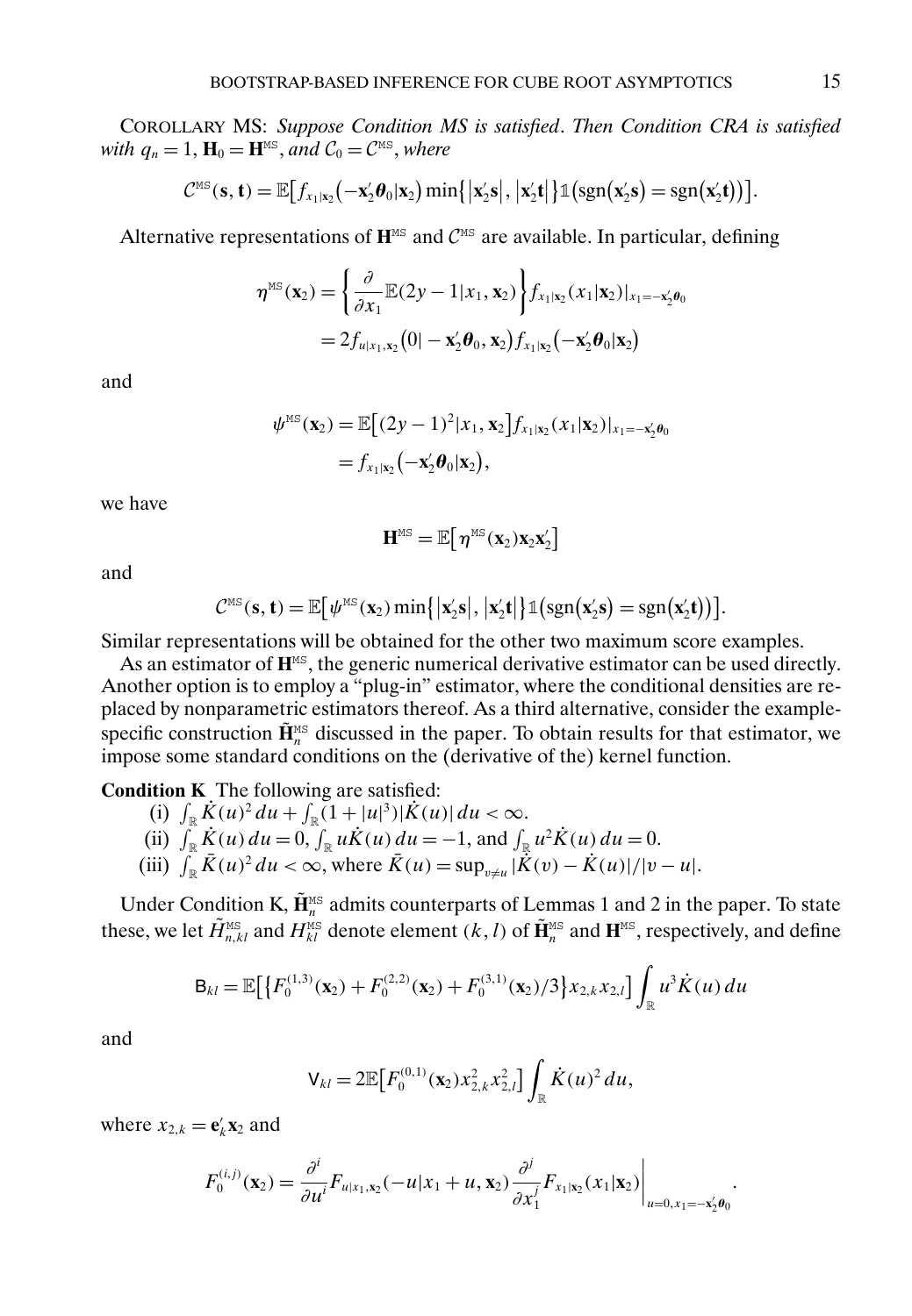<span id="page-15-0"></span>LEMMA MS: *Suppose Conditions MS and K hold*.

- (i) If  $h_n \to 0$ ,  $n\overline{h}_n^3 \to \infty$ , and if  $\mathbb{E}[\|\mathbf{x}_2\|^6] < \infty$ , then  $\widetilde{\mathbf{H}}_n^{\text{MS}} \to_{\mathbb{P}} \mathbf{H}^{\text{MS}}$ .
- (ii) If also  $S_F \geq 3$  and  $S_M \geq 4$ , then  $\tilde{H}_{n,kl}^{\text{MS}}$  admits an approximation  $\check{H}_{n,kl}^{\text{MS}}$  satisfying

$$
\tilde{H}_{n,kl}^{\text{MS}} = \check{H}_{n,kl}^{\text{MS}} + o_{\mathbb{P}}\left(h_n^2 + \frac{1}{\sqrt{nh_n^3}}\right) + O_{\mathbb{P}}\left(\frac{1}{\sqrt[3]{n}}\right),
$$

where the  $O_\mathbb{P} (1/\sqrt[3]{n})$  term does not depend on  $h_n$ , and where

$$
\mathbb{E}\big[\big(\check{H}_{n,kl}^{\text{MS}} - H_{kl}^{\text{MS}}\big)^2\big] = h_n^4 \mathsf{B}_{kl}^2 + \frac{1}{nh_n^3} \mathsf{V}_{kl} + o\bigg(h_n^4 + \frac{1}{nh_n^3}\bigg).
$$

#### A.2.1. *Proof of Corollary [MS](#page-14-0)*

By Lemma [A.11,](#page-13-0) it suffices to verify that Condition  $CRA_0$  is satisfied.

*Condition CRA*<sub>0</sub>(i). The manageability assumption can be verified using the same argu-ment as in [Kim and Pollard](#page-25-0) [\(1990\)](#page-25-0). Note that the function  $|m^{\text{MS}}(z,\theta)|$  is bounded by unity in this example, and thus finite second moment condition holds. It is easy to show that  $\theta_0$  uniquely maximizes  $M_0(\theta)$  over the parameter set. Well-separatedness follows from unique maximum, compactness of the parameter space, and continuity of the function  $M_0(\boldsymbol{\theta})$ .

*Condition CRA*<sub>0</sub>(ii). Conditions MS(iii)–(iv) imply this condition with  $H_0 = H^{MS}$ .

*Condition CRA*<sub>0</sub>(iii). Uniform manageability can be verified using the same argument as in [Kim and Pollard](#page-25-0) [\(1990\)](#page-25-0). Note  $d_0^{\delta}(\mathbf{z}) = \sup_{\|\boldsymbol{\theta}-\boldsymbol{\theta}_0\| \leq \delta} |\mathbb{1}(x_1 + \mathbf{x}_2'\boldsymbol{\theta} \geq 0) - \mathbb{1}(x_1 + \mathbf{x}_2'\boldsymbol{\theta}_0 \geq 0)|$ .

The condition  $\sup_{0 < \delta' \leq \delta} \mathbb{E}[\bar{d}_0^{\delta'}(\mathbf{z})]/\delta' < \infty$  is verified in [Abrevaya and Huang](#page-25-0) [\(2005\)](#page-25-0).

*Condition CRA*<sub>0</sub>(iv). Since  $d_0^{\delta}(\mathbf{z})^4 = d_0^{\delta}(\mathbf{z})$ ,  $\mathbb{E}[d_0^{\delta_n}(\mathbf{z})^4] = O(\delta_n)$ , which implies the first condition. Also,

$$
C^{MS}(\mathbf{s}, \mathbf{t}) = \mathbb{E}\big[f_{x_1|\mathbf{x}_2}(-\mathbf{x}_2'\boldsymbol{\theta}_0|\mathbf{x}_2)\min\big\{\big|\mathbf{x}_2'\mathbf{s}\big|,\big|\mathbf{x}_2'\mathbf{t}\big|\big\}\mathbb{1}\big(\text{sgn}(\mathbf{x}_2'\mathbf{s}) = \text{sgn}(\mathbf{x}_2'\mathbf{t})\big)\big]
$$

satisfies  $C^{\text{\tiny MS}}(\mathbf{s}, \mathbf{s}) + C^{\text{\tiny MS}}(\mathbf{t}, \mathbf{t}) - 2C^{\text{\tiny MS}}(\mathbf{s}, \mathbf{t}) > 0$  for  $\mathbf{s} \neq \mathbf{t}$ . Finally,  $C^{\text{\tiny MS}}$  admits the representation

$$
\mathcal{C}^{\scriptscriptstyle{\mathrm{MS}}}(\mathbf{s},\mathbf{t}) = \frac{1}{2} \big[ \mathcal{B}^{\scriptscriptstyle{\mathrm{MS}}}(\mathbf{s}) + \mathcal{B}^{\scriptscriptstyle{\mathrm{MS}}}(\mathbf{t}) - \mathcal{B}^{\scriptscriptstyle{\mathrm{MS}}}(\mathbf{s}-\mathbf{t}) \big], \qquad \mathcal{B}^{\scriptscriptstyle{\mathrm{MS}}}(\mathbf{s}) = \mathbb{E} \big[ f_{x_1 | x_2}(-\mathbf{x}_2' \boldsymbol{\theta}_0 | \mathbf{x}_2) \big| \mathbf{x}_2' \mathbf{s} \big| \big].
$$

Using this representation and the fact that  $2xy = x^2 + y^2 - (x - y)^2$ , the displayed part of Condition CRA<sub>0</sub>(iv) can be verified with  $C_0 = C^{MS}$  by showing that for  $\delta_n = O(n^{-1/3})$ ,

$$
\sup_{\boldsymbol{\theta}\in\boldsymbol{\Theta}_0^{\delta_n}}\left|\frac{1}{\delta_n}\mathbb{E}\big|m^{\text{MS}}(\mathbf{z},\boldsymbol{\theta}+\delta_n\mathbf{s})-m^{\text{MS}}(\mathbf{z},\boldsymbol{\theta}+\delta_n\mathbf{t})\big|^2-\mathcal{B}^{\text{MS}}(\mathbf{s}-\mathbf{t})\right|=o(1).
$$

Defining  $\theta_{s,n} = \theta + \delta_n s$  and  $\theta_{t,n} = \theta + \delta_n t$ , we have, uniformly in  $\theta \in \Theta_0^{\delta_n}$ ,

$$
\frac{1}{\delta_n} \mathbb{E} \left| m^{\text{MS}}(\mathbf{z}, \boldsymbol{\theta}_{\mathbf{s},n}) - m^{\text{MS}}(\mathbf{z}, \boldsymbol{\theta}_{\mathbf{t},n}) \right|^2
$$
\n
$$
= \frac{1}{\delta_n} \mathbb{E} \big[ \mathbb{1} \big( x_1 + \mathbf{x}_2' \boldsymbol{\theta}_{\mathbf{s},n} \ge 0 > x_1 + \mathbf{x}_2' \boldsymbol{\theta}_{\mathbf{t},n} \big) \big]
$$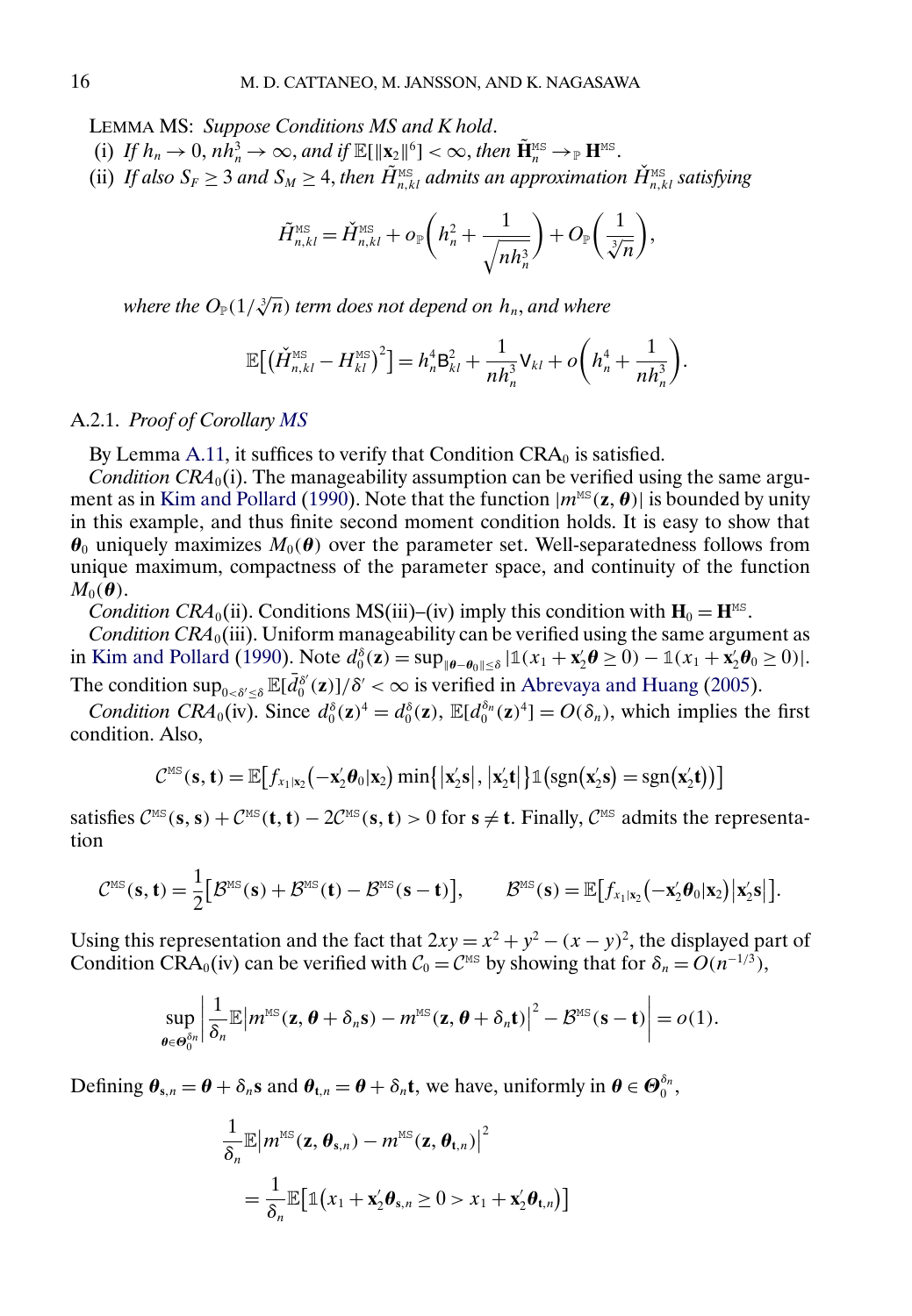$$
+\frac{1}{\delta_n} \mathbb{E} \big[ \mathbb{1}(x_1 + \mathbf{x}_2' \boldsymbol{\theta}_{\mathbf{t},n} \ge 0 > x_1 + \mathbf{x}_2' \boldsymbol{\theta}_{\mathbf{s},n}) \big]
$$
  
\n
$$
= \frac{1}{\delta_n} \mathbb{E} \bigg[ \int_{-\mathbf{x}_2' \boldsymbol{\theta}_{\mathbf{s},n}}^{\mathbf{x}_2' \boldsymbol{\theta}_{\mathbf{s},n}} f_{x_1|x_2}(x_1|\mathbf{x}_2) dx_1 \mathbb{1}(\mathbf{x}_2' \mathbf{t} < \mathbf{x}_2' \mathbf{s}) \bigg]
$$
  
\n
$$
+ \frac{1}{\delta_n} \mathbb{E} \bigg[ \int_{-\mathbf{x}_2' \boldsymbol{\theta}_{\mathbf{t},n}}^{\mathbf{x}_2' \boldsymbol{\theta}_{\mathbf{s},n}} f_{x_1|x_2}(x_1|\mathbf{x}_2) dx_1 \mathbb{1}(\mathbf{x}_2' \mathbf{s} < \mathbf{x}_2' \mathbf{t}) \bigg]
$$
  
\n
$$
= \mathbb{E} \big[ f_{x_1|x_2}(-\mathbf{x}_2' \boldsymbol{\theta} | \mathbf{x}_2) \mathbf{x}_2'(\mathbf{s} - \mathbf{t}) \mathbb{1}(\mathbf{x}_2' \mathbf{t} < \mathbf{x}_2' \mathbf{s}) \big] + \mathbb{E} \big[ f_{x_1|x_2}(-\mathbf{x}_2' \boldsymbol{\theta} | \mathbf{x}_2) \mathbf{x}_2'(\mathbf{t} - \mathbf{s}) \mathbb{1}(\mathbf{x}_2' \mathbf{s} < \mathbf{x}_2' \mathbf{t}) \big] + o(1)
$$
  
\n
$$
= \mathbb{E} \big[ f_{x_1|x_2}(-\mathbf{x}_2' \boldsymbol{\theta}_0 | \mathbf{x}_2) \big| \mathbf{x}_2' \mathbf{s} - \mathbf{x}_2' \mathbf{t} \big] + o(1),
$$

from which the desired result follows.

*Condition CRA*<sub>0</sub>(v). The first part easily follows from  $\bar{d}_0^{\delta}(\mathbf{z}) \leq 1$ , while the second part follows from the verification of Condition CRA<sub>0</sub>(iv).

## A.2.2. *Proof of Lemma [MS](#page-15-0)*

A.2.2.1. *Part (i) [Consistency].* Defining

$$
\check{\mathbf{H}}_n^{\text{MS}} = -\frac{1}{n} \sum_{i=1}^n (2y_i - 1) \dot{K}_n (x_{1i} + \mathbf{x}'_{2i} \boldsymbol{\theta}_0) \mathbf{x}_{2i} \mathbf{x}'_{2i}, \qquad \bar{\mathbf{H}}_n^{\text{MS}}(\boldsymbol{\theta}) = -\mathbb{E}[(2y - 1) \dot{K}_n (x_1 + \mathbf{x}'_2 \boldsymbol{\theta}) \mathbf{x}_2 \mathbf{x}'_2],
$$

we obtain the decomposition

$$
\tilde{\mathbf{H}}_{n}^{\text{MS}} = \check{\mathbf{H}}_{n}^{\text{MS}} + \mathbf{R}_{n}^{\text{MS}} + \mathbf{S}_{n}^{\text{MS}},
$$

where

$$
\mathbf{R}_{n}^{\text{MS}} = \tilde{\mathbf{H}}_{n}^{\text{MS}} - \check{\mathbf{H}}_{n}^{\text{MS}} - \bar{\mathbf{H}}_{n}^{\text{MS}}(\hat{\boldsymbol{\theta}}_{n}^{\text{MS}}) + \bar{\mathbf{H}}_{n}^{\text{MS}}(\boldsymbol{\theta}_{0}), \qquad \mathbf{S}_{n}^{\text{MS}} = \bar{\mathbf{H}}_{n}^{\text{MS}}(\hat{\boldsymbol{\theta}}_{n}^{\text{MS}}) - \bar{\mathbf{H}}_{n}^{\text{MS}}(\boldsymbol{\theta}_{0}).
$$

The proof will be completed by showing that  $\check{\mathbf{H}}_n^{\text{MS}} \to_{\mathbb{P}} \mathbf{H}^{\text{MS}}$ ,  $\mathbf{R}_n^{\text{MS}} = o_{\mathbb{P}}(1)$ , and  $\mathbf{S}_n^{\text{MS}} = o_{\mathbb{P}}(1)$ . First, using the dominated convergence theorem and  $\int_{\mathbb{R}} u \ddot{K}(u) du = -1$ , we have

$$
\tilde{\mathbf{H}}_{n}^{\text{MS}}(\boldsymbol{\theta}_{0}) = -\mathbb{E}\big[(2y-1)\dot{K}_{n}\big(x_{1} + \mathbf{x}_{2}^{\prime}\boldsymbol{\theta}_{0}\big)\mathbf{x}_{2}\mathbf{x}_{2}^{\prime}\big] \n= -\mathbb{E}\bigg[\int_{\mathbb{R}}\frac{1 - 2F_{u|x_{1},\mathbf{x}_{2}}\big(-u h_{n}|u h_{n} - \mathbf{x}_{2}^{\prime}\boldsymbol{\theta}_{0},\mathbf{x}_{2}\big)}{h_{n}} \n\times f_{x_{1}|x_{2}}\big(u h_{n} - \mathbf{x}_{2}^{\prime}\boldsymbol{\theta}_{0}|\mathbf{x}_{2}\big)\dot{K}(u)\,d\mathbf{u}\mathbf{x}_{2}\mathbf{x}_{2}^{\prime}\bigg] \n\rightarrow 2\mathbb{E}\big[F_{0}^{(1,1)}(\mathbf{x}_{2})\mathbf{x}_{2}\mathbf{x}_{2}^{\prime}\big]\int_{\mathbb{R}}u\dot{K}(u)\,du \n= 2\mathbb{E}\big[f_{u|x_{1},\mathbf{x}_{2}}(0| - \mathbf{x}_{2}^{\prime}\boldsymbol{\theta}_{0},\mathbf{x}_{2})f_{x_{1}|x_{2}}(-\mathbf{x}_{2}^{\prime}\boldsymbol{\theta}_{0}|\mathbf{x}_{2})\mathbf{x}_{2}\mathbf{x}_{2}^{\prime}\bigg] = \mathbf{H}^{\text{MS}}.
$$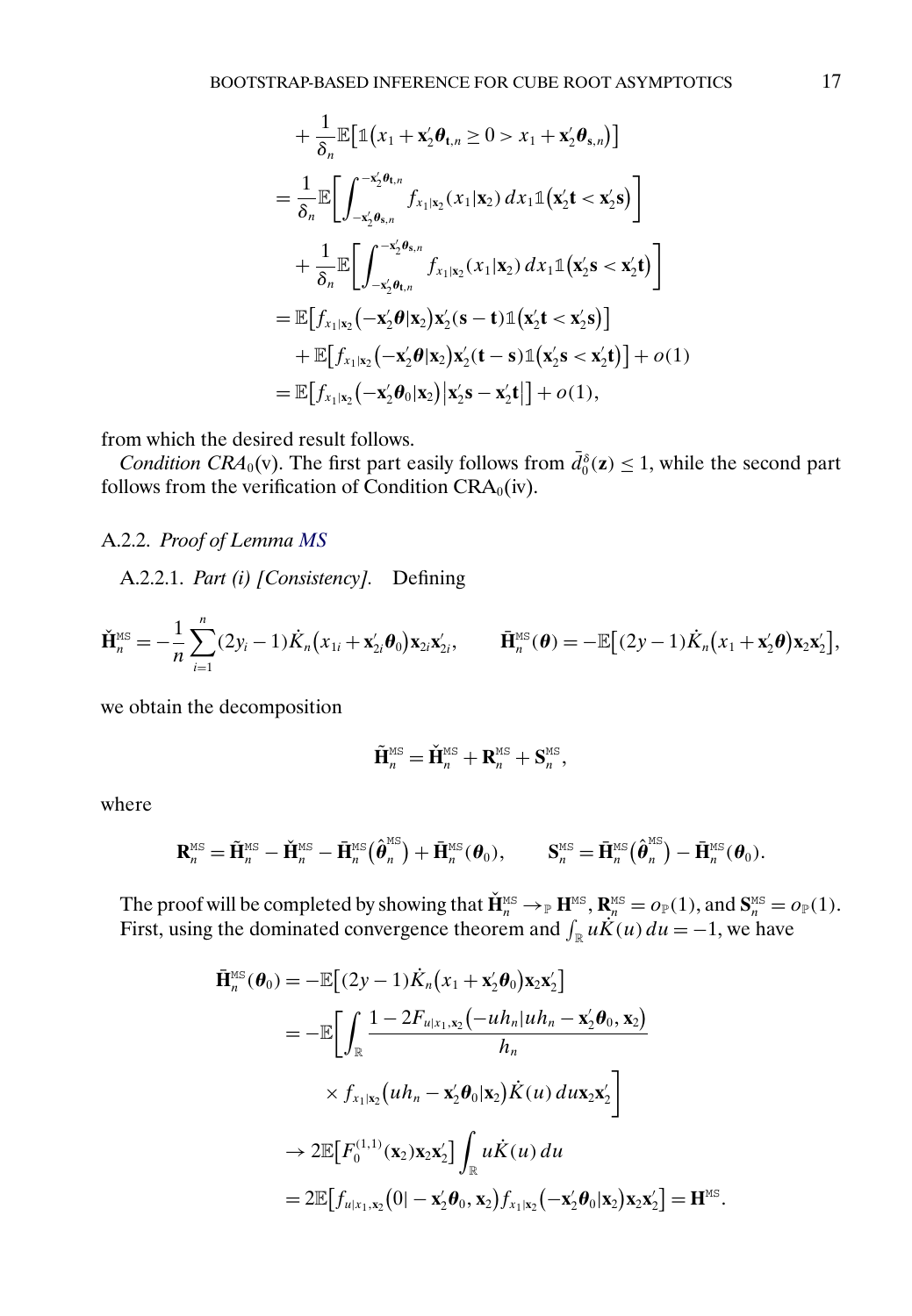<span id="page-17-0"></span>Moreover,  $\check{\mathbf{H}}_n^{\text{MS}} - \bar{\mathbf{H}}_n^{\text{MS}}(\theta_0) = o_{\mathbb{P}}(1)$  because each element has mean zero and a variance that is bounded by a constant multiple of

$$
\frac{\mathbb{E}\big[\dot{K}_n(x_1+\mathbf{x}_2'\boldsymbol{\theta}_0)^2\big]}{n}=O\bigg(\frac{1}{nh_n^3}\bigg)=o(1).
$$

As a consequence,  $\check{\mathbf{H}}_n^{\text{MS}} \to_{\mathbb{P}} \mathbf{H}^{\text{MS}}$ .

Next,  $\mathbf{R}_n^{\text{MS}} = o_P(1/\sqrt{n h_n^3}) = o_P(1)$  follows from [Pollard](#page-25-0) [\(1989,](#page-25-0) Theorem 4.2) if it can be shown that, for every  $C > 0$ ,

$$
h_n^3 \mathbb{E}\Big[\sup_{\|\boldsymbol{\theta}-\boldsymbol{\theta}_0\| \leq Cn^{-1/3}}\big|\dot{K}_n(x_1+\mathbf{x}_2'\boldsymbol{\theta})-\dot{K}_n(x_1+\mathbf{x}_2'\boldsymbol{\theta}_0)\big|^2\|\mathbf{x}_2\|^4\Big] = o(1).
$$

Defining  $\bar{K}_n(u) = \bar{K}(u/h_n)/h_n$ , we have, by Condition K(iii),

$$
\sup_{\|\boldsymbol{\theta}-\boldsymbol{\theta}_0\| \leq Cn^{-1/3}} \big|\dot{K}_n(x_1+\mathbf{x}_2'\boldsymbol{\theta}) - \dot{K}_n(x_1+\mathbf{x}_2'\boldsymbol{\theta}_0)\big| \leq \frac{C}{n^{1/3}h_n^2}\bar{K}_n(x_1+\mathbf{x}_2'\boldsymbol{\theta}_0)\|\mathbf{x}_2\|,
$$

and therefore, using  $nh_n^3 \to \infty$ ,

$$
h_n^3 \mathbb{E} \Big[ \sup_{\|\boldsymbol{\theta}-\boldsymbol{\theta}_0\| \leq Cn^{-1/3}} \big| \dot{K}_n(x_1 + \mathbf{x}_2' \boldsymbol{\theta}) - \dot{K}_n(x_1 + \mathbf{x}_2' \boldsymbol{\theta}_0) \big|^2 \|\mathbf{x}_2\|^4 \Big] \n\leq \frac{C^2}{n^{2/3} h_n} \mathbb{E} \Big[ \bar{K}_n(x_1 + \mathbf{x}_2' \boldsymbol{\theta}_0)^2 \|\mathbf{x}_2\|^6 \Big] = O\bigg( \frac{1}{n^{2/3} h_n^2} \bigg) = o(1).
$$

Finally, defining

$$
\xi_n(u,\delta,\mathbf{x}_2)=\frac{1-2F_{u|x_1,\mathbf{x}_2}(-uh_n+\mathbf{x}_2^{\prime}\delta|uh_n-\mathbf{x}_2^{\prime}\theta_0-\mathbf{x}_2^{\prime}\delta,\mathbf{x}_2)}{h_n}f_{x_1|x_2}(uh_n-\mathbf{x}_2^{\prime}\theta_0-\mathbf{x}_2^{\prime}\delta|\mathbf{x}_2)-\frac{1-2F_{u|x_1,\mathbf{x}_2}(-uh_n|uh_n-\mathbf{x}_2^{\prime}\theta_0,\mathbf{x}_2)}{h_n}f_{x_1|x_2}(uh_n-\mathbf{x}_2^{\prime}\theta_0|\mathbf{x}_2),
$$

we have

$$
\sup_{\|\boldsymbol{\theta}-\boldsymbol{\theta}_0\| \le Cn^{-1/3}} \|\tilde{\mathbf{H}}_n^{\text{MS}}(\boldsymbol{\theta}) - \tilde{\mathbf{H}}_n^{\text{MS}}(\boldsymbol{\theta}_0)\| = \sup_{\|\boldsymbol{\delta}\| \le Cn^{-1/3}} \left\| \mathbb{E}\bigg[\int_{\mathbb{R}} \xi_n(u, \boldsymbol{\delta}, \mathbf{x}_2) \dot{K}(u) \, du \mathbf{x}_2 \mathbf{x}_2'\right]\right\|
$$
  

$$
\le \mathbb{E}\bigg[\bigg\{\int_{\mathbb{R}} \sup_{\|\boldsymbol{\delta}\| \le Cn^{-1/3}} |\xi_n(u, \boldsymbol{\delta}, \mathbf{x}_2)| |\dot{K}(u)| \, du\bigg\} \|\mathbf{x}_2\|^2\bigg]
$$
  

$$
\to 0
$$

for any  $C > 0$ , where the last line uses the dominated convergence theorem.

A.2.2.2. *Part (ii) [Approximate MSE]*. It was shown in the proof of part (i) that  $R_{n,kl}^{\text{MS}} =$  $o_{\mathbb{P}}(1/\sqrt{nh_n^3})$ . Also, Taylor's theorem and Condition K(ii) can be used to show that for any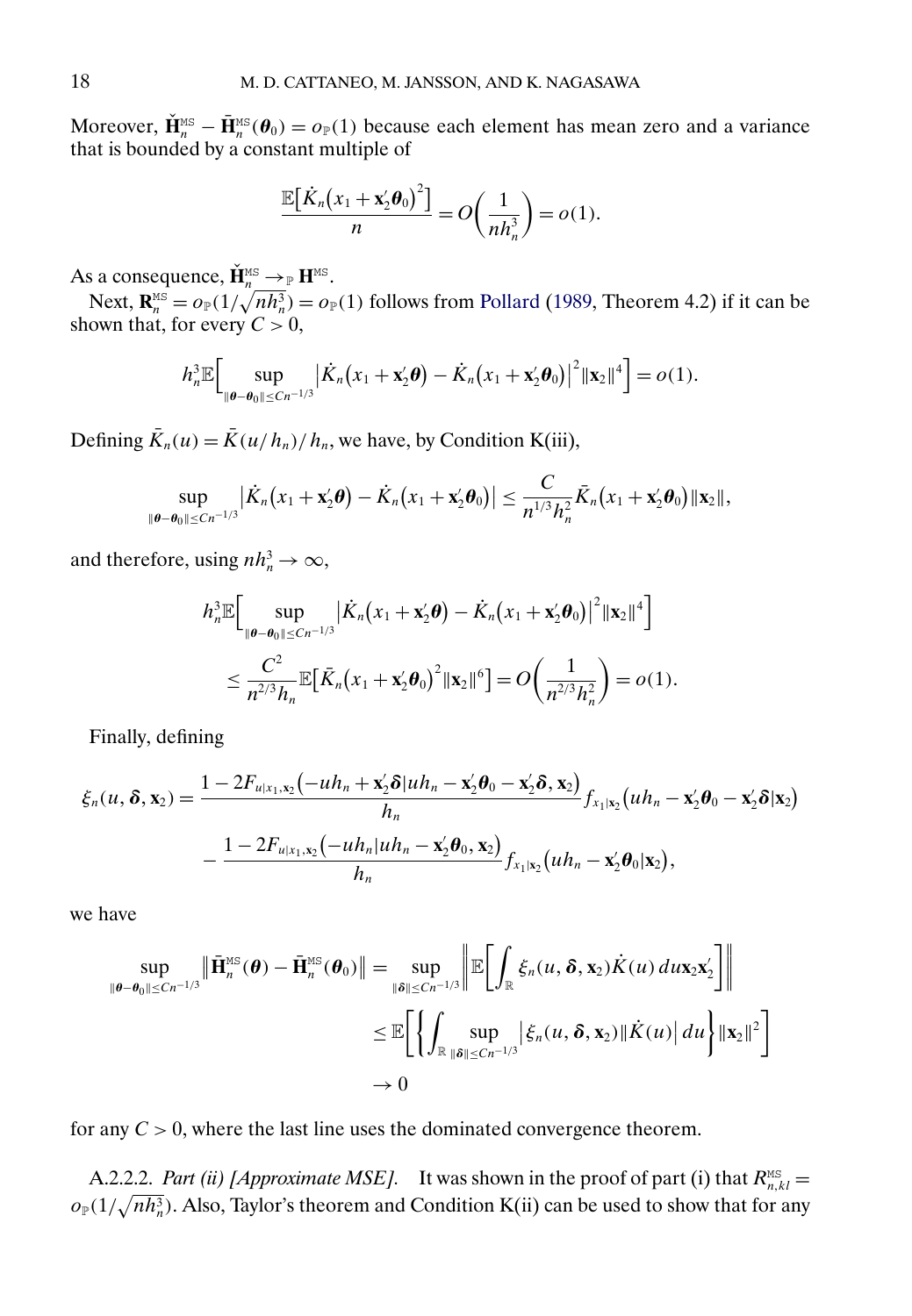$C > 0$ , we have, uniformly in  $\|\boldsymbol{\delta}_n\| \le C/\sqrt[3]{n}$ ,

$$
\bar{H}_{n,kl}^{\text{MS}}(\boldsymbol{\theta}_0 + \boldsymbol{\delta}_n) = H_{kl}^{\text{MS}} + h_n^2 \mathbb{E} \Big[ \big\{ F_0^{(1,3)}(\mathbf{x}_2) + F_0^{(2,2)}(\mathbf{x}_2) + F_0^{(3,1)}(\mathbf{x}_2)/3 \big\} x_{2,k} x_{2,l} \Big] \int_{\mathbb{R}} u^3 \dot{K}(u) du \n+ \big\{ 4 \mathbb{E} \big[ F_0^{(1,2)}(\mathbf{x}_2) x_{2,k} x_{2,l} \mathbf{x}_2 \big] + 2 \mathbb{E} \big[ F_0^{(2,1)}(\mathbf{x}_2) x_{2,k} x_{2,l} \mathbf{x}_2 \big] \big\}^{\prime} \hat{\boldsymbol{\delta}}_n + o\big( h_n^2 \big),
$$

implying in particular that

$$
S_{n,kl}^{\text{MS}} = \left\{ 4\mathbb{E}\big[F_0^{(1,2)}(\mathbf{x}_2)x_{2,k}x_{2,l}\mathbf{x}_2\big] + 2\mathbb{E}\big[F_0^{(2,1)}(\mathbf{x}_2)x_{2,k}x_{2,l}\mathbf{x}_2\big]\right\}^{\prime}(\hat{\boldsymbol{\theta}}_n - \boldsymbol{\theta}_0) + o_{\mathbb{P}}(h_n^2).
$$

As a consequence,  $\tilde{H}_{n,kl}^{\text{ND}} - \check{H}_{n,kl}^{\text{ND}} = o_{\mathbb{P}}(h_n^2 + 1/\sqrt{nh_n^3}) + O_{\mathbb{P}}(1/\sqrt[3]{n})$ , where the  $O_{\mathbb{P}}(1/\sqrt[3]{n})$ term

$$
\left\{4\mathbb{E}\big[F_0^{(1,2)}(\mathbf{x}_2)\mathbf{x}_{2,k}\mathbf{x}_{2,l}\mathbf{x}_2\big]+2\mathbb{E}\big[F_0^{(2,1)}(\mathbf{x}_2)\mathbf{x}_{2,k}\mathbf{x}_{2,l}\mathbf{x}_2\big]\right\}'(\hat{\boldsymbol{\theta}}_n-\boldsymbol{\theta}_0)
$$

does not depend on  $h_n$ .

Next, we approximate the moments of  $\check{H}_{n,kl}^{\text{MS}}$ . By the previous paragraph,

$$
\mathbb{E}\big[\check{H}_{n,kl}^{\text{MS}}\big] - H_{kl}^{\text{MS}} = \bar{H}_{n,kl}^{\text{MS}}(\boldsymbol{\theta}_0) - H_{kl}^{\text{MS}} = h_n^2 \mathsf{B}_{kl} + o(\epsilon_n^2),
$$

where

$$
\mathbf{B}_{kl} = \mathbb{E}\big[\big\{F_0^{(1,3)}(\mathbf{x}_2) + F_0^{(2,2)}(\mathbf{x}_2) + F_0^{(3,1)}(\mathbf{x}_2)/3\big\}x_{2,k}x_{2,l}\big]\int_{\mathbb{R}}u^3\dot{K}(u)\,du.
$$

Also,

$$
\mathbb{V}\big[\check{H}_{n,kl}^{\text{MS}}\big] = \frac{1}{n} \mathbb{V}\big[(2y-1)\dot{K}_n(x_1 + \mathbf{x}_2'\boldsymbol{\theta}_0)x_{2,k}x_{2,l}\big] = \frac{1}{n} \mathbb{V}\big[\dot{K}_n(x_1 + \mathbf{x}_2'\boldsymbol{\theta}_0)x_{2,k}x_{2,l}\big] \n= \frac{1}{n} \mathbb{E}\big[\dot{K}_n(x_1 + \mathbf{x}_2'\boldsymbol{\theta}_0)^2 x_{2,k}^2 x_{2,l}^2\big] + O\bigg(\frac{1}{n}\bigg) \n= \frac{1}{nh_n^3} V_{kl} + o\bigg(\frac{1}{nh_n^3}\bigg),
$$

where

$$
\begin{split} \mathsf{V}_{kl} &= \lim_{n \to \infty} h_n^3 \mathbb{E} \big[ \dot{K}_n \big( x_1 + \mathbf{x}_2' \boldsymbol{\theta}_0 \big)^2 x_{2,k}^2 x_{2,l}^2 \big] = \mathbb{E} \big[ f_{x_1 | x_2} \big( -\mathbf{x}_2' \boldsymbol{\theta}_0 | \mathbf{x}_2 \big) x_{2,k}^2 x_{2,l}^2 \big] \int_{\mathbb{R}} \dot{K}(u)^2 \, du \\ &= 2 \mathbb{E} \big[ F_0^{(0,1)}(\mathbf{x}_2) x_{2,k}^2 x_{2,l}^2 \big] \int_{\mathbb{R}} \dot{K}(u)^2 \, du. \end{split}
$$

#### A.2.3. *Rule-of-Thumb Bandwidth Selection*

We provide details on the rule-of-thumb (ROT) bandwidth selection rules used in the simulations. To construct ROT bandwidths, we choose a reference model involving finitedimensional parameters and calculate/approximate the corresponding leading constants entering the approximate MSE of  $\tilde{\mathbf{H}}_n^{\text{MS}}$  and  $\tilde{\mathbf{H}}_n^{\text{MD}}$ .

Specifically, we assume  $u|\mathbf{x} \sim \mathcal{N}(0, \sigma_u^2(\mathbf{x}))$  and  $x_1|\mathbf{x}_2 \sim \mathcal{N}(\mu_1, \sigma_1^2)$ , where we will specify some parametric specification on  $\sigma_u^2(\mathbf{x}) = \sigma_u^2(x_1, \mathbf{x}_2)$ . Then, in this reference model,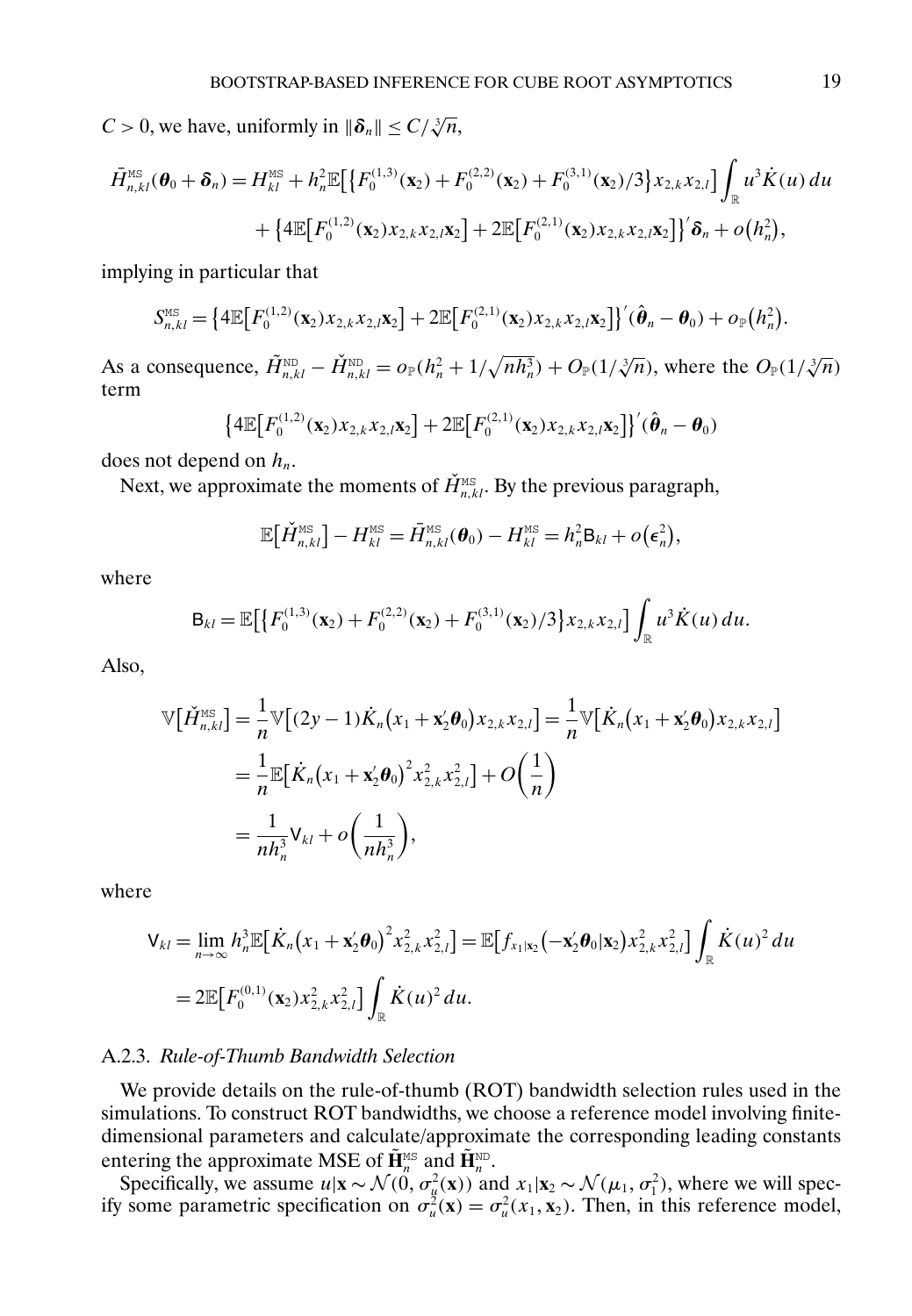$F_0^{(2,2)}(\mathbf{x}_2)=0,$ 

$$
F_0^{(1,3)}(\mathbf{x}_2) = -\frac{\phi(0)}{\sigma_u(-\mathbf{x}_2'\boldsymbol{\theta}_0, \mathbf{x}_2)\sigma_1^3}\phi\bigg(\frac{\mathbf{x}_2'\boldsymbol{\theta}_0 + \mu_1}{\sigma_1}\bigg)\bigg[\bigg(\frac{\mathbf{x}_2'\boldsymbol{\theta}_0 + \mu_1}{\sigma_1}\bigg)^2 - 1\bigg],
$$

and

$$
F_0^{(3,1)}(\mathbf{x}_2) = \frac{\phi(0)}{\sigma_u^3(\mathbf{x})\sigma_1} \phi\bigg(\frac{\mathbf{x}_2'\boldsymbol{\theta}_0 + \mu_1}{\sigma_1}\bigg) \big[1 - \ddot{\sigma}_u(\mathbf{x})\sigma_u(\mathbf{x}) + 2\dot{\sigma}_u(\mathbf{x})^2\big] \big|_{x_1 = -\mathbf{x}_2'\boldsymbol{\theta}_0},
$$

where  $\phi$  is the standard normal density and where  $\dot{\sigma}_u(\mathbf{x}) = \frac{\partial \sigma_u(\mathbf{x})}{\partial x_1}$  and  $\ddot{\sigma}_u(\mathbf{x}) =$  $\partial^2 \sigma_u(\mathbf{x})/\partial x_1^2$ .

A.2.3.1. *Plug-in Estimator*  $\tilde{\mathbf{H}}_n^{\text{MS}}$ . Given our reference model, natural estimators of the bias constants

$$
\mathbf{B}_{kl} = \mathbb{E}\big[\big\{F_0^{(1,3)}(\mathbf{x}_2) + F_0^{(3,1)}(\mathbf{x}_2)/3\big\}x_{2,k}x_{2,l}\big]\int_{\mathbb{R}}u^3\dot{K}(u)\,du
$$

are

$$
\left[\frac{1}{n}\sum_{i=1}^n\{\hat{F}_n^{(1,3)}(\mathbf{x}_{2i})+\hat{F}_n^{(3,1)}(\mathbf{x}_{2i})/3\}\mathbf{e}_k'\mathbf{x}_{2i}\mathbf{e}_l'\mathbf{x}_{2i}\right]\int_{\mathbb{R}}u^3\dot{K}(u)\,du,
$$

where  $\hat{F}_n^{(1,3)}$  and  $\hat{F}_n^{(3,1)}$  are constructed using maximum likelihood for the parametric reference model (i.e., heteroscedastic Probit) together with a flexible parametric specification  $\sigma_u^2(\mathbf{x}) = \gamma' \mathbf{p}(\mathbf{x})$  for  $\sigma_u^2(\mathbf{x})$ , with  $\mathbf{p}(\mathbf{x})$  denoting a polynomial expansion.

Similarly, natural estimators of the variance constants

$$
V = 2\mathbb{E}\big[F_0^{(0,1)}(\mathbf{x}_2)x_{2,k}^2x_{2,l}^2\big]\int_{\mathbb{R}}\dot{K}(u)^2\,du,
$$

are given by

$$
\hat{\mathsf{V}}_n = 2 \Bigg[ \frac{1}{n} \sum_{i=1}^n \hat{F}_n^{(0,1)}(\mathbf{x}_{2i}) \big(\mathbf{e}_k' \mathbf{x}_{2i}\big)^2 \big(\mathbf{e}_l' \mathbf{x}_{2i}\big)^2 \Bigg] \int_{\mathbb{R}} \dot{K}(u)^2 du.
$$

A.2.3.2. *Numerical Differentiation Estimator*  $\tilde{\mathbf{H}}_n^{\text{ND}}$ . In our reference model, the bias constants are of the form

$$
\mathsf{B}_{kl}=-\mathbb{E}\big[\big\{F_0^{(1,3)}(\mathbf{x}_2)+F_0^{(3,1)}(\mathbf{x}_2)/3\big\}\big\{x_{2,k}^3x_{2,l}+x_{2,k}x_{2,l}^3\big\}\big],
$$

natural estimators of which are given by

$$
-\frac{1}{n}\sum_{i=1}^n\{\hat{F}_n^{(1,3)}(\mathbf{x}_{2i})+\hat{F}_n^{(3,1)}(\mathbf{x}_{2i})/3\}\{(\mathbf{e}_k'\mathbf{x}_{2i})^3(\mathbf{e}_l'\mathbf{x}_{2i})+(\mathbf{e}_k'\mathbf{x}_{2i})(\mathbf{e}_l'\mathbf{x}_{2i})^3\}.
$$

Similarly, natural estimators of the variance constants

$$
\mathsf{V}_{kl} = \big\{ 2\mathcal{B}_0(\mathbf{e}_k) + 2\mathcal{B}_0(\mathbf{e}_l) - \mathcal{B}_0(\mathbf{e}_k + \mathbf{e}_l) - \mathcal{B}_0(\mathbf{e}_k - \mathbf{e}_l) \big\} / 16, \qquad \mathcal{B}_0(\mathbf{s}) = 2\mathbb{E}\big[F_0^{(0,1)}(\mathbf{x}_2) \big| \mathbf{x}_2' \mathbf{s} \big| \big],
$$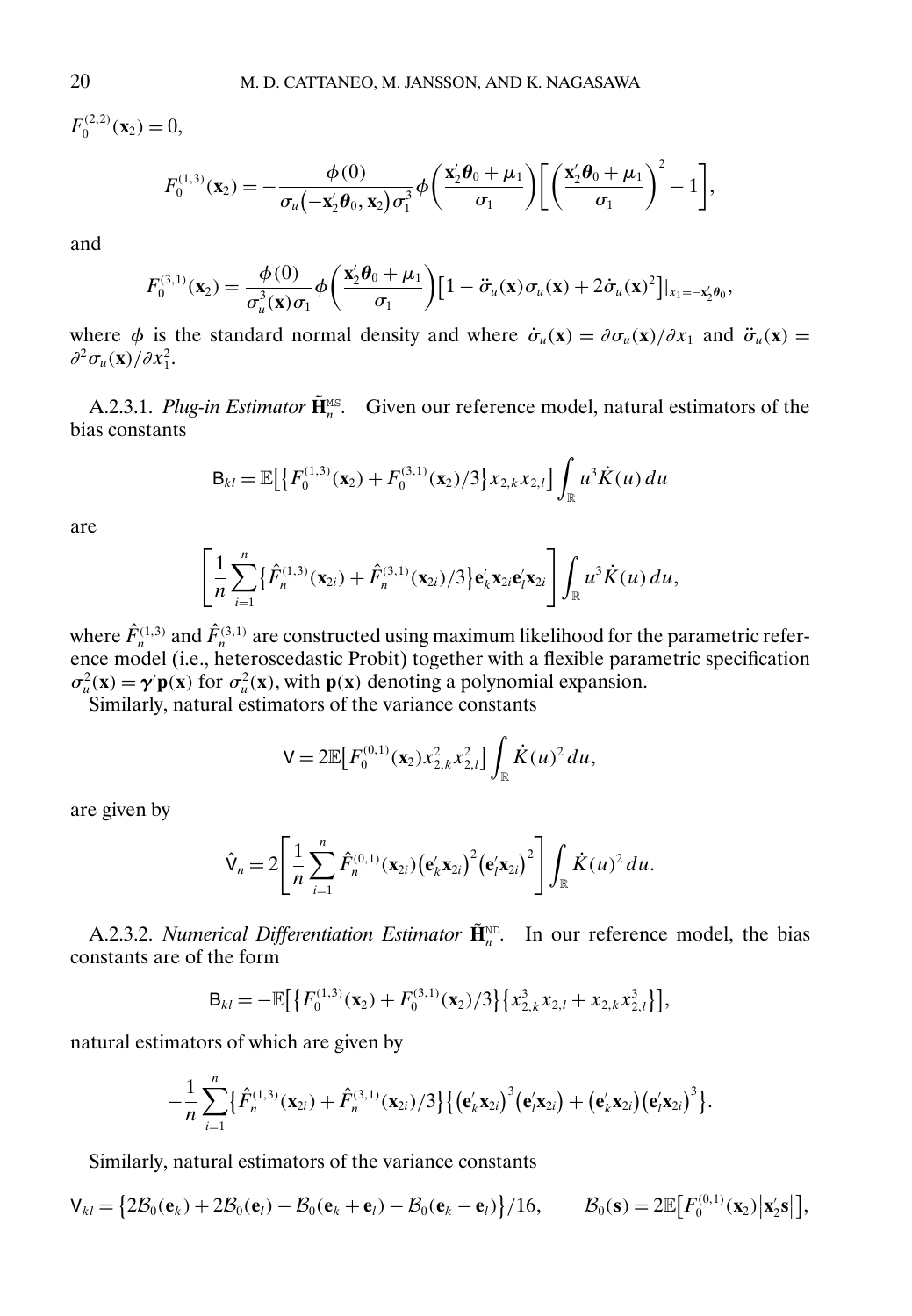are given by

$$
\frac{1}{8n}\sum_{i=1}^n\bigl\{2|\mathbf{e}_k'\mathbf{x}_{2i}|+2|\mathbf{e}_l'\mathbf{x}_{2i}|-|\mathbf{(e}_k+\mathbf{e}_l)\mathbf{x}_{2i}|-|\mathbf{(e}_k-\mathbf{e}_l)\mathbf{x}_{2i}|\bigr\}\hat{F}_n^{(0,1)}(\mathbf{x}_{2i}).
$$

#### A.3. *Example: Panel Maximum Score*

To state sufficient conditions for Condition  $CRA_0$  in this example, define

$$
\boldsymbol{\eta}^{\text{PMS}}(\mathbf{x}_2) = \left\{ \frac{\partial}{\partial x_1} \mathbb{E}(y|x_1, \mathbf{x}_2) \right\} f_{x_1|x_2}(x_1|\mathbf{x}_2)|_{x_1 = -\mathbf{x}_2' \boldsymbol{\theta}_0}.
$$

**Condition PMS** For some  $\delta > 0$ , the following are satisfied:

- (i) For every  $u \in \mathbb{R}$ ,  $0 < F_{u_1|\mathbf{X}_1,\mathbf{X}_2,\alpha}(u_1|\mathbf{X}_1,\mathbf{X}_2,\alpha) = F_{u_2|\mathbf{X}_1,\mathbf{X}_2,\alpha}(u_2|\mathbf{X}_1,\mathbf{X}_2,\alpha) < 1$  almost surely. Also,  $\mathbb{E}[y|x_1, x_2]$  is continuously differentiable in  $x_1$  with bounded derivative, and  $\mathbb{E}[y^2 | x_1, x_2]$  is continuous in  $x_1$ .
- (ii) The support of **x** is not contained in any proper linear subspace of  $\mathbb{R}^{d+1}$ ,  $\mathbb{E}[\|\mathbf{x}_2\|^2] < \infty$ , and conditional on  $\mathbf{x}_2$ ,  $x_1$  has everywhere positive Lebesgue density. Also,  $F_{x_1|x_2}(x_1|x_2)$  is continuously differentiable in  $x_1$  with bounded derivative.
- (iii)  $\Theta$  is compact and  $\theta_0$  is an interior point of  $\Theta$ .
- (iv)  $M^{PMS}(\theta) = \mathbb{E}[m^{PMS}(\mathbf{z}, \theta)]$  is twice continuously differentiable in  $\theta$  on  $\Theta_0^{\delta}$  and

$$
\bm{H}^{\text{PMS}} = \mathbb{E}\big[\, \eta^{\text{PMS}}(\bm{x}_2) \bm{x}_2 \bm{x}_2'\big]
$$

is positive definite.

Letting

$$
\psi^{\text{PMS}}(\mathbf{x}_2) = \mathbb{E}\big(y^2|x_1,\mathbf{x}_2\big)f_{x_1|\mathbf{x}_2}(x_1|\mathbf{x}_2)|_{x_1=-\mathbf{x}_2'\theta_0}
$$

and proceeding as in the proof of Corollary [MS,](#page-14-0) the following result is obtained.

COROLLARY PMS: *Suppose Condition PMS is satisfied*. *Then Condition CRA is satisfied with*  $q_n = 1$ ,  $\mathbf{H}_0 = \mathbf{H}^{\text{PMS}}$ , *and*  $C_0 = C^{\text{PMS}}$ , *where* 

$$
C^{\text{PMS}}(\mathbf{s}, \mathbf{t}) = \mathbb{E}\big[\psi^{\text{PMS}}(\mathbf{x}_2) \min\big\{\big|\mathbf{x}_2'\mathbf{s}\big|,\big|\mathbf{x}_2'\mathbf{t}\big|\big\} \mathbb{1}\big(\text{sgn}(\mathbf{x}_2'\mathbf{s}) = \text{sgn}(\mathbf{x}_2'\mathbf{t})\big)\big].
$$

The case-specific estimator  $\tilde{\mathbf{H}}_n^{\text{PMS}}$  of  $\mathbf{H}^{\text{PMS}}$  admits a counterpart of Lemma [MS,](#page-15-0) but for brevity we omit a precise statement.

#### A.4. *Example: Conditional Maximum Score*

To state sufficient conditions for Condition CRA in this example, let  $X$  denote the support of  $\mathbf{x} = (x_1, \mathbf{x}_2')'$  and for  $\delta > 0$ , let  $\mathcal{W}^{\delta} = {\mathbf{w} \in \mathbb{R}^d : ||\mathbf{w}|| \le \delta}.$  Also, define

$$
\mu^{\text{CMS}}(\mathbf{w}; \boldsymbol{\theta}) = \mathbb{E}\big[\mathbf{y}\mathbb{1}\big(x_1 + \mathbf{x}_2'\boldsymbol{\theta} \ge 0\big)|\mathbf{w}\big]f_{\mathbf{w}}(\mathbf{w}),
$$
\n
$$
\dot{\mu}^{\text{CMS}}(\mathbf{w}; \boldsymbol{\theta}) = \frac{\partial}{\partial \boldsymbol{\theta}}\mu^{\text{CMS}}(\mathbf{w}; \boldsymbol{\theta}) = \mathbb{E}\big[\big\{\mathbb{E}(y|x_1, \mathbf{x}_2, \mathbf{w})f_{x_1|x_2, \mathbf{w}}(x_1|\mathbf{x}_2, \mathbf{w})\big\}|_{x_1 = -\mathbf{x}_2'\boldsymbol{\theta}}\mathbf{x}_2|\mathbf{w}\big]f_{\mathbf{w}}(\mathbf{w}),
$$
\n
$$
\ddot{\mu}^{\text{CMS}}(\mathbf{w}; \boldsymbol{\theta}) = \frac{\partial^2}{\partial \boldsymbol{\theta}}\mu^{\text{CMS}}(\mathbf{w}; \boldsymbol{\theta}),
$$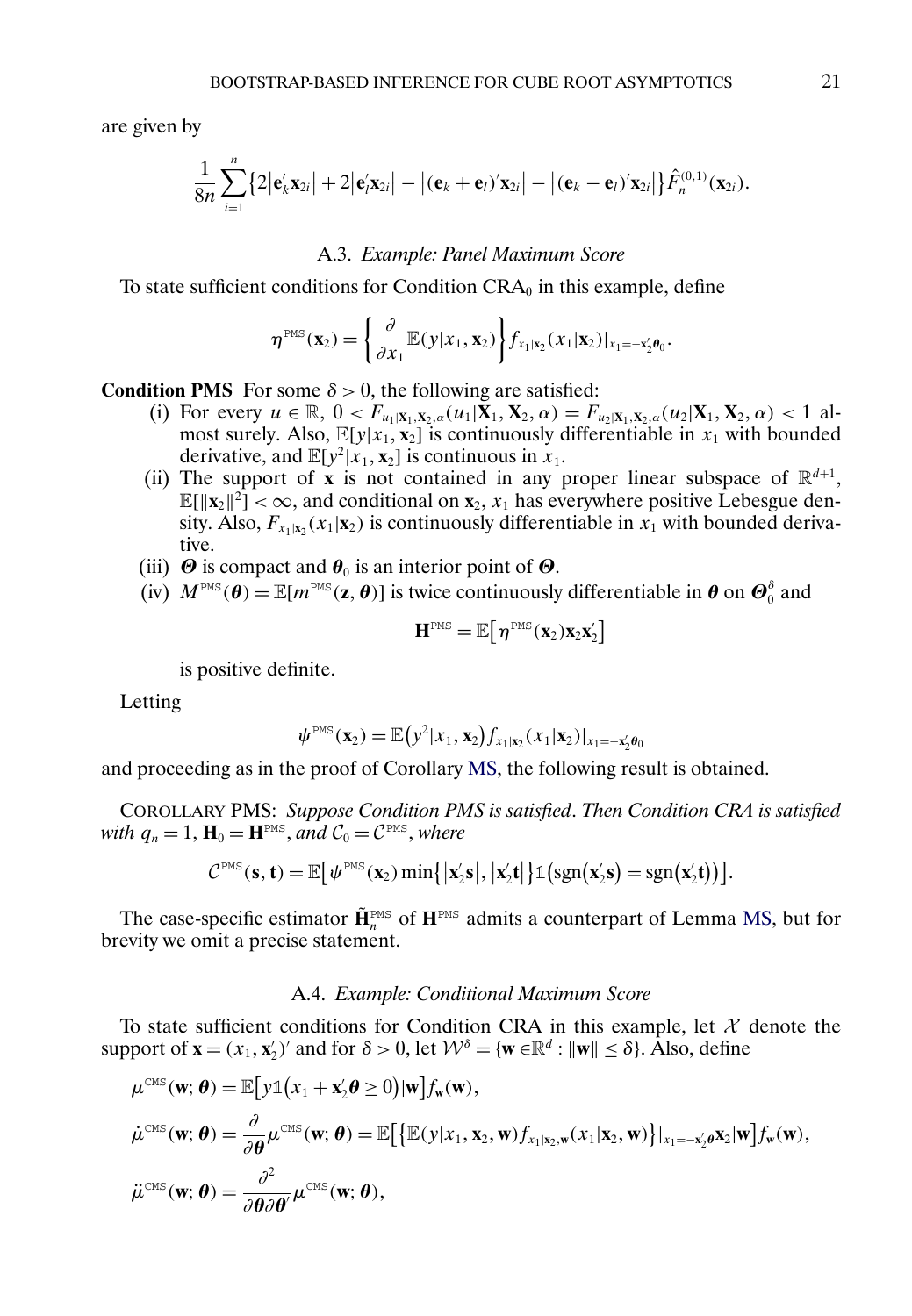and

$$
\eta^{\text{CMS}}(\mathbf{x}_2) = \left\{ \frac{\partial}{\partial x_1} \mathbb{E}(y|x_1, \mathbf{x}_2, \mathbf{w}) \right\} f_{x_1|x_2, \mathbf{w}}(x_1|\mathbf{x}_2, \mathbf{w})|_{x_1 = -\mathbf{x}_2' \boldsymbol{\theta}_0, \mathbf{w} = \mathbf{0}}.
$$

**Condition CMS** For some  $\delta > 0$  and  $P > 1$ , the following are satisfied:

(i) For some strictly increasing  $F$ ,

$$
\mathbb{P}(Y_t=1|\mathbf{X}_1,\mathbf{X}_2,\mathbf{X}_3,\alpha,Y_0,\ldots,Y_{t-1})=F[X_{1t}+(\mathbf{X}'_{2t},Y_{t-1})\boldsymbol{\theta}_0+\alpha],\quad t=1,2,3.
$$

Also, on  $\mathcal{X} \times \mathcal{W}^{\delta}$ ,  $\mathbb{E}(y|x_1, \mathbf{x}_2, \mathbf{w})$  is differentiable in  $x_1$ ,  $\partial \mathbb{E}(y|x_1, \mathbf{x}_2, \mathbf{w})/\partial x_1$  is bounded and continuous in  $(x_1, w)$ , and  $\mathbb{E}(y^2 | x_1, x_2, w)$  is positive and continuous in  $(x_1, \mathbf{w})$ .

- (ii)  $\mathbb{E}[\|\mathbf{x}_2\|^2 | \mathbf{w}]$  is bounded on  $\mathcal{W}^{\delta}$  and for every  $\mathbf{w} \in \mathcal{W}^{\delta}$ , the support of **x** given **w** is not contained in any proper linear subspace of  $\mathbb{R}^{d+1}$ . Also, on  $\mathcal{X} \times \mathcal{W}^{\delta}$ ,  $f_{x_1|x_2,w}(x_1|\mathbf{x}_2,\mathbf{w})$  is positive, bounded, and continuous in  $(x_1,\mathbf{w})$  and  $f_{\mathbf{w}}(\mathbf{w})$  is positive and continuous in **w**.
- (iii)  $\Theta$  is compact and  $\theta_0$  is an interior point of  $\Theta$ .
- (iv)  $\mu^{\text{CMS}}(w; \theta)$  is twice continuously differentiable in  $\theta$  on  $\Theta_0^{\delta}$  with bounded derivatives,  $\mu^{\text{CMS}}(\mathbf{w}; \theta)$  is uniformly (in  $\theta \in \Theta$ ) continuous in **w** at **0**,  $\mu^{\text{CMS}}(\mathbf{w}; \theta_0)$  is P times continuously differentiable in **w** on  $\mathcal{W}^{\delta}$ ,  $\ddot{\mu}^{\text{CMS}}(\mathbf{w}; \boldsymbol{\theta})$  is uniformly (in  $\boldsymbol{\theta} \in \boldsymbol{\Theta}_0^{\delta}$ ) continuous in **w** at 0, and

$$
H^{\text{CMS}} = \mathbb{E}\big[\eta^{\text{CMS}}(x_2)x_2x_2'|w\big]f_w(w)|_{w=0}
$$

is positive definite.

(v)  $\kappa$  is bounded, of order P, and supported on  $[-1, 1]^d$ . Also,  $nb_n^d \to \infty$  and  $nb_n^{d+3P} \to 0.$ 

Let

$$
\psi^{\text{CMS}}(\mathbf{x}_2) = \mathbb{E}\big(y^2|x_1, \mathbf{x}_2, \mathbf{w}\big) f_{x_1|x_2, \mathbf{w}}(x_1|\mathbf{x}_2, \mathbf{w})|_{x_1 = -\mathbf{x}_2' \theta_0, \mathbf{w} = \mathbf{0}}.
$$

COROLLARY CMS: *Suppose Condition CMS is satisfied*. *Then Condition CRA is satisfied* with  $q_n = b_n^d$ ,  $\mathbf{H}_0 = \mathbf{H}^{\text{CMS}}$ , and  $C_0 = C^{\text{CMS}}$ , where

$$
\mathcal{C}^{\scriptscriptstyle{\mathrm{CMS}}}(\mathbf{s},\mathbf{t}) = \mathbb{E}\big[\psi^{\scriptscriptstyle{\mathrm{CMS}}}(\mathbf{x}_2) \min\{| \mathbf{x}_2' \mathbf{s} |, | \mathbf{x}_2' \mathbf{t} | \} \mathbb{1}\{\operatorname{sgn}(\mathbf{x}_2' \mathbf{s}) = \operatorname{sgn}(\mathbf{x}_2' \mathbf{t})\} | \mathbf{w} \big] f_{\mathbf{w}}(\mathbf{w}) |_{\mathbf{w}=\mathbf{0}} \cdot \int_{\mathbb{R}^d} \kappa(\mathbf{v})^2 d\mathbf{v}.
$$

The case-specific estimator  $\tilde{\mathbf{H}}_n^{\text{CMS}}$  of  $\mathbf{H}^{\text{CMS}}$  admits a counterpart of Lemma [MS,](#page-15-0) but for brevity we omit a precise statement.

### A.4.1. *Proof of Corollary CMS*

*Condition CRA*(i). Because  $\kappa_n$  does not depend on  $\theta$ , uniform manageability can be established by proceeding as in the maximum score example.

Also,  $\bar{m}_n(\mathbf{z}) = |\kappa_n(\mathbf{w})|$  satisfies  $q_n \mathbb{E}[\bar{m}_n(\mathbf{z})^2] = b_n^d O(1/b_n^d) = O(1)$ . Next, using the representations

$$
M_n(\boldsymbol{\theta}) = \int_{\mathbb{R}^d} \mu(\mathbf{v}b_n; \boldsymbol{\theta}) \kappa(\mathbf{v}) d\mathbf{v} \text{ and } M_0(\boldsymbol{\theta}) = \int_{\mathbb{R}^d} \mu(\mathbf{0}; \boldsymbol{\theta}) \kappa(\mathbf{v}) d\mathbf{v},
$$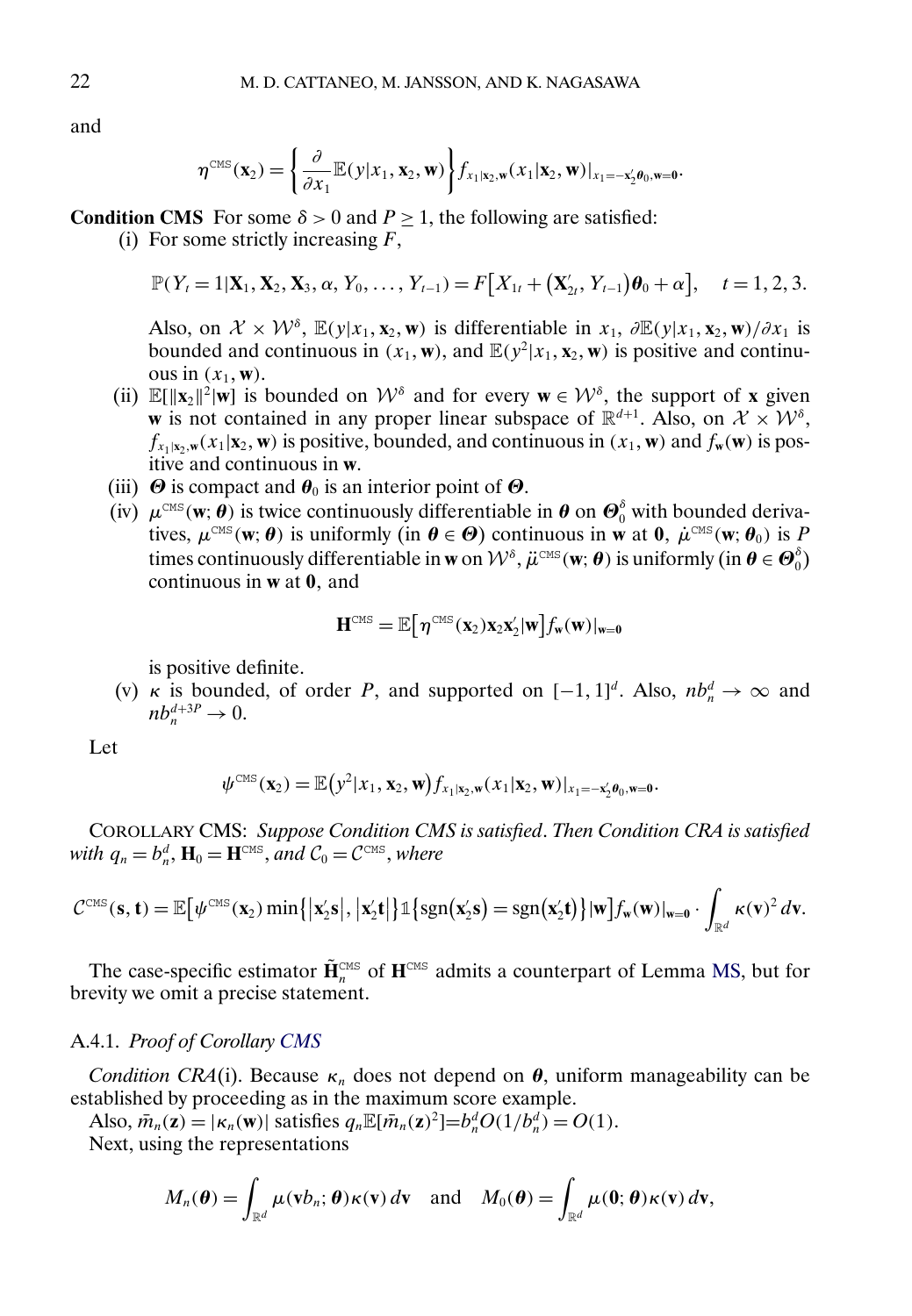<span id="page-22-0"></span>we have

$$
\sup_{\theta\in\Theta}\big|M_n(\theta)-M_0(\theta)\big|\leq \Big\{\sup_{\theta\in\Theta,\|\mathbf{w}\|\leq b_n}\big|\mu(\mathbf{w};\theta)-\mu(\mathbf{0};\theta)\big|\Big\}\int_{\mathbb{R}^d}\big|\kappa(\mathbf{v})\big|\,d\mathbf{v}=o(1),
$$

where the equality uses uniform (in  $\theta \in \Theta$ ) continuity of  $\mu(\mathbf{w}; \theta)$  at  $\mathbf{w} = \mathbf{0}$ .

Finally, well-separatedness follows from compactness of  $\Theta$ , continuity of  $M_0(\theta)$  =  $\mu(0; \theta)$  in  $\theta$ , and the fact (shown by [Honoré and Kyriazidou](#page-25-0) [\(2000,](#page-25-0) Lemmas 6 and 7)) that  $\theta_0$  is the unique maximizer of  $M_0(\theta)$ .

*Condition CRA*(ii). We have

$$
\frac{\partial}{\partial \boldsymbol{\theta}} M_n(\boldsymbol{\theta}) = \int_{\mathbb{R}^d} \dot{\mu}(\mathbf{v} \mathbf{b}_n; \boldsymbol{\theta}) \kappa(\mathbf{v}) d\mathbf{v}, \qquad \frac{\partial}{\partial \boldsymbol{\theta}} M_0(\boldsymbol{\theta}) = \int_{\mathbb{R}^d} \dot{\mu}(\mathbf{0}; \boldsymbol{\theta}) \kappa(\mathbf{v}) d\mathbf{v},
$$

and

$$
\frac{\partial^2}{\partial \boldsymbol{\theta} \partial \boldsymbol{\theta}'} M_n(\boldsymbol{\theta}) = \int_{\mathbb{R}^d} \ddot{\mu}(\mathbf{v} b_n; \boldsymbol{\theta}) \kappa(\mathbf{v}) d\mathbf{v}, \qquad \frac{\partial^2}{\partial \boldsymbol{\theta} \partial \boldsymbol{\theta}'} M_0(\boldsymbol{\theta}) = \int_{\mathbb{R}^d} \ddot{\mu}(\mathbf{0}; \boldsymbol{\theta}) \kappa(\mathbf{v}) d\mathbf{v},
$$

where, using uniform (in  $\theta \in \mathcal{O}_0^{\delta}$ ) continuity of  $\ddot{\mu}(\mathbf{w}; \theta)$  at  $\mathbf{w} = \mathbf{0}$ ,

$$
\sup_{\boldsymbol{\theta}\in\boldsymbol{\Theta}_0^\delta} \left\| \frac{\partial^2}{\partial \boldsymbol{\theta} \partial \boldsymbol{\theta}'} \big[M_n(\boldsymbol{\theta})-M_0(\boldsymbol{\theta})\big] \right\| \leq \Big\{ \sup_{\boldsymbol{\theta}\in\boldsymbol{\Theta}_0^\delta, \|\mathbf{w}\| \leq b_n} \left|\ddot{\mu}(\mathbf{w};\boldsymbol{\theta})-\ddot{\mu}(\mathbf{0};\boldsymbol{\theta})\right| \Big\} \int_{\mathbb{R}^d} \left|\kappa(\mathbf{v})\right| d\mathbf{v} = o(1).
$$

Also, by a standard bias calculation for kernel estimators,

$$
\frac{\partial}{\partial \boldsymbol{\theta}} M_n(\boldsymbol{\theta}_0) = \int_{\mathbb{R}^d} \dot{\mu}(\mathbf{v} b_n; \boldsymbol{\theta}_0) \kappa(\mathbf{v}) d\mathbf{v} = \dot{\mu}(\mathbf{0}; \boldsymbol{\theta}_0) + O(b_n^p),
$$

where it follows from [Honoré and Kyriazidou](#page-25-0) [\(2000\)](#page-25-0) that  $\dot{\mu}(\mathbf{0}; \theta_0) = \partial M_0(\theta_0) / \partial \theta = 0$ . As a consequence,  $r_n || \partial M_n(\boldsymbol{\theta}_0) / \partial \boldsymbol{\theta} || = O(\sqrt[3]{nb_n^{d+3P}}) = o(1)$ .

Finally,  $H_0 = -\mu(0; \theta_0) = H^{\text{CMS}}$  is positive definite by assumption.

*Condition CRA*(iii). Because  $\kappa_n$  does not depend on  $\theta$ , uniform manageability can be established by proceeding as in the maximum score example. For this example,

$$
\bar{d}_n^{\delta}(\mathbf{z}) = \Big[\sup_{\|\boldsymbol{\theta}-\boldsymbol{\theta}_0\| \leq \delta} \mathbb{1}\big(\mathbf{x}_2^{\prime}\boldsymbol{\theta}_0 < -x_1 \leq \mathbf{x}_2^{\prime}\boldsymbol{\theta}\big) + \sup_{\|\boldsymbol{\theta}-\boldsymbol{\theta}_0\| \leq \delta} \mathbb{1}\big(\mathbf{x}_2^{\prime}\boldsymbol{\theta} < -x_1 \leq \mathbf{x}_2^{\prime}\boldsymbol{\theta}_0\big)\Big] |\kappa_n(\mathbf{w})|.
$$

By change of variables and using boundedness of  $f_{x_1|x_2,w}(x_1|x_2,w)$ , we have, uniformly in  $\delta$ ,

$$
b_n^d \mathbb{E}\big[\bar{d}_n^{\delta}(\mathbf{z})^2/\delta\big] = b_n^d O\big(\mathbb{E}\big[\|\mathbf{x}_2\|\kappa_n(\mathbf{w})^2\big]\big) = O(1).
$$

As a consequence,  $q_n \sup_{0 < \delta' \leq \delta} \mathbb{E}[\bar{d}_n^{\delta'}(\mathbf{z})^2/\delta'] = O(1)$ .

*Condition CRA*(iv). Using  $\overline{d}_n^{\delta}(\mathbf{z})^4 \leq 8d_n^{\delta}(\mathbf{z})|\kappa_n(\mathbf{w})|^3$ , it follows from calculations similar to those above that  $q_n^3 r_n^{-1} \mathbb{E}[\bar{d}_n^{\delta_n}(\mathbf{z})^4] = O(r_n^{-1}\delta_n) = o(1)$ .

As in the maximum score example,  $C^{CMS}(\mathbf{s}, \mathbf{s}) + C^{CMS}(\mathbf{t}, \mathbf{t}) - 2C^{CMS}(\mathbf{s}, \mathbf{t}) > 0.$ Finally, the representation

$$
\{m_n^{\text{CMS}}(\mathbf{z}, \boldsymbol{\theta} + \delta_n \mathbf{s}) - m_n^{\text{CMS}}(\mathbf{z}, \boldsymbol{\theta})\} \{m_n^{\text{CMS}}(\mathbf{z}, \boldsymbol{\theta} + \delta_n \mathbf{t}) - m_n^{\text{CMS}}(\mathbf{z}, \boldsymbol{\theta})\}
$$
  
=  $y^2 \big[\mathbb{1} \{\delta_n \min(\mathbf{x}_2' \mathbf{s}, \mathbf{x}_2' \mathbf{t}) \ge -x_1 - \mathbf{x}_2' \boldsymbol{\theta} > 0\}$   
+  $\mathbb{1} \{\delta_n \max(\mathbf{x}_2' \mathbf{s}, \mathbf{x}_2' \mathbf{t}) < -x_1 - \mathbf{x}_2' \boldsymbol{\theta} \le 0\} \big] \kappa_n(\mathbf{w})^2$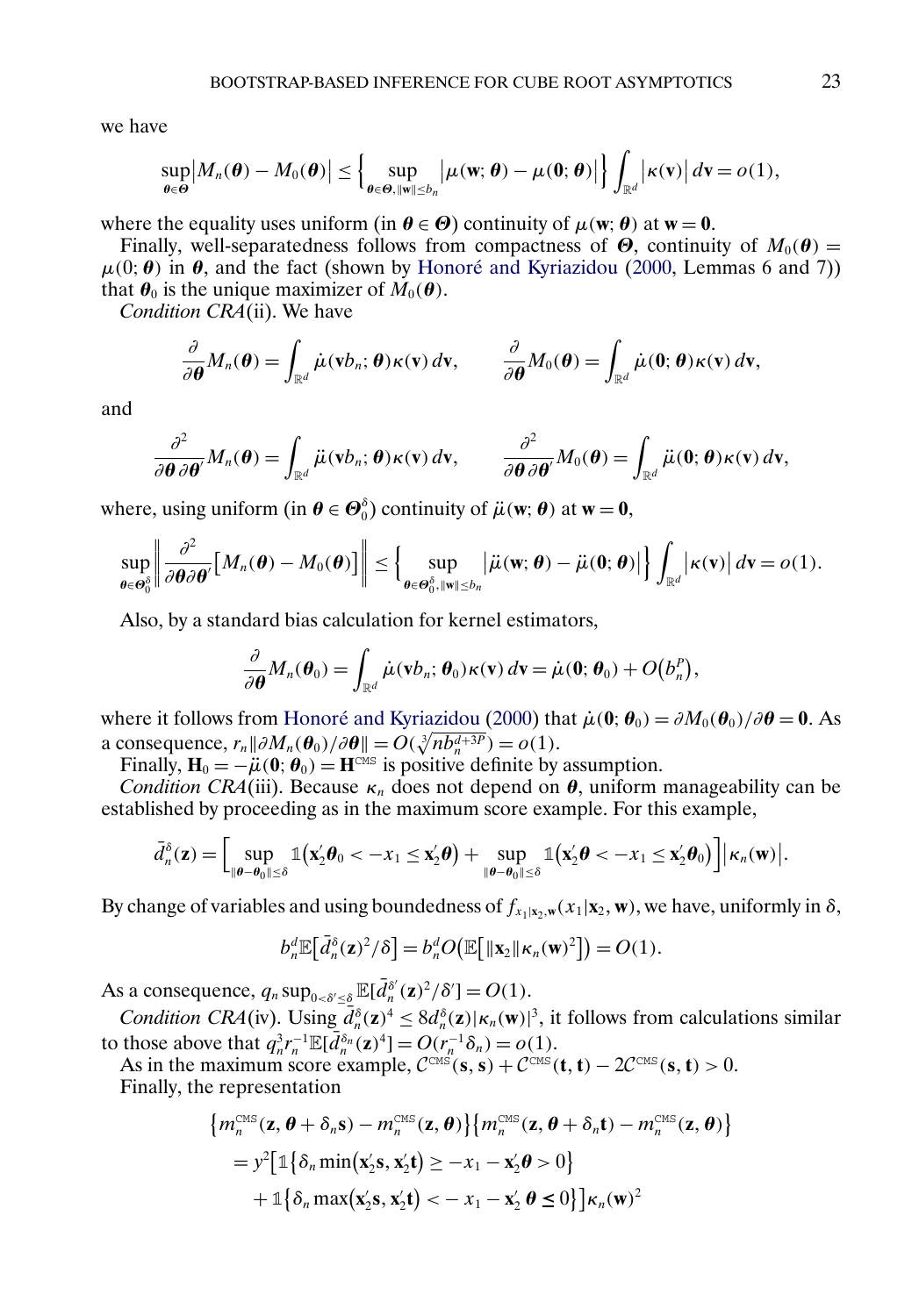<span id="page-23-0"></span>can be used to show that, uniformly in  $\boldsymbol{\theta} \in \boldsymbol{\Theta}_0^{\delta_n}$ ,

$$
\frac{q_n}{\delta_n} \mathbb{E}\big[\big\{m_n^{\text{CMS}}(\mathbf{z},\boldsymbol{\theta}+\delta_n\mathbf{s})-m_n^{\text{CMS}}(\mathbf{z},\boldsymbol{\theta})\big\}\big\{m_n^{\text{CMS}}(\mathbf{z},\boldsymbol{\theta}+\delta_n\mathbf{t})-m_n^{\text{CMS}}(\mathbf{z},\boldsymbol{\theta})\big\}\big] = \mathcal{C}^{\text{CMS}}(\mathbf{s},\mathbf{t})+o(1).
$$

*Condition CRA*(v). The first condition follows from  $q_n\bar{d}_n^{\delta}(\mathbf{z}) \leq \sup_{\mathbf{v}\in\mathbb{R}^d} |\kappa(\mathbf{v})|$ . The second condition follows from the calculation similar to the covariance kernel calculation.

## A.5. *Example: Empirical Risk Minimization*

In this example, we follow [Mohammadi and van de Geer](#page-25-0) [\(2005,](#page-25-0) Theorem 1) when stating primitive conditions. Let F denote the distribution function of x and let  $P(x) =$  $\mathbb{P}[y=1|x].$ 

**Condition ERM** The following are satisfied:

- (i)  $P(0) < 1/2$  and P admits a continuous derivative p in a neighborhood of each element of  $\theta_0$ .
- (ii)  $F$  is absolutely continuous and its Lebesgue density  $f$  is continuously differentiable in a neighborhood of each element of  $\theta_0$ .
- (iii)  $\theta_0$  is an interior point of  $\Theta$ .
- (iv)  $\theta_0 = (\theta_{0,1}, \theta_{0,2}, \dots, \theta_{0,d})'$  is the unique minimizer of  $\mathbb{P}[h_{\theta}(x) \neq y]$  and  $p(\theta_{0,\ell}) \times$  $f(\theta_{0,\ell}) \neq 0$  for  $\ell \in \{1,\ldots,d\}.$

COROLLARY ERM: *Suppose Condition ERM is satisfied*. *Then Condition CRA is satisfied with*  $q_n = 1$ ,  $\mathbf{H}_0 = \mathbf{H}^{\text{ERM}}$ , *and*  $C_0 = C^{\text{ERM}}$ , *where* 

$$
\mathbf{H}^{\text{ERM}} = 2 \begin{pmatrix} p(\theta_{0,1}) f(\theta_{0,1}) & 0 & \cdots & 0 \\ 0 & -p(\theta_{0,2}) f(\theta_{0,2}) & \cdots & 0 \\ \cdots & \cdots & \cdots & \cdots \\ 0 & 0 & \cdots & (-1)^{d+1} p(\theta_{0,d}) f(\theta_{0,d}) \end{pmatrix}
$$

*and*, *for*  $\mathbf{s} = (s_1, ..., s_d)'$  *and*  $\mathbf{t} = (t_1, ..., t_d)'$ ,

$$
C^{\text{ERM}}(\mathbf{s}, \mathbf{t}) = \sum_{\ell=1}^d f(\theta_{0,\ell}) \min\{|s_\ell|, |t_\ell|\} \mathbb{1}\{\text{sgn}(s_\ell) = \text{sgn}(t_\ell)\}.
$$

A case-specific (plug-in) estimator of  $\mathbf{H}^{\text{ERM}}$  is given by the diagonal matrix  $\tilde{\mathbf{H}}^{\text{ERM}}_n$  with diagonal elements

$$
\tilde{H}_{n,\ell\ell}^{\text{ERM}} = (-1)^{\ell+1} 2 \hat{p}_n \big( \hat{\theta}_{n,\ell}^{\text{ERM}} \big) \hat{f}_n \big( \hat{\theta}_{n,\ell}^{\text{ERM}} \big), \quad \ell = 1, \ldots, d,
$$

where  $\hat{p}_n$  and  $\hat{f}_n$  are some nonparametric estimators of p and f. This estimator is consistent whenever its ingredients  $\hat{p}_n$  and  $\hat{f}_n$  are.

## A.5.1. *Proof of Corollary ERM*

By Lemma [A.11,](#page-13-0) it suffices to verify that Condition  $CRA_0$  is satisfied.

*Condition CRA*<sub>0</sub>(i). Manageability of  $\mathcal{M}_0$  follows from { $\mathbb{1}(h_{\theta}(x) \neq y) : \theta \in \Theta$ } forming a VC subgraph class. Also, the envelope is bounded by 1. Finally,  $\sup_{\theta \in \Theta \setminus \Theta_0^{\delta}} M_0(\theta) < M_0(\theta_0)$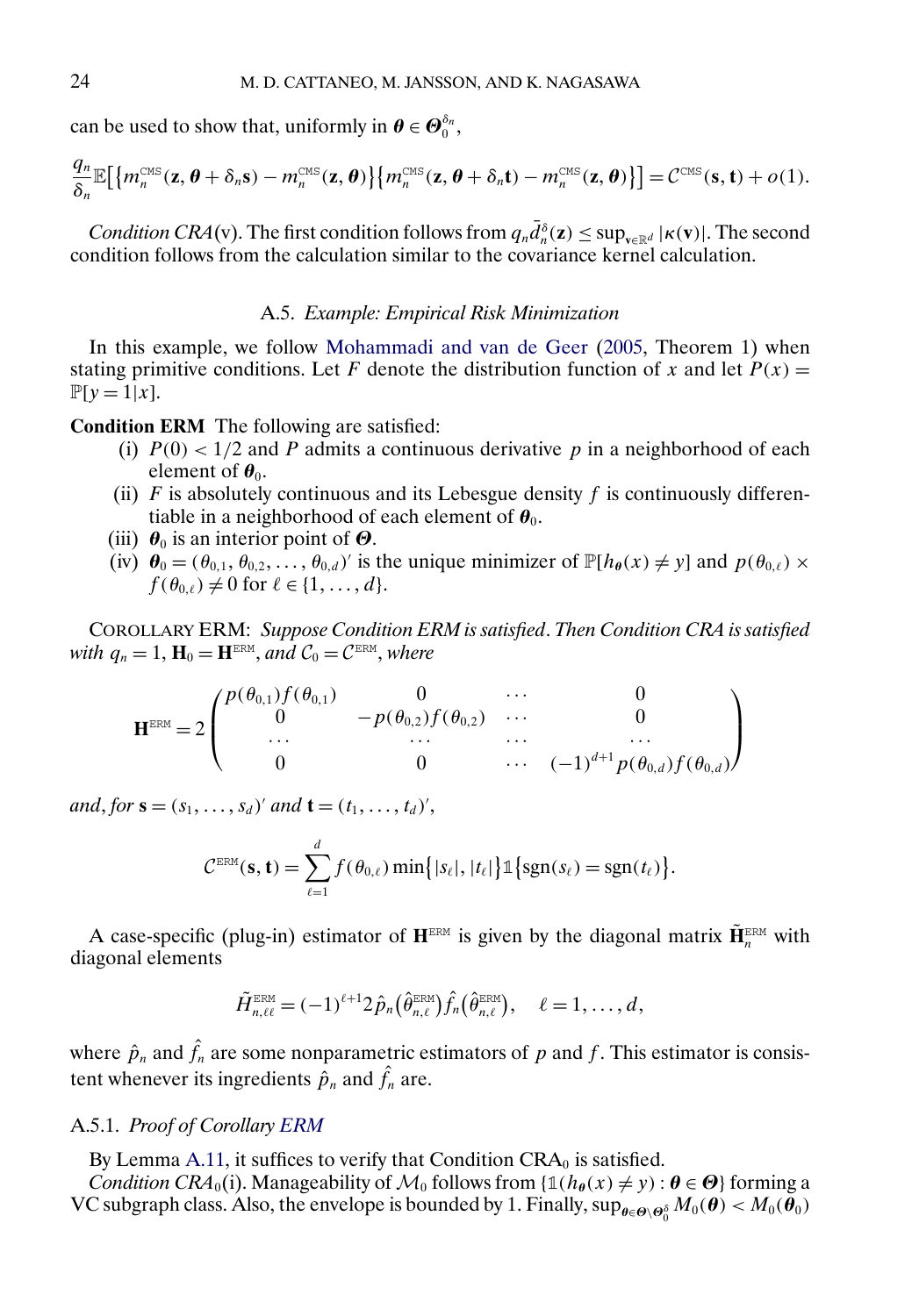<span id="page-24-0"></span>for every  $\delta > 0$  because  $\Theta$  is compact,  $M_0$  is continuous, and  $\theta_0$  is the unique maximizer of  $M_0(\boldsymbol{\theta})$ .

*Condition CRA*<sub>0</sub>(ii). By assumption,  $\theta_0$  belongs to the interior of  $\Theta_0$ . [Mohammadi and](#page-25-0) [van de Geer](#page-25-0) [\(2005\)](#page-25-0) showed that, for odd  $\ell$ ,

$$
\frac{\partial^2}{\partial \theta_\ell^2} \mathbb{P}\big(h_{\theta}(x) \neq y\big) = 2p(\theta_\ell)f(\theta_\ell) + \big(2P(\theta_\ell) - 1\big) \frac{d}{d\theta} f(\theta_\ell),
$$

and that a similar formula holds for even  $\ell$  as well. In particular,  $M_0$  is twice continuously differentiable on  $\mathbf{\Theta}_0^{\delta}$ . Finally, positive definiteness of  $\mathbf{H}_0 = \mathbf{H}^{\text{ERM}}$  was established in [Mohammadi and van de Geer](#page-25-0) [\(2005\)](#page-25-0).

*Condition CRA*<sub>0</sub>(iii). This condition corresponds to the first part of (vii) in Theorem 7 of [Mohammadi and van de Geer](#page-25-0) [\(2005\)](#page-25-0).

*Condition CRA*<sub>0</sub>(iv). Since  $d_0^{\delta}(\mathbf{z})^4 = d_0^{\delta}(\mathbf{z})$ ,  $\mathbb{E}[d_0^{\delta_n}(\mathbf{z})^4] = O(\delta_n)$ , which implies the first condition. For the second part, [Mohammadi and van de Geer](#page-25-0) [\(2005\)](#page-25-0) showed that

$$
C_0(\mathbf{s}, \mathbf{t}) = \sum_{\ell=1}^d f(\theta_{0,\ell}) \big[ \min\{s_\ell, t_\ell\} \mathbb{1}(s_\ell > 0, t_\ell > 0) - \max\{s_\ell, t_\ell\} \mathbb{1}(s_\ell < 0, t_\ell < 0) \big].
$$

Using the representations

$$
m_0(1,x,\boldsymbol{\theta})=-\sum_{\ell=0}^{\lfloor d/2\rfloor}\mathbb{1}\big(x\in[\theta_{2\ell},\theta_{2\ell+1}]\big), m_0(-1,x,\boldsymbol{\theta})=-\sum_{\ell=1}^{\lfloor (d+1)/2\rfloor}\mathbb{1}\big(x\in[\theta_{2\ell-1},\theta_{2\ell}]\big),
$$

it can be shown that, for  $\theta$  in the interior of  $\Theta$  and for  $\delta_n$  small enough,

$$
\{m_0(\mathbf{z}, \boldsymbol{\theta} + \delta_n \mathbf{s}) - m_0(\mathbf{z}, \boldsymbol{\theta})\} \{m_0(\mathbf{z}, \boldsymbol{\theta} + \delta_n \mathbf{t}) - m_0(\mathbf{z}, \boldsymbol{\theta})\}
$$
  
= 
$$
\sum_{\ell=1}^d \mathbb{1}(x \in [\theta_\ell + \delta_n \max\{s_\ell, t_\ell\}, \theta_\ell)) \mathbb{1}(s_\ell < 0, t_\ell < 0)
$$
  
+ 
$$
\mathbb{1}(x \in [\theta_\ell, \theta_\ell + \delta_n \min\{s_\ell, t_\ell\}) ) \mathbb{1}(s_\ell > 0, t_\ell > 0).
$$

As a consequence,

$$
\frac{1}{\delta_n} \mathbb{E} \Big[ \{ m_0(\mathbf{z}, \boldsymbol{\theta} + \delta_n \mathbf{s}) - m_0(\mathbf{z}, \boldsymbol{\theta}) \} \{ m_0(\mathbf{z}, \boldsymbol{\theta} + \delta_n \mathbf{t}) - m_0(\mathbf{z}, \boldsymbol{\theta}) \} \Big]
$$
\n
$$
= \sum_{\ell=1}^d f(\theta_\ell) \Big[ -\max\{ s_\ell, t_\ell \} \mathbb{1}(s_\ell < 0, t_\ell < 0) + \min\{ s_\ell, t_\ell \} \mathbb{1}(s_\ell > 0, t_\ell > 0) \Big] + o(1)
$$
\n
$$
= \sum_{\ell=1}^d f(\theta_{0,\ell}) \Big[ -\max\{ s_\ell, t_\ell \} \mathbb{1}(s_\ell < 0, t_\ell < 0) + \min\{ s_\ell, t_\ell \} \mathbb{1}(s_\ell > 0, t_\ell > 0) \Big] + o(1)
$$

uniformly in  $\boldsymbol{\theta} \in \boldsymbol{\Theta}_0^{\delta_n}$ .

*Condition CRA*<sub>0</sub>(v). The condition in display is identical to the second part of (vii) in Theorem 7 of [Mohammadi and van de Geer](#page-25-0) [\(2005\)](#page-25-0). The second assumption corresponds to (vi) in Theorem 7 of [Mohammadi and van de Geer](#page-25-0) [\(2005\)](#page-25-0).